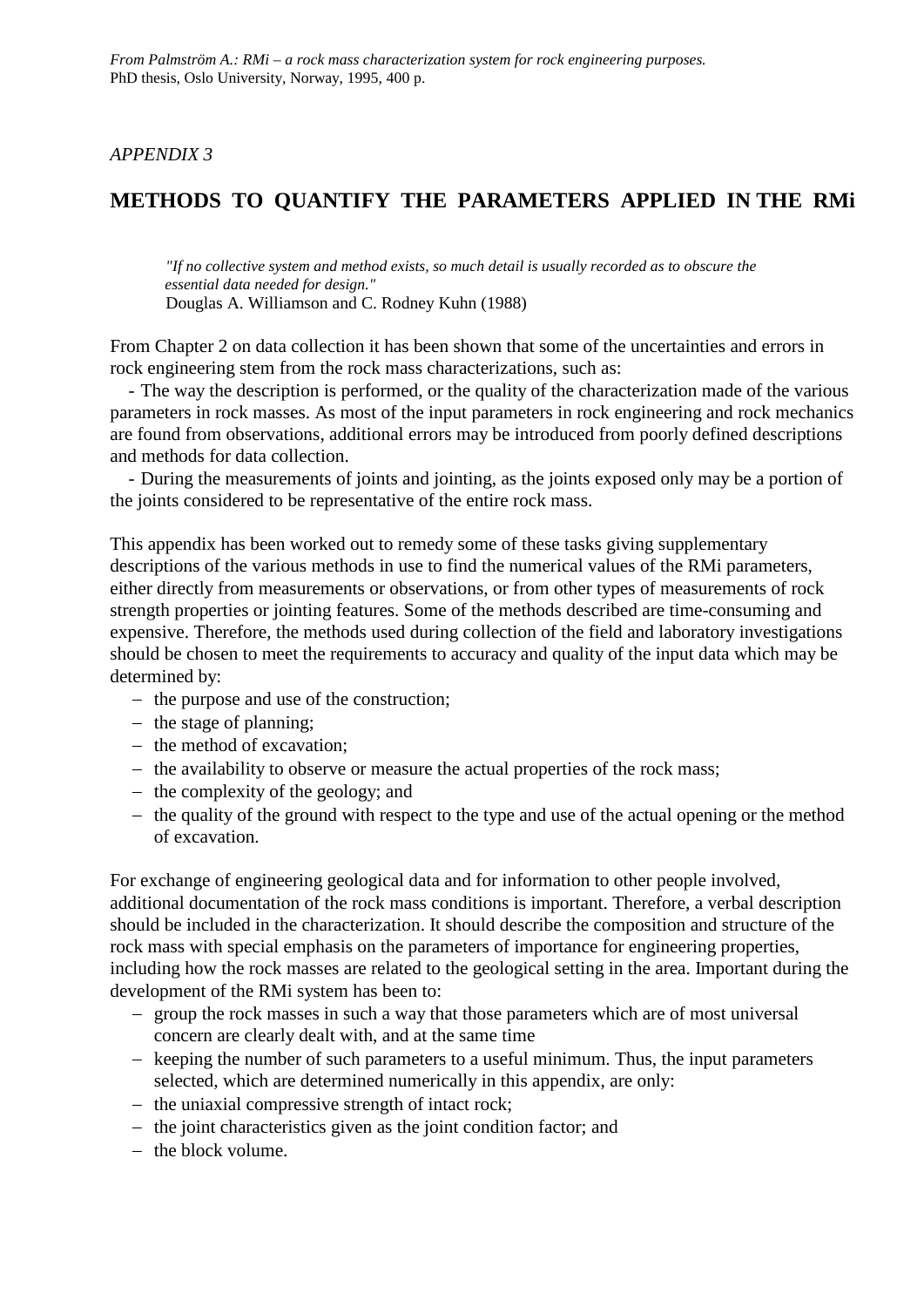# **1 METHODS TO DETERMINE THE UNIAXIAL COMPRESSIVE STRENGTH OF ROCKS**

For some engineering or rock mechanical purposes the numerical characterization of rock material alone can be used, for example boreability, aggregates for concrete, asphalt etc. Also in assessment for the use of fullface tunnel boring machines (TBM) rock properties such as compressive strength, hardness, anisotropy are often among the most important parameters. For stability evaluations and rock support engineering, however, the rock properties are mainly of importance only where they are weak or overstressed. Though rock properties in many cases are overruled by the effects of joints, it should be brought in mind that their properties highly determine how the joints have been formed, which in turn may explain their characteristics.

Although the geological classification of rocks is mainly based on formation and composition of the material, it is so well established that other methods for division of this material have not come into major use. Since, in rock mechanics and rock engineering, the rock behaviour rather than its composition is of main importance Goodman (1989) has presented the classification shown in Table A3-1.

| <b>GROUPS OF ROCKS</b>                                                                                                                             | <b>Examples</b>                                                                                                                                                                                       |
|----------------------------------------------------------------------------------------------------------------------------------------------------|-------------------------------------------------------------------------------------------------------------------------------------------------------------------------------------------------------|
| I Crystalline texture<br>B. Mica or other planar minerals in continuous bands<br>C. Banded silicate minerals without continuous mica sheets        | Limestone, dolomite, marble, rock salt, gypsum<br>Mica schist, chlorite schist, graphite schist<br>Gneiss                                                                                             |
| D. Randomly oriented and distributed<br>E. Randomly oriented and distributed silicate minerals in a<br>background of very fine grain and with vugs | Granite, diorite, gabbro, syenite<br>Basalt, rhyolite, other volcanic rocks<br>Serpentinite, mylonite                                                                                                 |
| <b>II</b> Clastic texture                                                                                                                          | Silica-cemented sandstones and limonite sandstones<br>Calcite-cemented sandstone and conglomerate<br>Gypsum-cemented sandstones and conglomerates<br>Friable sandstone, tuff<br>Clay-bound sandstones |
| <b>III</b> Very fine-grained rocks<br>B. Anisotropic on a macro scale, but                                                                         | Hornfels, some basalts<br>Cemented shales, flagstones<br>Slate, phyllite<br>Compaction shale, chalk, marl                                                                                             |
| <b>IV</b> Organic rocks<br>A. Soft coal<br>B. Hard coal<br>C. 'Oil shale'<br>D. Bituminous shale<br>E. Tar sand                                    | Lignite and bituminous coal                                                                                                                                                                           |

TABLE A3-1 BEHAVIOURAL CLASSIFICATION OF ROCKS (from Goodman, 1989)

A verbal description of the rock should, in addition to the rock name and its strength, include possible anisotropy, weathering, and reduced long-term resistance to environmental influence (durability). The description of the rock could also contain information on texture, colour, lustre, small scale folds, etc. which can give information to a better understanding of the rock conditions as well as the jointing.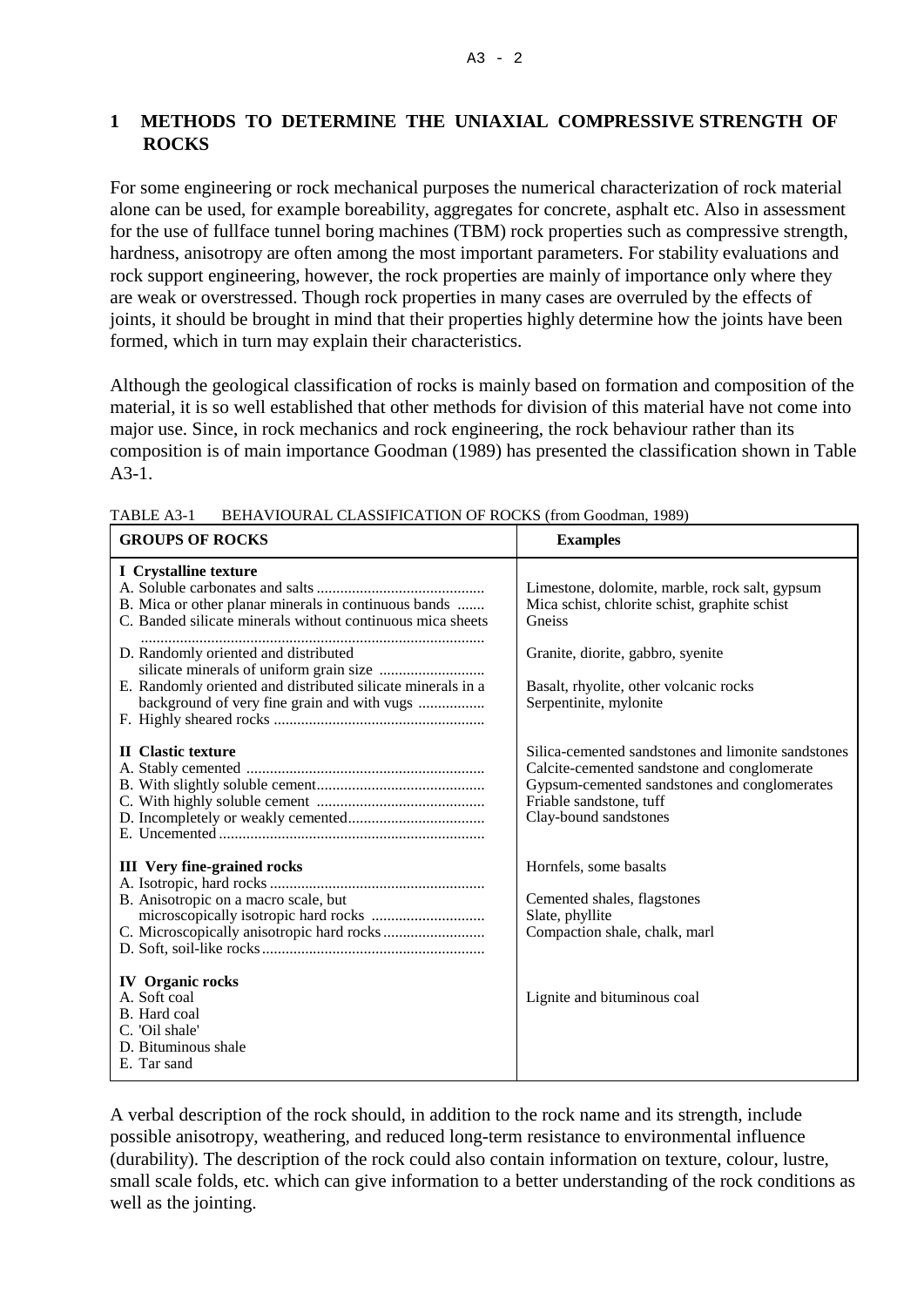As rocks are composed of an aggregate of several types of minerals with different properties, arrangement and "welding", there are many factors which determine their strength properties. In addition, possible weathering and alteration can highly influence on the final strength properties of a rock. The effect of this is outlined in Section 1.6.4

Some minerals have a stronger influence on the properties of a rock than other. In rock construction the *mica and similar minerals* have an important contribution where they occur as parallel oriented continuous layers (Selmer-Olsen, 1964). Mica schists and phyllites with a high amount of mica show, therefore, strongly anisotropic properties which often influence in rock construction works as shown in Section 1.6.3.

# **1.1 The uniaxial compressive strength**  $(\sigma_c)$

In rock mechanics and engineering geology the boundary between rock and soil is defined in terms of the uniaxial compressive strength and not in terms of structure, texture or weathering. Several classifications of the compressive strength of rocks have been presented, as seen in Fig. A3-1. In this work a material with the strength  $\leq 0.25$  MPa is considered as soil, refer to ISRM (1978) and Table A3-1.



Fig. A3-1 Various strength classifications for intact rock (from Bieniawski, 1984)

The uniaxial compressive strength can be determined directly by uniaxial compressive strength tests in the laboratory, or indirectly from point-load strength test (see Section 1.4.2). The tests should be carried out according to the methods recommended by the ISRM (1972).

The classification of the uniaxial compressive strength suggested by ISRM is shown in Tables A3- 1a and A3-7.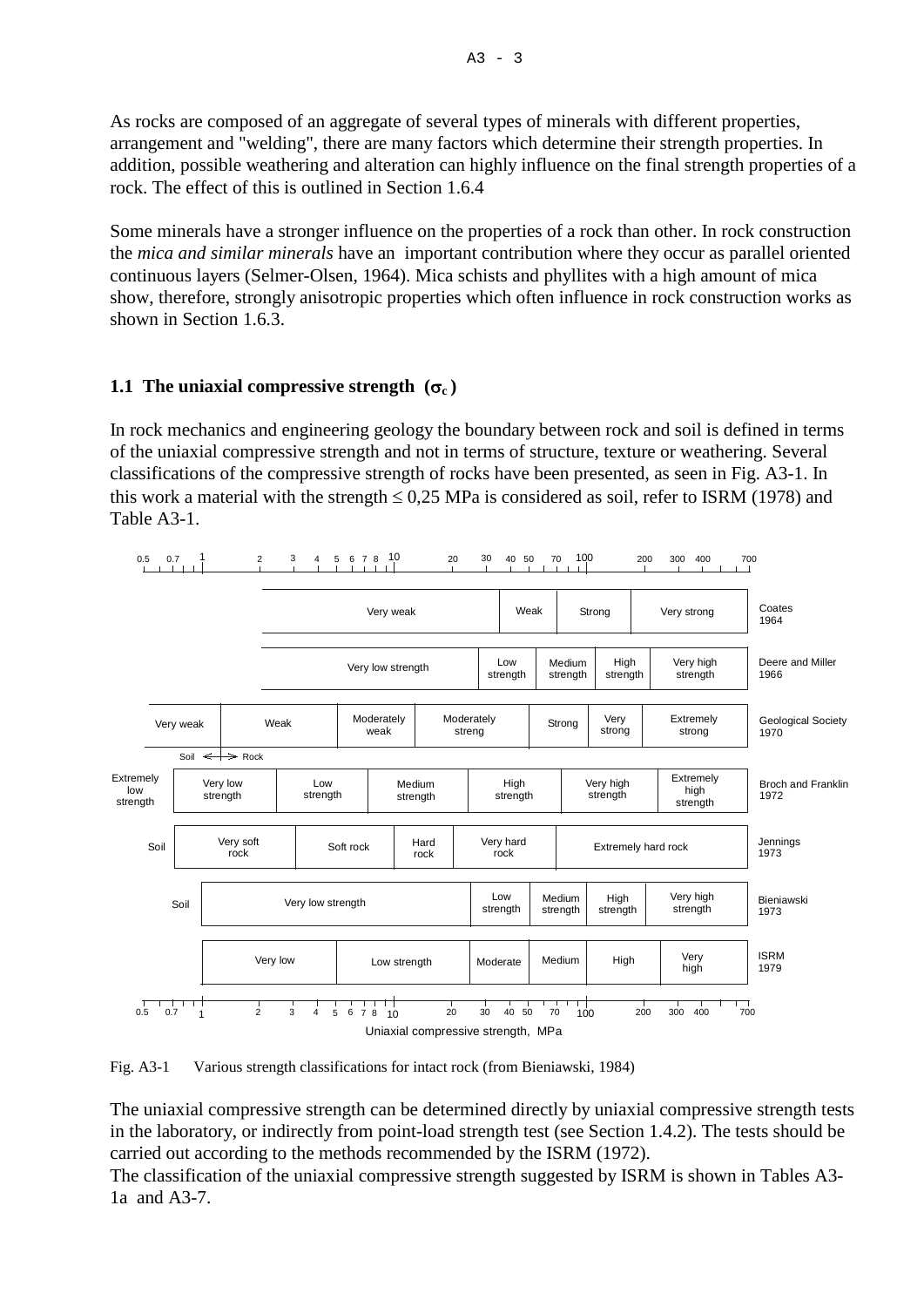| Soil<br>Extremely low strength                | $\sigma_c < 0.25$ MPa<br>$\sigma_c = 0.25 - 1 \text{ MPa}$            |
|-----------------------------------------------|-----------------------------------------------------------------------|
| Very low strength                             | $\sigma_c = 1 - 5 \text{ MPa}$                                        |
| Low strength                                  | $\sigma_c = 5 - 25 \text{ MPa}$                                       |
| Medium strength<br>High strength              | $\sigma_c = 25 - 50 \text{ MPa}$<br>$\sigma_c = 50 - 100 \text{ MPa}$ |
| Very high strength<br>Extremely high strength | $\sigma_c = 100 - 250 \text{ MPa}$<br>$\sigma_c > 250$ MPa            |
|                                               |                                                                       |

TABLE A3-1a CLASSIFICATION OF THE UNIAXIAL COMPRESSIVE STRENGTH OF ROCKS  $(\sigma_c)$  (from ISRM (1978)

The uniaxial compressive strength of the rock constitutes the highest strength limit of the actual rock mass. ISRM (1981) has defined the uniaxial strength of a rock to samples of 50 mm diameter. A rock is, however, a fabric of minerals and grains bound or welded together. The rock therefore includes microscopic cracks and fissures. Rather large samples are required to include all the components that influence strength. When the size of the sample is so small that relatively few cracks are present, the failure is forced to involve a larger part of new crack growth than in a larger sample. Thus the strength is size dependent. This scale effect of rocks has been a subject of investigations over the last 30 to 40 years. Fig. A3-2 shows the results from various tests compiled by Hoek and Brown (1980) where the scale effect (for specimens between 10 and 200 mm) has been found as

 $\sigma_c = \sigma_{c^{50}} (50/d)^{0.18}$  eq. (A3-1)

where  $\sigma_{c50}$  is for specimens of 50 mm diameter, and

d is the diameter (in mm) of the actual sample.



Fig. A3-2 Influence of specimen size upon the uniaxial compressive strength of intact rock. (from Hoek and Brown, 1980)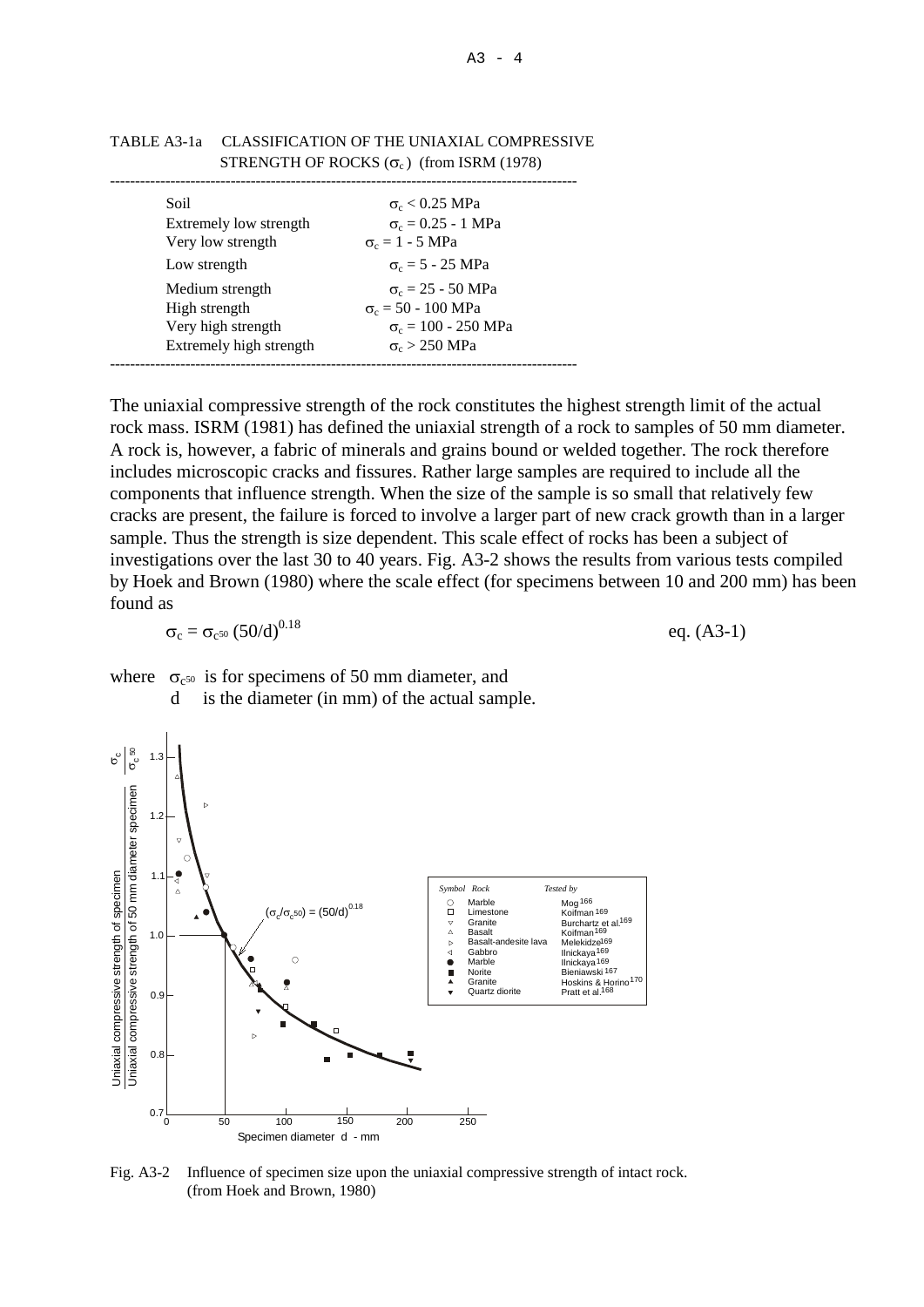Wagner (1987) has later shown that 'samples' with diameter more than 2 metres follow the following similar equation:

$$
\sigma_{c}f = \sigma_{c}f^{0}(50/d)^{0.2}
$$
 eq. (A3-1a)

ISRM (1980) recommends that the uniaxial compressive strength of the rock material in an area is given as the mean strength of rock samples taken away from faults, joints and other discontinuities where the rock may be more weathered. When the rock material is markedly anisotropic in its strength, the value used in the RMi should correspond to the direction along which the smallest mean strength was found. However, in such cases it is usually of importance to record the uniaxial compressive strength also in other directions.

Many compressive strength tests are made on dry specimens. ISRM (1980) recommends that the samples should be tested at a water content pertinent to the problem to be solved. Because rocks are often much weaker for wet than for dry materials, it is important to inform about the moisture conditions. This is further discussed in Section 1.3.

The compressive strength  $\sigma_{c50}$  is used directly in calculation of RMi. The accuracy and quality of this measurement has been discussed by several writers, as different modes of failure occur during the tests (Lama and Vutukuri, 1978; Hoek and Brown, 1980; Farmer and Kemeny, 1992; among others). Undoubtably, compressive strength is the mostly used test on rock samples and the loading resembles often situations in the field.

The uniaxial compressive test is time-consuming and is also restricted to those relatively hard, unbroken rocks that can be machined into regular specimens. Although the strength classification is based on laboratory tests, it can be approximated by simple methods. An experienced person can make a rough five-fold classification of rock strength with a hammer or pick. Deere and Miller (1966) have shown that rock strength can be estimated with a Scmidt hammer and a specific gravity test with enough reliability to make an adequate strength characterization. According to Patching and Coates (1968) the rock strength can be quickly and cheaply estimated in the field, and more precision can be attained, if required, by laboratory tests. Also from a fully description of a rock including composition and possible anisotropy and weathering it may in many instances be possible to assess the strength. These matters are described in the following. The methods, their applications, test procedures etc. are not dealt with, merely how the results can be used.

# **1.2 Effect of saturation upon rock strength**

It is known that the influence of water on the strength of rocks may be considerable. From the published papers no general expressions other than the fact that moisture may reduce the strength of rocks drastically, has been established. Salustowicz (1965) has found that the decrease by moisture in sandstones and shales can be 40% and 60% of the dry strength respectively. Colback and Wiid (1965) mention a decrease from dry to saturated in the order of 50% both for quartzitic shale and for quartzitic sandstone. Table A3-2 shows compilation of some published result between compressive strength for saturated versus dry specimens. Results from Ruiz (1966) in Table A3-2 shows that wet strength may be higher than dry probably caused by heterogeneity and possible error from few tests. This effect has also been observed by Broch (1979) for some very fine-grained rocks (basalt, black shale).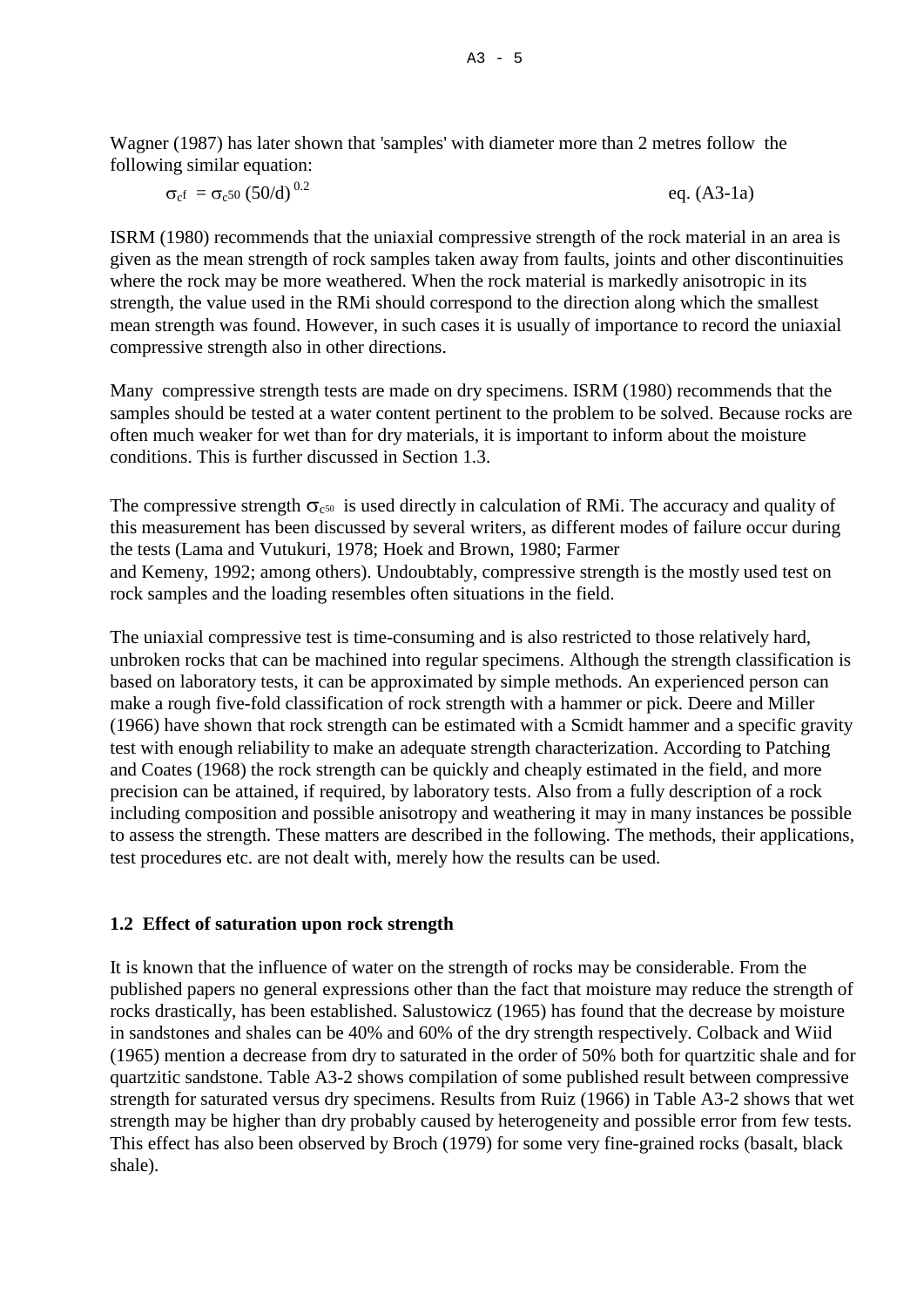| Number of<br>rocks tested | Rock type       | Saturated in %<br>of dry strength |                            |
|---------------------------|-----------------|-----------------------------------|----------------------------|
|                           |                 |                                   |                            |
| 5                         | basalt          | $45 - 116$                        |                            |
| $\overline{c}$            | diabase         | $92 - 125$                        |                            |
|                           | dolomite        | 83                                |                            |
| 3                         | limestone       | $56 - 118$                        |                            |
|                           | schist          | 48                                |                            |
| 3                         | gneiss          | $36 - 59$                         |                            |
| 5                         | gneiss          | $88 - 112$                        |                            |
| $\overline{2}$            | granitic gneiss | $68 - 85$                         |                            |
| 4                         | granite         | $68 - 116$                        |                            |
|                           | granulite       | 54                                |                            |
|                           | quartzite       | 80                                |                            |
|                           | sandstone       | 90                                |                            |
| 5                         | sandstone       | $67 - 87$                         | tested normal to bedding   |
|                           | "               | $54 - 92$                         | tested parallel to bedding |

--------------------------------------------------------------------------------------------------------

TABLE A3-2 EFFECT OF SATURATION UPON STRENGTH (worked out from Lama and Vutukuri, 1978, with data from Feda, 1966; Ruiz, 1966; Boretti-Onyszkiewicz, 1966)

TABLE A3-3 EFFECT OF MOISTURE CONTENT ON COMPRESSIVE STRENGTH (worked out from Lama and Vutukuri, 1978, based on data from Price, 1960, and Obert et al., 1946)

| No. of<br>rocks | <b>ROCK TYPE</b> |          |           | <b>Relative compressive strengths for various</b><br>Moisture contents expressed as % of oven-dry |
|-----------------|------------------|----------|-----------|---------------------------------------------------------------------------------------------------|
| tested          |                  | Oven-dry | Air-dry   | Saturated                                                                                         |
|                 | sandstone        | 100      | $51 - 99$ | $45 - 90$                                                                                         |
|                 | marble           | 100      | 99        | 95                                                                                                |
|                 | limestone        | 100      | 96        | 83                                                                                                |
|                 | granite          | 100      | 93        | 86                                                                                                |
|                 | slate            | 100      | 94        | 80                                                                                                |



Fig. A3-3 Left: Point-load strength as a function of water content in rock cores (from Broch, 1979).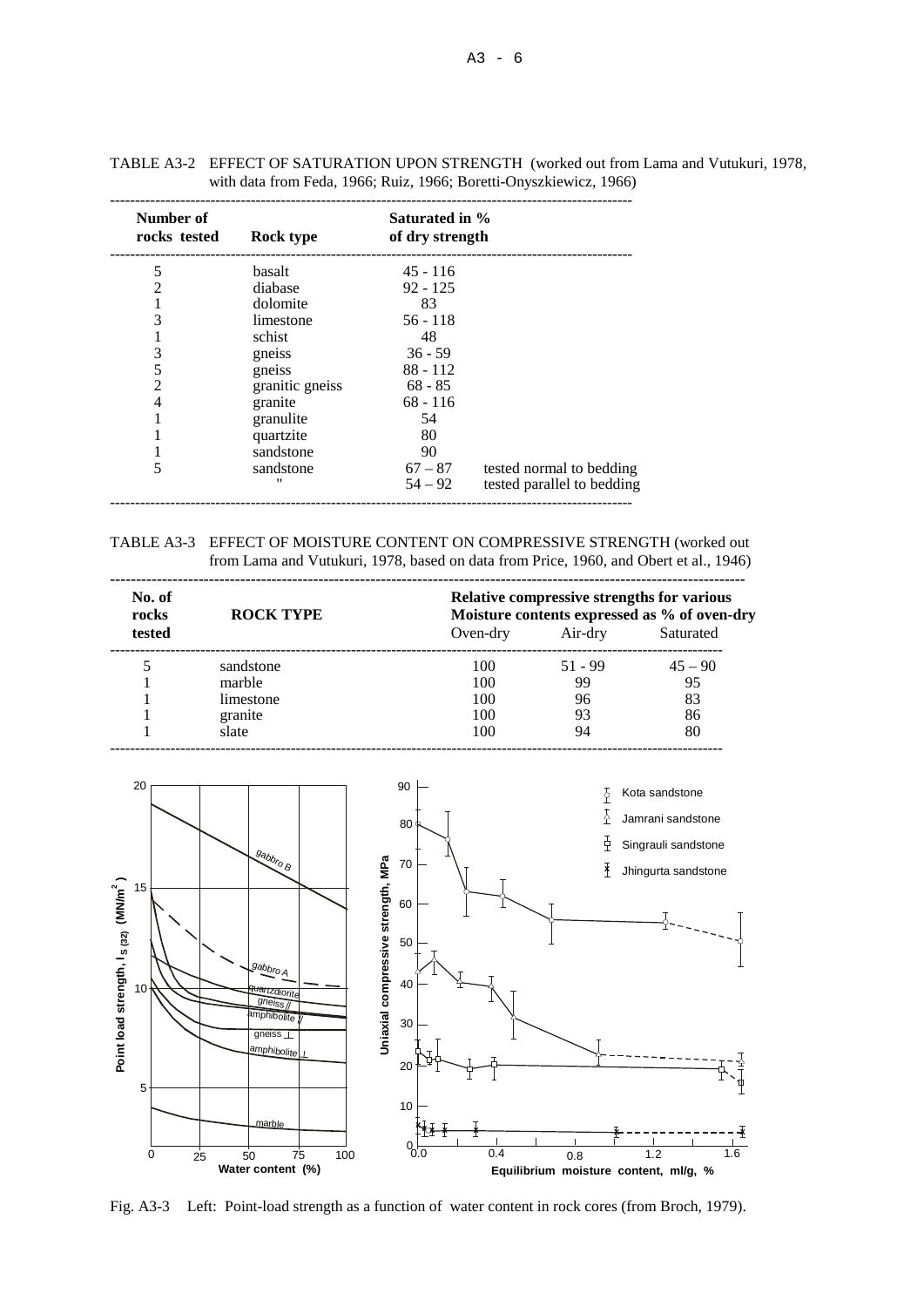Right: Variation in uniaxial compressive strength with equilibrium moisture content for sandstones (from Seshagiri Rao et al. 1987).

The results shown in Table A3-3 differ whether the samples have been oven-dried or air-dried. This effect may strengthen the variation published in many papers on the effect of water upon strength. Broch (1979) has shown in Fig. A3-3 that the main strength reduction generally takes place for water contents less than 25%. Also Seshagiri Rao et al. (1987) have found that the main strength reduction for sandstones takes place at low moisture content (Fig. A3-3)

Broch (1979) concludes that the strength reduction from water increases with increasing amount of dark minerals (biotite, amphiboles, pyroxenes) and for increasing schistosity (anisotropy), as seen in Fig. A3-4.

From this complex picture of the effect of moisture and saturation upon rock strength Lama and Vutukuri (1978) conclude that: *"Moisture in the rocks has a very significant effect on compressive strength in many instances. Unless the values to be used for design purposes are corrected to in situ conditions, catastrophic failures can occur. Many times, saturated specimens are recommended for tests so that the values obtained are conservative."*



Fig. A3-4 The effect of water on point load strength of various groups of rocks (from Broch, 1979)

It is, therefore, important that the conditions at which the rocks are tested, are reported. ISRM (1972, 1981) suggests that rock samples are stored in 50% humidity for 5 - 6 days before testing.

# **1.3 Compressive strength determined from the point-load strength**

The principle of the point load strength test is that a piece of rock is loaded between two hardened steel points. Details on the measuring procedure are described by ISRM (1985), and the method is further dealt with in several textbooks and papers (Lama and Vutukuri, 1978; Hoek and Brown, 1980, among others).

Both Franklin (1970) and Bieniawski (1984) recommend the use of point load strength index (Is) for rock strength testing. The reason is that Is can be determined in the field on specimens without preparation, using simple portable equipment. Also Broch (1983) points out the great advantage using the point load strength test as it does not require machined specimen. As long as the influence of specimen size and shape are considered in the calculation of the strength index, any piece of rock, whether the surface is smooth or rough, can in principle be tested. Although tests on irregular specimens appear to be crude, Wittke & Louis (1969) have shown that the results need be no less reproducible than those obtained in uniaxial compression.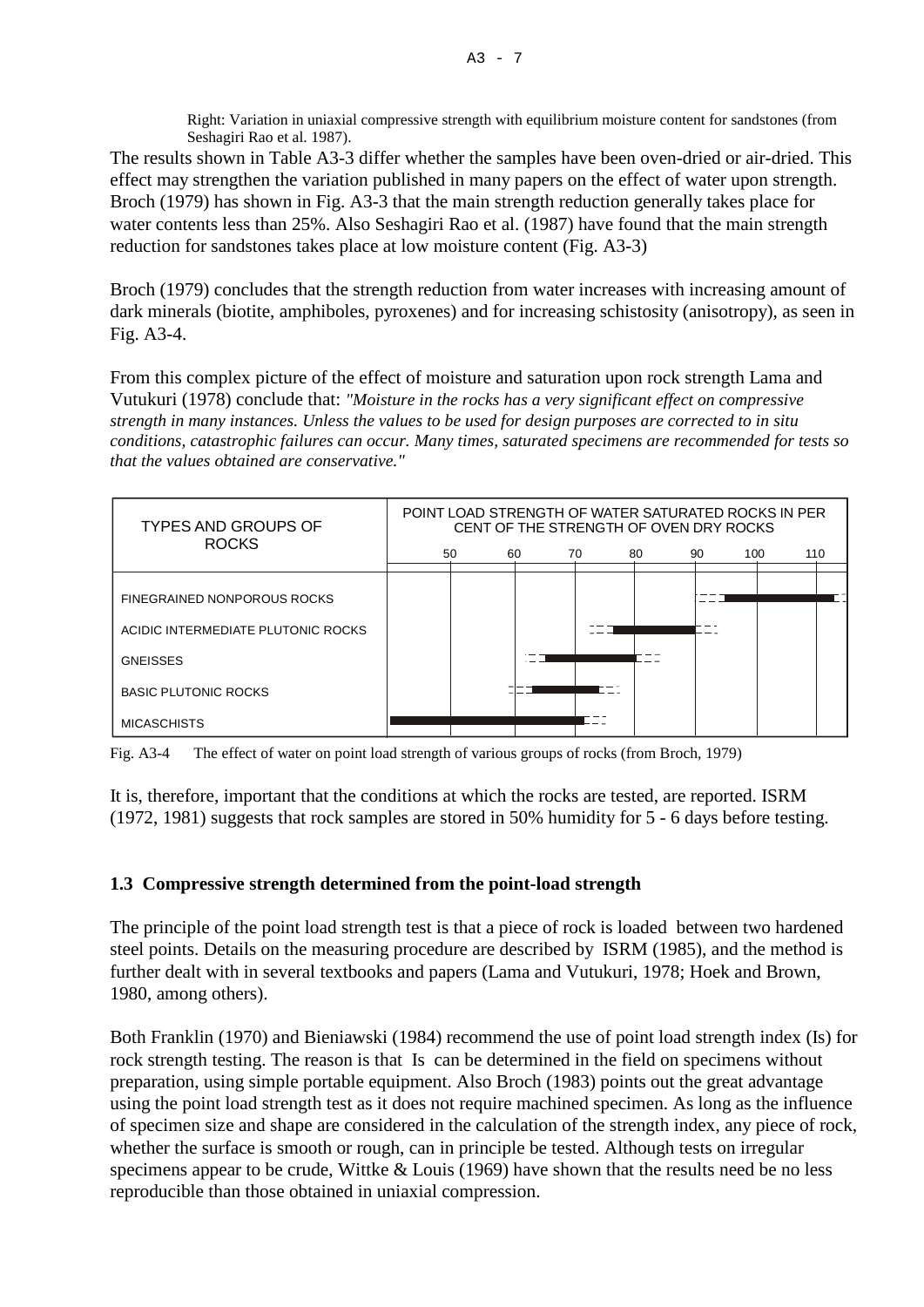## 1.3.1 The point load strength index (Is)

Greminger (1982) relates the test results,  $I_{(50)}$ , to standard 50 mm thick samples; this has also been applied by ISRM (1985) in a revised edition of the 'Suggested Method for determining point load strength'. The point load strength test is a form of "indirect tensile" test, but is largely irrelevant to its primary role in rock classification and strength as a tensile characterization (ISRM, 1985). Is $_{(50)}$ is approximately 0.80 times the uniaxial tensile or Brazilian tensile strength.

Also from the point load strength test a strength anisotropy index  $(Ia_{(50)})$  can be measured (Broch, 1983) from the maximum and minimum strengths obtained normal to, and parallel to the weakness planes, respectively, of the rock, i.e. bedding, foliation, cleavage, etc.

| <b>TERM</b>        | Bieniawski (1984) | <b>Deere</b> (1966)   |
|--------------------|-------------------|-----------------------|
| very high strength | Is > 8 MPa        | Is > 10 MPa           |
| high               | $Is = 4 - 8 MPa$  | $Is = 5 - 10 MPa$     |
| medium             | $Is = 2 - 4 MPa$  | $Is = 2.5 - 5 MPa$    |
| low                | $Is = 1 - 2 MPa$  | $Is = 1.25 - 2.5 MPa$ |
| very low           | Is < 1 MPa        | Is < 1.25 MPa         |

TABLE A3-4 CLASSIFICATIONS OF THE POINT LOAD STRENGTH ( Is)

As shown in Fig. A3-3 the point load strength varies with the water content of the specimens. ISRM (1985) mentions that the variations are particularly pronounced for water saturations below 25%. At water saturation above 50% the strength is less influenced by small changes in water content, so that tests in this water content range are recommended unless tests on dry rock are specifically required.

# 1.3.2 The correlation between Is and  $\sigma_c$

Point load strength test may often replace the uniaxial compressive strength test as it is, when properly conducted, as reliable and much quicker to measure. Hoek and Brown (1980) are of the opinion that a reasonable estimate of the uniaxial compressive strength of the rock can be obtained by means of the point load test. Other authors (Greminger, 1982; Seshagiri Rao et al., 1987) have, however, found that correlations with uniaxial compressive strength using

| $\sigma_c = k \times Is$                                                                                | eq. $(A3-2)$  |
|---------------------------------------------------------------------------------------------------------|---------------|
| $\sigma_c = k_{50} \times I_{550}$ (related to 50 mm thick samples)<br><sub>or</sub>                    | eq. $(A3-2a)$ |
| are only approximate. They show that, though the factor $k$ or $k_{50}$ generally varies between 15 and |               |
| 25 it may sometimes vary between 10 and 50 especially for anisotropic rocks, so that errors of up to    |               |
| 100% are possible in using an arbitrary ratio value to predict compressive strength from point load     |               |
| strength. The variation in k and $k_{50}$ published in various papers on point load strength results is |               |
| shown in Table A3-5.                                                                                    |               |

Greminger (1982) found that estimation of uniaxial compressive strength of anisotropic rocks may lead to significant errors, which is documented in Fig. A3-5. Seshagiri Rao et al. (1987) found for sandstones that  $k_{50} = \sigma_c / I_{550}$  varied with the strength of the rock according to the following:

 $k_{50} = 14$  for  $\sigma_c = 80$  MPa,  $k_{50} = 12$  for  $\sigma_c = 43$  MPa  $k_{50} = 14$  for  $\sigma_c = 24 \text{ MPa}$ ,  $k_{50} = 11$  for  $\sigma_c = 6 \text{ MPa}$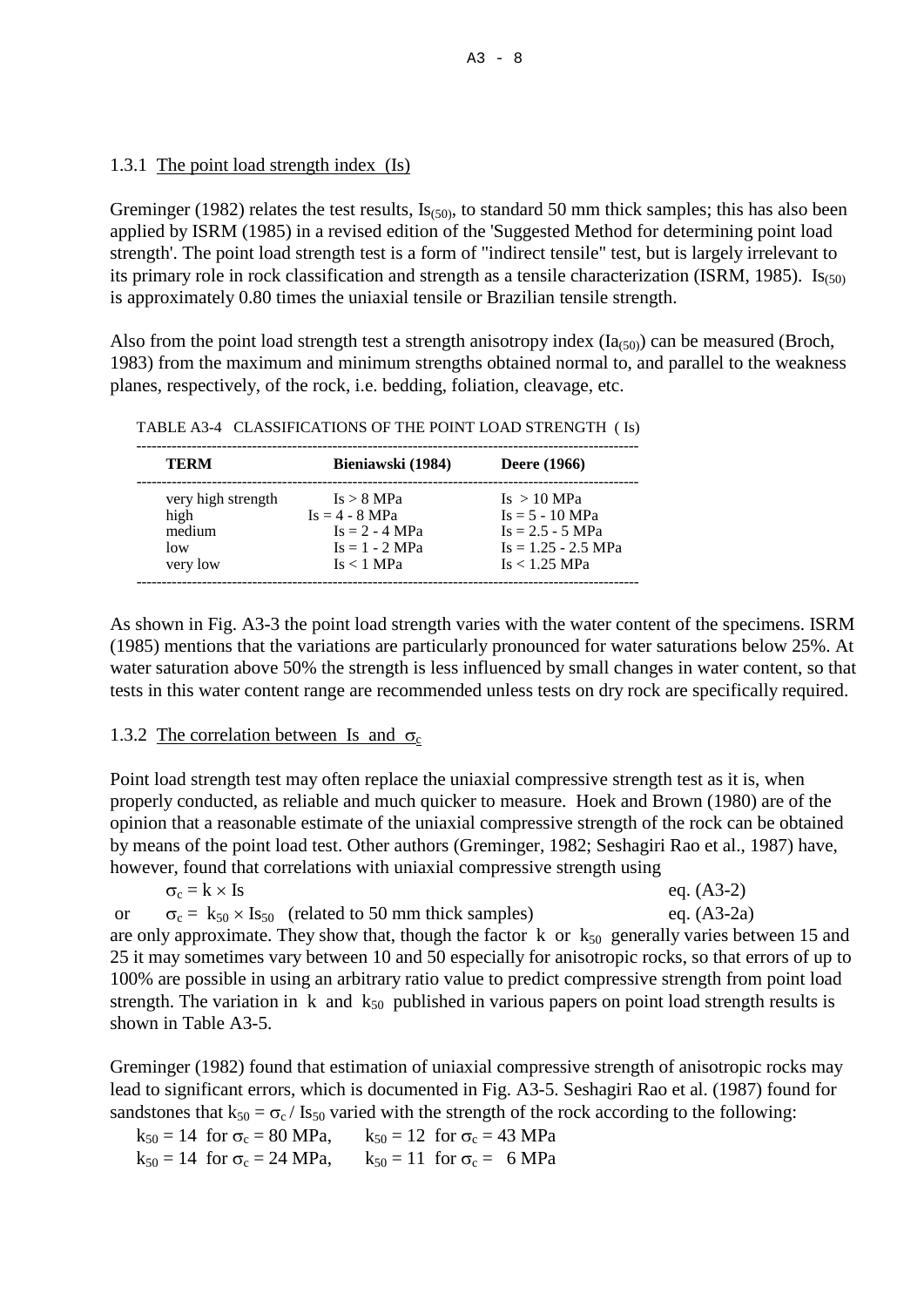| <b>REFERENCE</b>                                                                                                                                                                                                                 | value of k                                                                                                                                                               |
|----------------------------------------------------------------------------------------------------------------------------------------------------------------------------------------------------------------------------------|--------------------------------------------------------------------------------------------------------------------------------------------------------------------------|
| Franklin (1970)<br>Broch and Franklin (1972)<br>Indian standard (1978)<br>Hoek and Brown (1980)<br>Greminger (1982)<br><b>ISRM</b> (1985)<br>Brook (1985)<br>Seshagiri Rao et al. (1987) no general correlation<br>Hansen (1988) | $k =$ approx. 16<br>$k = 24$<br>$k = 22$<br>$k=14+0.175 D^{*}$<br>no general correlation, see Fig. A3-5<br>$k_{50} = 20 - 25$<br>$k_{50} = 22$<br>no general correlation |
| Ghosh and Srivastava (1991)                                                                                                                                                                                                      | $k_{50} = 16$                                                                                                                                                            |
|                                                                                                                                                                                                                                  |                                                                                                                                                                          |

TABLE A3-5 THE VALUE OF k PRESENTED IN VARIOUS PAPERS

\*) D is the diameter or thickness of the tested sample

They argued that no general relation can be established between  $\sigma_c$  and Is<sub>50</sub>. Also Hansen (1988) is of the same opinion from numerous tests carried out at the Technical University of Norway. The trend, therefore, seems to be that the factor k or  $k_{50}$  is higher for strong rocks. Based on the results above it is suggested, where no other information is available, to use the values of  $k_{50}$  (related to standard thickness) presented in Table A3-6 in the correlation from point load strength to uniaxial compressive strength.





| TABLE A3-6 | SUGGESTED VALUE OF THE FACTOR $k_{50}$ VARYING |  |
|------------|------------------------------------------------|--|
|            | WITH THE STRENGTH OF THE ROCK                  |  |
|            |                                                |  |

| $\sigma_c$ (MPa) | $Is$ 50 (MPa) | $K_{50}$ |  |
|------------------|---------------|----------|--|
| $25^*$ - 50      | $1.8 - 3.5$   | 14       |  |
| $50 - 100$       | $3.5 - 6$     | 16       |  |
| $100 - 200$      | $6 - 10$      | 20       |  |
| > 200            | >10           | 25       |  |

\*) Bieniawski (1973) suggests that point load strength test are not carried out on rocks having compressive strength less than approximately 25 MPa.

#### **1.4 Compressive strength estimated from Schmidt hammer rebound number**

The Schmidt hammer is used for non-destructive testing of the quality of rocks and concretes. It measures the 'rebound hardness' of the tested material. The mechanism of operation is simple; a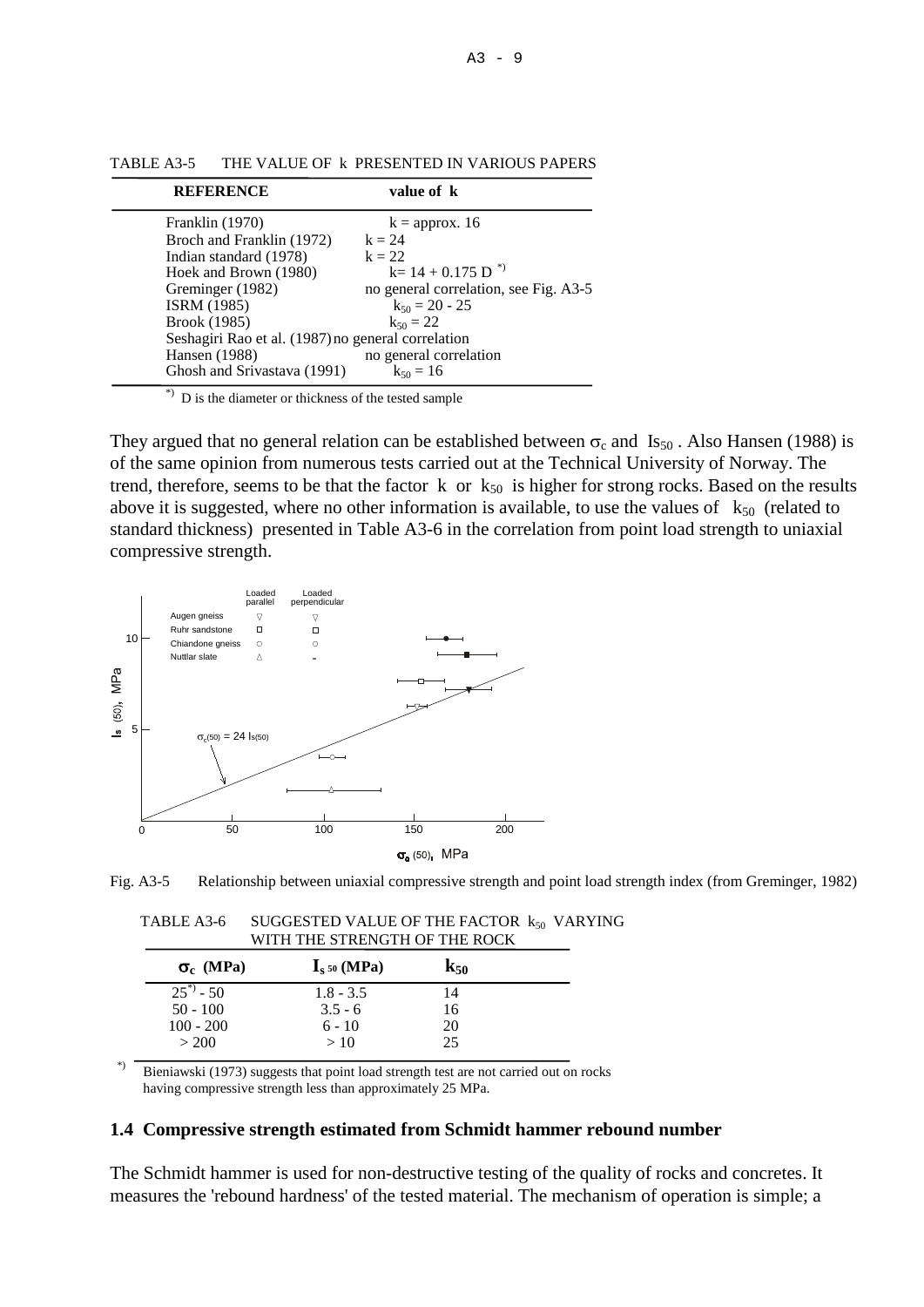plugger, released by a spring, impacts against the tested rock surface. The rebound distance of the plunger is read directly from a numerical scale.

Measurements of rock properties with the Schmidt hammer are based on an imperfectly elastic impact of two bodies, one of which is represented by the impact of the test hammer and the other by the surface of the tested rock (Ayday and Göktan, 1992). Schmidt hammer models are designed in different levels of impact energy, and the two types L and N are commonly adapted for rock property determinations. The type L has an impact energy of 0.735 Nm, 1/3 of that of Type N.

ISRM (1978) suggests that the L hammer can be used for the testing of rocks which have uniaxial compressive strength in the range of approximately 20 - 150 MPa . ISRM (1978) has also given a complete test procedure including a chart for correlating Scmidt rebound hardness to uniaxial compressive strength.

## **1.5 Compressive strength assessed from simple field test**

Sometimes, particularly at an early stage in the description of the rock mass, strength may be assessed without testing (ISRM, 1980). Such a first estimate of the uniaxial compressive strength (  $\sigma_c$ ) may be made by visual and sensory description of hardness of rock or consistency of a soil (Piteau, 1970; Herget, 1982). The strength can be judged from simple hardness tests in the field with geological pick by observing the resistance to breaking under impact, as shown in Table A3-7.

| <b>GRADE</b>   | <b>TERM</b>        | <b>FIELD IDENTIFICATION</b>                                                                                                      | Approx.<br>range of $\sigma_c$<br>(MPa) |
|----------------|--------------------|----------------------------------------------------------------------------------------------------------------------------------|-----------------------------------------|
| S1             | Very soft clay     | Easily penetrated several inches by fist.                                                                                        | < 0.025                                 |
| S <sub>2</sub> | Soft clay          | Easily penetrated several inches by thumb.                                                                                       | $0.025 - 0.05$                          |
| S <sub>3</sub> | Firm clay          | Can be penetrated several inches by thumb with moderate effort.                                                                  | $0.05 - 0.10$                           |
| <b>S4</b>      | Stiff clay         | Readily intended by thumb, but penetrated only with great effort.                                                                | $0.10 - 0.25$                           |
| S <sub>5</sub> | Very stiff clay    | Readily intended by thumbnail.                                                                                                   | $0.25 - 0.50$                           |
| S6             | Hard clay          | Intended with difficulty by thumbnail.                                                                                           | > 0.50                                  |
| R <sub>0</sub> |                    | Extremely weak rock Intended by thumbnail.                                                                                       | $0.25 - 1$                              |
| R1             | Very weak rock     | Crumbles under firm blows with point of geological hammer;<br>can be peeled by a pocket knife.                                   | $1 - 5$                                 |
| R <sub>2</sub> | Weak rock          | Can be peeled by a pocket knife with difficulty, shallow identi-<br>fications made by firm blow with point of geological hammer. | $5 - 25$                                |
| R <sub>3</sub> | Medium strong rock | Cannot be scraped or peeled with a pocket knife; specimen can<br>be fractured with single firm blow of geological hammer.        | $25 - 50$                               |
| R4             | Strong rock        | Specimen requires more than one blow of geological hammer<br>to fracture it.                                                     | $50 - 100$                              |
| R <sub>5</sub> | Very strong rock   | Specimen requires many blows of geological hammer to fracture it.                                                                | $100 - 250$                             |
| R6             |                    | Extremely strong rock Specimen can only be chipped with geological hammer.                                                       | > 250                                   |

TABLE A3-7 SIMPLE FIELD IDENTIFICATION COMPRESSIVE STRENGTH OF ROCK AND CLAY (from ISRM, 1978)

The clays in grade S1 - S6 can be silty clays and combinations of silts and clays with sands, generally slow draining.

The hammer test should be made with a geologist's hammer on pieces about 10 cm thick placed on a hard surface, and tests with the hand should be made on pieces about 4 cm thick. The pieces must not have incipient fractures, and therefore several should be tested.

For anisotropic rocks tests should be carried out in different directions to the structure. The lowest representative values should be applied. It is also possible to use the foliation anisotropy factor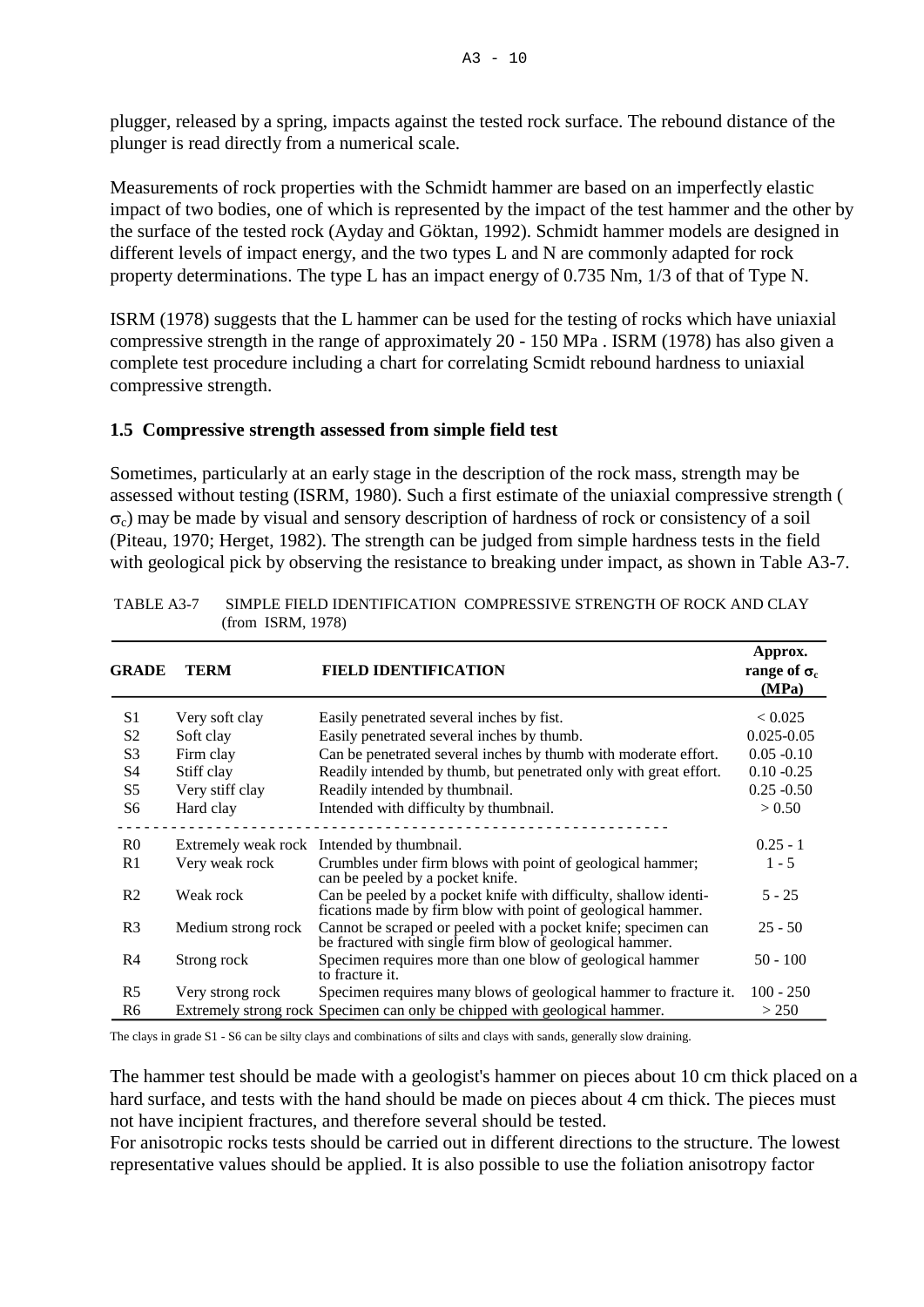described in Section 1.7.3 to find the lowest value of compressive strength to be applied in the RMi.

# **1.6 Compressive strength estimated from rock description**

Probably the most generally used single describer of rock structure has been "rock type". In this term a wide variety of geological factors is embraced, ranging from basic rock origin: igneous, sedimentary and metamorphic, to special properties such as texture and structure, mineral size and composition, anisotropy, degree of alterations, etc.

According to Franklin (1970) over 2000 names are available for the igneous rocks that comprise about 25% of the earth's crust, in contrast to the greater abundance of mudrocks (35%) for which only a handful of terms exist; yet the mudrocks show a much wider variation in mechanical behaviour and greater challenges in rock constructions. From the rock engineering point of view this vast amount of rock types can be grouped into a reduced number of about 40, regarding strength and behaviour.

Geological nomenclature emphasizes solid constituents whereas from the engineers' point of view pores, cracks and fissures are of greater mechanical significance. Petrological data can, however, make an important contribution towards the prediction of mechanical performance, provided that additional information on the anisotropy and weathering is provided.

In most instances, a simple hand-specimen name will likely be adequate to determine the rock type and name. An added term to indicate grain size may often be useful (Patching and Coates, 1968). For many rocks the name of the rock, its homogeneity and continuity can be established by visual observation in the field.

An accurate classification of rock materials used by geologists requires, however, often a detailed consideration of mineralogy and petrography for instance from thin section analysis, an investigation, which may seldom be important to engineers only in few cases.

## 1.6.1 Main geological characteristics

The minerals of most igneous rocks are hard and may display cleavage but are of a dense interfingering nature resulting in homogeneous materials with only slight, if any, directional differences in mechanical properties of the rock.

The minerals of sedimentary rocks are usually softer and are of generally weaker assemblage than the igneous rocks. In these rocks the minerals are not interlocking but are cemented together with inter-granular matrix material. Sedimentary rocks usually contain lamination or other sedimentation structures and, therefore, may exhibit significant *anisotropy* in physical properties depending upon the degree of their development. Of this group, argillaceous and sandstone rocks are usually the most strongly anisotropic.

The metamorphic rocks, more particularly the micaceous and chloritic schists, are probably the most outstanding with respect to *anisotropy*. The metamorphism have resulted in harder minerals in most cases; however, the preferred orientation of platy minerals due to shearing movements results in considerable directional differences in mechanical properties. Rocks with gneissic texture are generally not strongly anisotropic. Slate, due to well developed slaty cleavage, is highly anisotropic.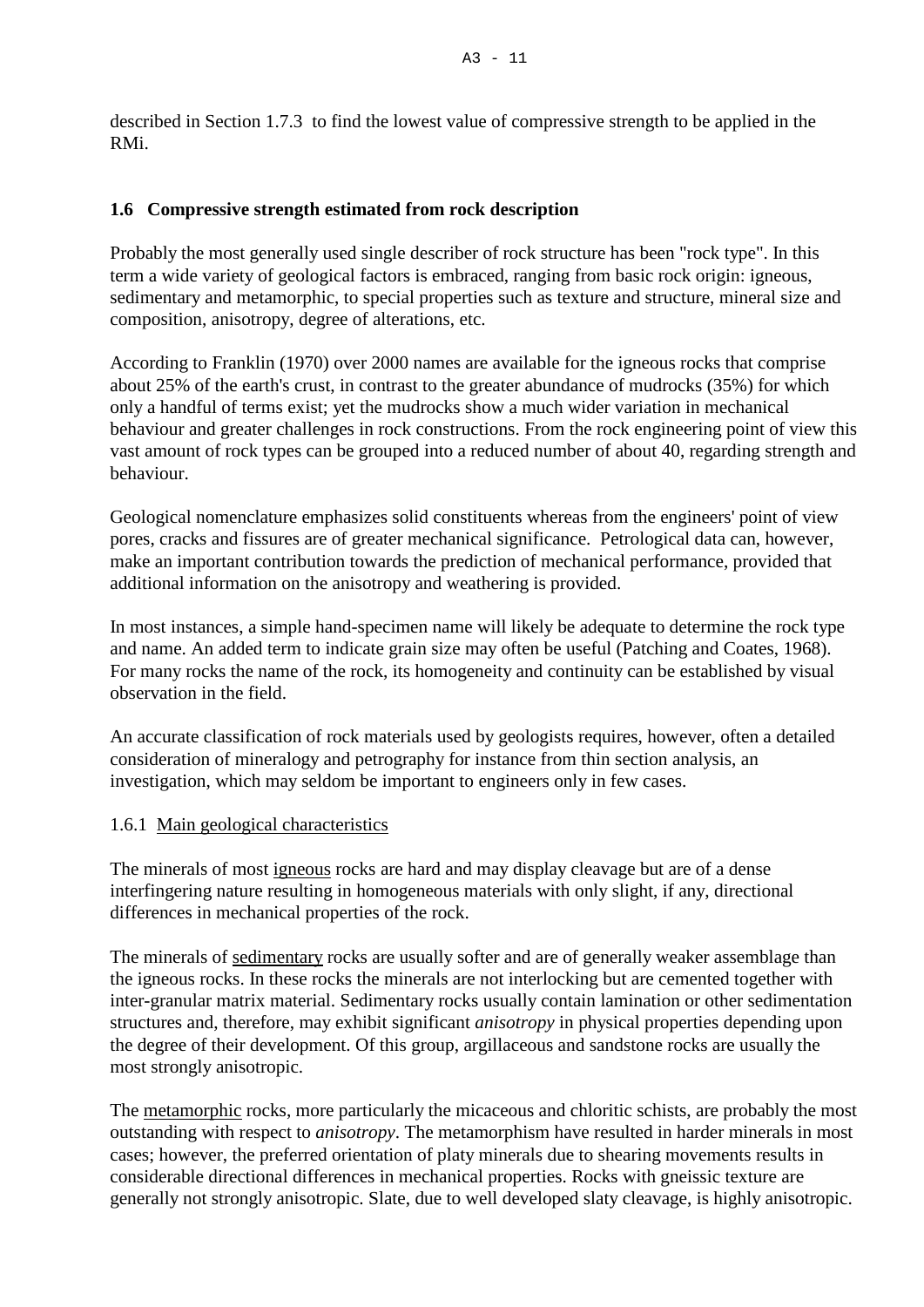## 1.6.2 Strength assessment from rock name

The rock types often give relative indications of their inherent properties (Piteau, 1970; Patching and Coates, 1968). For many rocks, however, the correlation between the petrographic names of rocks and their mechanical properties may be poor, caused by difference in composition, grain size, porosity, cementation, anisotropy within each type. Nevertheless, a great deal of associated information about a rock can be inferred from its geological name, such as whether it may be homogeneous, layered, schistose or irregular.

| the factor<br>the factor<br><b>Rock name</b><br><b>Rock name</b><br>strength $\sigma_c$<br>strength $\sigma_c$<br>$m_i$ <sup>1)</sup><br>$m_i$ <sup>1)</sup><br>average high<br>average high<br>low<br>low<br><b>Sedimentary rocks</b><br><b>Metamorphic rocks</b><br>Anhydrite<br>120'?<br>13.2<br>75<br>125<br>250<br>Amphibolite<br>31.2<br>16"<br>21"<br>26"<br>95<br>230<br>Coal<br>160<br>31 ?<br>Amphibolitic gneiss<br>2'<br>5'10'<br>3.4<br>Augen gneiss<br>95<br>230<br>30 ?<br>Claystone<br>160<br>70<br>85<br>100<br>(20)<br>35<br>70<br>105<br>Conglomerate<br><b>Black</b> shale<br>3<br>75<br>Coral chalk<br>10<br>18<br>7.2<br>Garnet mica schist<br>105<br>130<br>60'<br>100'300'<br>10.1<br>80<br>155<br>Dolomite<br>Granite gneiss<br>120<br>30 ?<br>$50*$<br>8.4<br>280<br>100'<br>180*<br>Granulite<br>80'<br>150<br>Limestone<br>45<br>95<br>Gneiss<br>80<br>130<br>185<br>29.2<br>Mudstone<br>145<br>36"<br>95"<br>Shale<br>172"<br>Gneiss granite<br>65<br>105<br>140<br>30 ?<br>65<br>75<br>85<br>75<br>18.8<br>Sandstone<br>120<br>160<br>Greenschist<br>280*<br>Siltstone<br>10'<br>180'<br>9.6<br>170*<br>20 ?<br>80'<br>Greenstone<br>120'<br>3'<br>25'<br>Tuff<br>150'<br>Greywacke<br>100<br>120<br>145<br>Igneous rocks<br>75'<br>300'<br>18.9<br>9.3<br>Andesite<br>140'<br>Marble<br>60'<br>230'<br>130'<br>40<br>210<br>55<br>30?<br>Anorthosite<br>125<br>80<br>100<br>Mica gneiss<br>25 ?<br><b>Basalt</b><br>165<br>355"<br>45<br>85<br>125<br>100<br>(17)<br>Mica quartzite<br>227"<br>280"<br>15.2<br>$170*$<br>15 ?<br>Diabase (dolerite)<br>319"<br>Mica schist<br>$20\,$<br>$80*$<br>100<br>Diorite<br>140<br>190<br>27 ?<br>Mylonite<br>65<br>90<br>120<br>Gabbro<br>190<br>285<br>25.8<br>50<br>80<br>240<br>Phyllite<br>21<br>13? |          | Uniaxial compressive | Rating of |  | Uniaxial compressive | Rating of |
|---------------------------------------------------------------------------------------------------------------------------------------------------------------------------------------------------------------------------------------------------------------------------------------------------------------------------------------------------------------------------------------------------------------------------------------------------------------------------------------------------------------------------------------------------------------------------------------------------------------------------------------------------------------------------------------------------------------------------------------------------------------------------------------------------------------------------------------------------------------------------------------------------------------------------------------------------------------------------------------------------------------------------------------------------------------------------------------------------------------------------------------------------------------------------------------------------------------------------------------------------------------------------------------------------------------------------------------------------------------------------------------------------------------------------------------------------------------------------------------------------------------------------------------------------------------------------------------------------------------------------------------------------------------------------------------------------------------------------------------------------------------------------------|----------|----------------------|-----------|--|----------------------|-----------|
|                                                                                                                                                                                                                                                                                                                                                                                                                                                                                                                                                                                                                                                                                                                                                                                                                                                                                                                                                                                                                                                                                                                                                                                                                                                                                                                                                                                                                                                                                                                                                                                                                                                                                                                                                                                 |          |                      |           |  |                      |           |
|                                                                                                                                                                                                                                                                                                                                                                                                                                                                                                                                                                                                                                                                                                                                                                                                                                                                                                                                                                                                                                                                                                                                                                                                                                                                                                                                                                                                                                                                                                                                                                                                                                                                                                                                                                                 |          |                      |           |  |                      |           |
|                                                                                                                                                                                                                                                                                                                                                                                                                                                                                                                                                                                                                                                                                                                                                                                                                                                                                                                                                                                                                                                                                                                                                                                                                                                                                                                                                                                                                                                                                                                                                                                                                                                                                                                                                                                 |          |                      |           |  |                      |           |
|                                                                                                                                                                                                                                                                                                                                                                                                                                                                                                                                                                                                                                                                                                                                                                                                                                                                                                                                                                                                                                                                                                                                                                                                                                                                                                                                                                                                                                                                                                                                                                                                                                                                                                                                                                                 |          |                      |           |  |                      |           |
|                                                                                                                                                                                                                                                                                                                                                                                                                                                                                                                                                                                                                                                                                                                                                                                                                                                                                                                                                                                                                                                                                                                                                                                                                                                                                                                                                                                                                                                                                                                                                                                                                                                                                                                                                                                 |          |                      |           |  |                      |           |
|                                                                                                                                                                                                                                                                                                                                                                                                                                                                                                                                                                                                                                                                                                                                                                                                                                                                                                                                                                                                                                                                                                                                                                                                                                                                                                                                                                                                                                                                                                                                                                                                                                                                                                                                                                                 |          |                      |           |  |                      |           |
|                                                                                                                                                                                                                                                                                                                                                                                                                                                                                                                                                                                                                                                                                                                                                                                                                                                                                                                                                                                                                                                                                                                                                                                                                                                                                                                                                                                                                                                                                                                                                                                                                                                                                                                                                                                 |          |                      |           |  |                      |           |
|                                                                                                                                                                                                                                                                                                                                                                                                                                                                                                                                                                                                                                                                                                                                                                                                                                                                                                                                                                                                                                                                                                                                                                                                                                                                                                                                                                                                                                                                                                                                                                                                                                                                                                                                                                                 |          |                      |           |  |                      |           |
|                                                                                                                                                                                                                                                                                                                                                                                                                                                                                                                                                                                                                                                                                                                                                                                                                                                                                                                                                                                                                                                                                                                                                                                                                                                                                                                                                                                                                                                                                                                                                                                                                                                                                                                                                                                 |          |                      |           |  |                      |           |
|                                                                                                                                                                                                                                                                                                                                                                                                                                                                                                                                                                                                                                                                                                                                                                                                                                                                                                                                                                                                                                                                                                                                                                                                                                                                                                                                                                                                                                                                                                                                                                                                                                                                                                                                                                                 |          |                      |           |  |                      |           |
|                                                                                                                                                                                                                                                                                                                                                                                                                                                                                                                                                                                                                                                                                                                                                                                                                                                                                                                                                                                                                                                                                                                                                                                                                                                                                                                                                                                                                                                                                                                                                                                                                                                                                                                                                                                 |          |                      |           |  |                      |           |
|                                                                                                                                                                                                                                                                                                                                                                                                                                                                                                                                                                                                                                                                                                                                                                                                                                                                                                                                                                                                                                                                                                                                                                                                                                                                                                                                                                                                                                                                                                                                                                                                                                                                                                                                                                                 |          |                      |           |  |                      |           |
|                                                                                                                                                                                                                                                                                                                                                                                                                                                                                                                                                                                                                                                                                                                                                                                                                                                                                                                                                                                                                                                                                                                                                                                                                                                                                                                                                                                                                                                                                                                                                                                                                                                                                                                                                                                 |          |                      |           |  |                      |           |
|                                                                                                                                                                                                                                                                                                                                                                                                                                                                                                                                                                                                                                                                                                                                                                                                                                                                                                                                                                                                                                                                                                                                                                                                                                                                                                                                                                                                                                                                                                                                                                                                                                                                                                                                                                                 |          |                      |           |  |                      |           |
|                                                                                                                                                                                                                                                                                                                                                                                                                                                                                                                                                                                                                                                                                                                                                                                                                                                                                                                                                                                                                                                                                                                                                                                                                                                                                                                                                                                                                                                                                                                                                                                                                                                                                                                                                                                 |          |                      |           |  |                      |           |
|                                                                                                                                                                                                                                                                                                                                                                                                                                                                                                                                                                                                                                                                                                                                                                                                                                                                                                                                                                                                                                                                                                                                                                                                                                                                                                                                                                                                                                                                                                                                                                                                                                                                                                                                                                                 |          |                      |           |  |                      |           |
|                                                                                                                                                                                                                                                                                                                                                                                                                                                                                                                                                                                                                                                                                                                                                                                                                                                                                                                                                                                                                                                                                                                                                                                                                                                                                                                                                                                                                                                                                                                                                                                                                                                                                                                                                                                 |          |                      |           |  |                      |           |
|                                                                                                                                                                                                                                                                                                                                                                                                                                                                                                                                                                                                                                                                                                                                                                                                                                                                                                                                                                                                                                                                                                                                                                                                                                                                                                                                                                                                                                                                                                                                                                                                                                                                                                                                                                                 |          |                      |           |  |                      |           |
|                                                                                                                                                                                                                                                                                                                                                                                                                                                                                                                                                                                                                                                                                                                                                                                                                                                                                                                                                                                                                                                                                                                                                                                                                                                                                                                                                                                                                                                                                                                                                                                                                                                                                                                                                                                 |          |                      |           |  |                      |           |
|                                                                                                                                                                                                                                                                                                                                                                                                                                                                                                                                                                                                                                                                                                                                                                                                                                                                                                                                                                                                                                                                                                                                                                                                                                                                                                                                                                                                                                                                                                                                                                                                                                                                                                                                                                                 |          |                      |           |  |                      |           |
|                                                                                                                                                                                                                                                                                                                                                                                                                                                                                                                                                                                                                                                                                                                                                                                                                                                                                                                                                                                                                                                                                                                                                                                                                                                                                                                                                                                                                                                                                                                                                                                                                                                                                                                                                                                 |          |                      |           |  |                      |           |
|                                                                                                                                                                                                                                                                                                                                                                                                                                                                                                                                                                                                                                                                                                                                                                                                                                                                                                                                                                                                                                                                                                                                                                                                                                                                                                                                                                                                                                                                                                                                                                                                                                                                                                                                                                                 |          |                      |           |  |                      |           |
|                                                                                                                                                                                                                                                                                                                                                                                                                                                                                                                                                                                                                                                                                                                                                                                                                                                                                                                                                                                                                                                                                                                                                                                                                                                                                                                                                                                                                                                                                                                                                                                                                                                                                                                                                                                 |          |                      |           |  |                      |           |
|                                                                                                                                                                                                                                                                                                                                                                                                                                                                                                                                                                                                                                                                                                                                                                                                                                                                                                                                                                                                                                                                                                                                                                                                                                                                                                                                                                                                                                                                                                                                                                                                                                                                                                                                                                                 |          |                      |           |  |                      |           |
| Granite<br>95<br>160<br>230<br>32.7<br>70<br>120<br>175<br>Quartz sandstone                                                                                                                                                                                                                                                                                                                                                                                                                                                                                                                                                                                                                                                                                                                                                                                                                                                                                                                                                                                                                                                                                                                                                                                                                                                                                                                                                                                                                                                                                                                                                                                                                                                                                                     |          |                      |           |  |                      |           |
| 75<br>245<br>Granodiorite<br>105<br>135<br>20 ?<br>75<br>145<br>23.7<br>Quartzite                                                                                                                                                                                                                                                                                                                                                                                                                                                                                                                                                                                                                                                                                                                                                                                                                                                                                                                                                                                                                                                                                                                                                                                                                                                                                                                                                                                                                                                                                                                                                                                                                                                                                               |          |                      |           |  |                      |           |
| 85<br>230<br>100<br>155<br>Monzonite<br>145<br>30 ?<br>Quartzitic phyllite<br>45                                                                                                                                                                                                                                                                                                                                                                                                                                                                                                                                                                                                                                                                                                                                                                                                                                                                                                                                                                                                                                                                                                                                                                                                                                                                                                                                                                                                                                                                                                                                                                                                                                                                                                |          |                      |           |  |                      |           |
| 125<br>Nepheline syenite<br>165<br>200<br>Serpentinite<br>65<br>135<br>200                                                                                                                                                                                                                                                                                                                                                                                                                                                                                                                                                                                                                                                                                                                                                                                                                                                                                                                                                                                                                                                                                                                                                                                                                                                                                                                                                                                                                                                                                                                                                                                                                                                                                                      |          |                      |           |  |                      |           |
| 290"<br>298"<br>300'<br>326"<br>21.7<br>120'<br>190'<br>11.4<br>Slate                                                                                                                                                                                                                                                                                                                                                                                                                                                                                                                                                                                                                                                                                                                                                                                                                                                                                                                                                                                                                                                                                                                                                                                                                                                                                                                                                                                                                                                                                                                                                                                                                                                                                                           | Norite   |                      |           |  |                      |           |
|                                                                                                                                                                                                                                                                                                                                                                                                                                                                                                                                                                                                                                                                                                                                                                                                                                                                                                                                                                                                                                                                                                                                                                                                                                                                                                                                                                                                                                                                                                                                                                                                                                                                                                                                                                                 |          |                      |           |  |                      |           |
| 39<br>90<br>Pegmatite<br>50<br>62<br>45<br>65<br>10?<br>Talc schist                                                                                                                                                                                                                                                                                                                                                                                                                                                                                                                                                                                                                                                                                                                                                                                                                                                                                                                                                                                                                                                                                                                                                                                                                                                                                                                                                                                                                                                                                                                                                                                                                                                                                                             |          |                      |           |  |                      |           |
| 85'?<br>(20)                                                                                                                                                                                                                                                                                                                                                                                                                                                                                                                                                                                                                                                                                                                                                                                                                                                                                                                                                                                                                                                                                                                                                                                                                                                                                                                                                                                                                                                                                                                                                                                                                                                                                                                                                                    | Rhyolite |                      |           |  |                      |           |
| Syenite<br>75<br>150<br>230<br>30 ?                                                                                                                                                                                                                                                                                                                                                                                                                                                                                                                                                                                                                                                                                                                                                                                                                                                                                                                                                                                                                                                                                                                                                                                                                                                                                                                                                                                                                                                                                                                                                                                                                                                                                                                                             |          |                      |           |  |                      |           |
| 80'<br>160<br>Ultra basic rock<br>360                                                                                                                                                                                                                                                                                                                                                                                                                                                                                                                                                                                                                                                                                                                                                                                                                                                                                                                                                                                                                                                                                                                                                                                                                                                                                                                                                                                                                                                                                                                                                                                                                                                                                                                                           |          |                      |           |  |                      |           |
| Soil materials <sup>2)</sup> :                                                                                                                                                                                                                                                                                                                                                                                                                                                                                                                                                                                                                                                                                                                                                                                                                                                                                                                                                                                                                                                                                                                                                                                                                                                                                                                                                                                                                                                                                                                                                                                                                                                                                                                                                  |          |                      |           |  |                      |           |
| Very soft clay $\sigma_c = 0.025$ MPa<br>Soft clay                                                                                                                                                                                                                                                                                                                                                                                                                                                                                                                                                                                                                                                                                                                                                                                                                                                                                                                                                                                                                                                                                                                                                                                                                                                                                                                                                                                                                                                                                                                                                                                                                                                                                                                              |          |                      |           |  |                      |           |
| $\sigma_c = 0.025 - 0.05 \text{ MPa}$<br>Firm clay $\sigma_c = 0.05 - 0.1 \text{ MPa}$<br>$\sigma_c = 0.1 - 0.25 \text{ MPa}$<br>Very stiff clay $\sigma_c = 0.25 - 0.5$ MPa<br>Stiff clay<br>Hard clay $\sigma_c$ = > 0.5 MPa                                                                                                                                                                                                                                                                                                                                                                                                                                                                                                                                                                                                                                                                                                                                                                                                                                                                                                                                                                                                                                                                                                                                                                                                                                                                                                                                                                                                                                                                                                                                                  |          |                      |           |  |                      |           |
| Silt, sand:<br>assume $\sigma_c = 0.0001 - 0.001$ MPa                                                                                                                                                                                                                                                                                                                                                                                                                                                                                                                                                                                                                                                                                                                                                                                                                                                                                                                                                                                                                                                                                                                                                                                                                                                                                                                                                                                                                                                                                                                                                                                                                                                                                                                           |          |                      |           |  |                      |           |
|                                                                                                                                                                                                                                                                                                                                                                                                                                                                                                                                                                                                                                                                                                                                                                                                                                                                                                                                                                                                                                                                                                                                                                                                                                                                                                                                                                                                                                                                                                                                                                                                                                                                                                                                                                                 |          |                      |           |  |                      |           |
| * Values found by the Technical University of Norway, (NTH) Inst. for rock mechanics.<br>Values given in Lama and Vutukuri 1978                                                                                                                                                                                                                                                                                                                                                                                                                                                                                                                                                                                                                                                                                                                                                                                                                                                                                                                                                                                                                                                                                                                                                                                                                                                                                                                                                                                                                                                                                                                                                                                                                                                 |          |                      |           |  |                      |           |

| TABLE A3-8 NORMAL RANGE OF COMPRESSIVE STRENGTH FOR SOME COMMON ROCK TYPES (data |
|----------------------------------------------------------------------------------|
| from Hansen, 1988 and Hoek and Brown, 1980) AND VALUES FOR THE m FACTOR IN HOEK- |
| BROWN FAILURE CRITERION (from Hoek et al., 1992).                                |

If given in Lama and Vutukuri, 1978.

Values given by Bieniawski, 1984.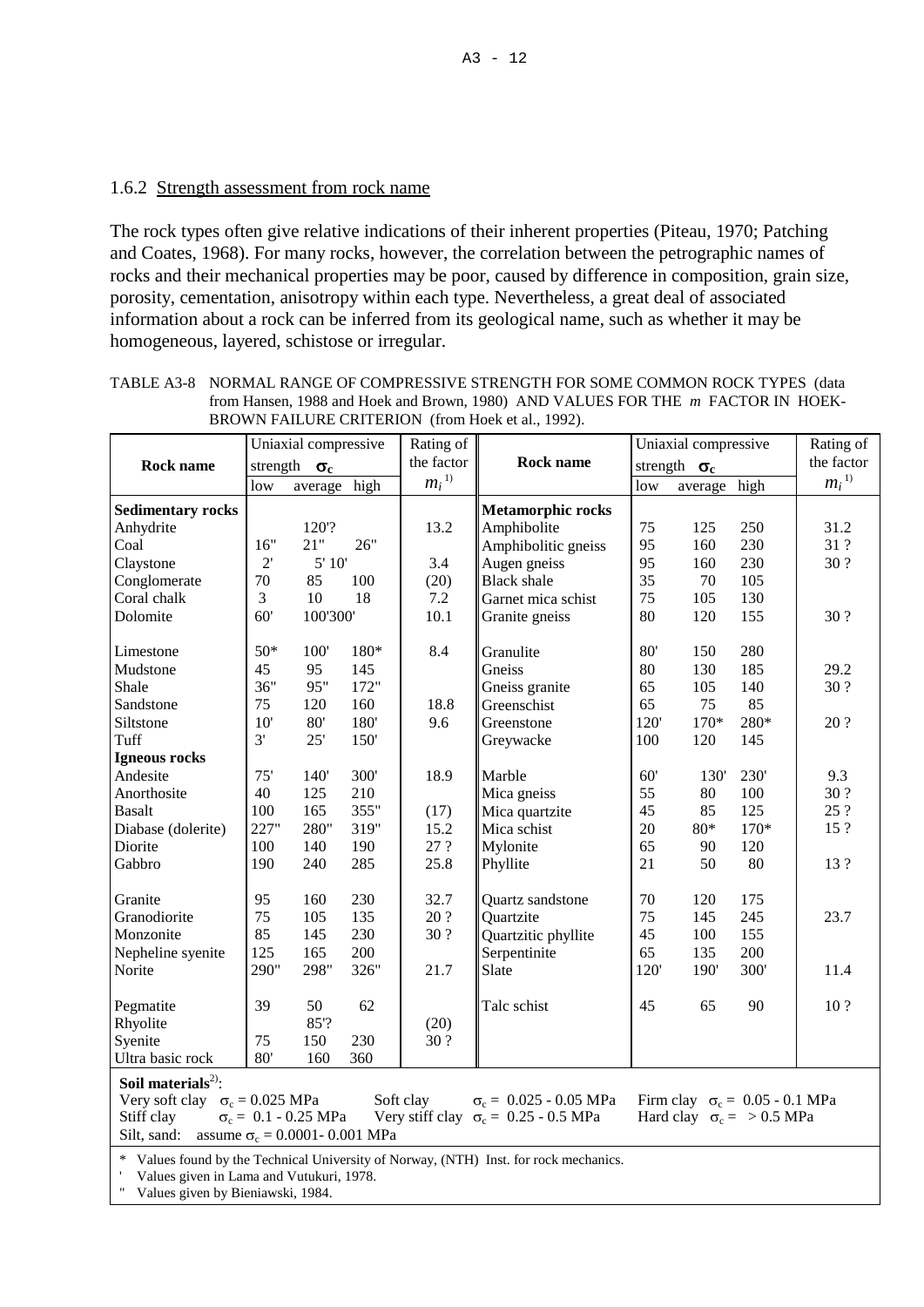<sup>1)</sup> Refer to the factor, m, in the failure criterion for rock masses by Hoek et al. (1992),  $m_i$  is the parameter for intact rock, see Chapter 9, Section 1. Values in parenthesis have been estimated by Hoek et al (1992); some others with question mark have been assumed in this work.

<sup>2)</sup> For clays the values of the uniaxial compressive strength is based on ISRM (1978) as presented in Table A3-7.

A good description of the rock material is a prerequisite when such strength evaluations are made. Adjustments for possible anisotropy (schistosity, foliation, bedding) and weathering/alteration in rocks are further described in Section 1.7.3 and 1.7.4.

Where representative, fresh specimens of the various types occur, it is, however, often possible if not accurate values are required to make estimates of the compressive strength from the rock name as presented in Table A3-8. Additional results from compressive strength tests are given in many textbooks. Refer to Lama and Vutukuri (1978), Hoek and Brown (1980) etc. In the following some methods to estimate the uniaxial compressive strength for anisotropic and weathered or altered rocks are outlined.

#### 1.6.3 Reduction in strength from anisotropy

Anisotropy in rock material is mainly caused by schistosity, foliation or bedding. The difference in properties is determined by the arrangement and amount of flaky and elongated minerals (mica, chlorite, amphiboles). This intrinsic rock property tends to be significant even at the scale of a laboratory test specimen.

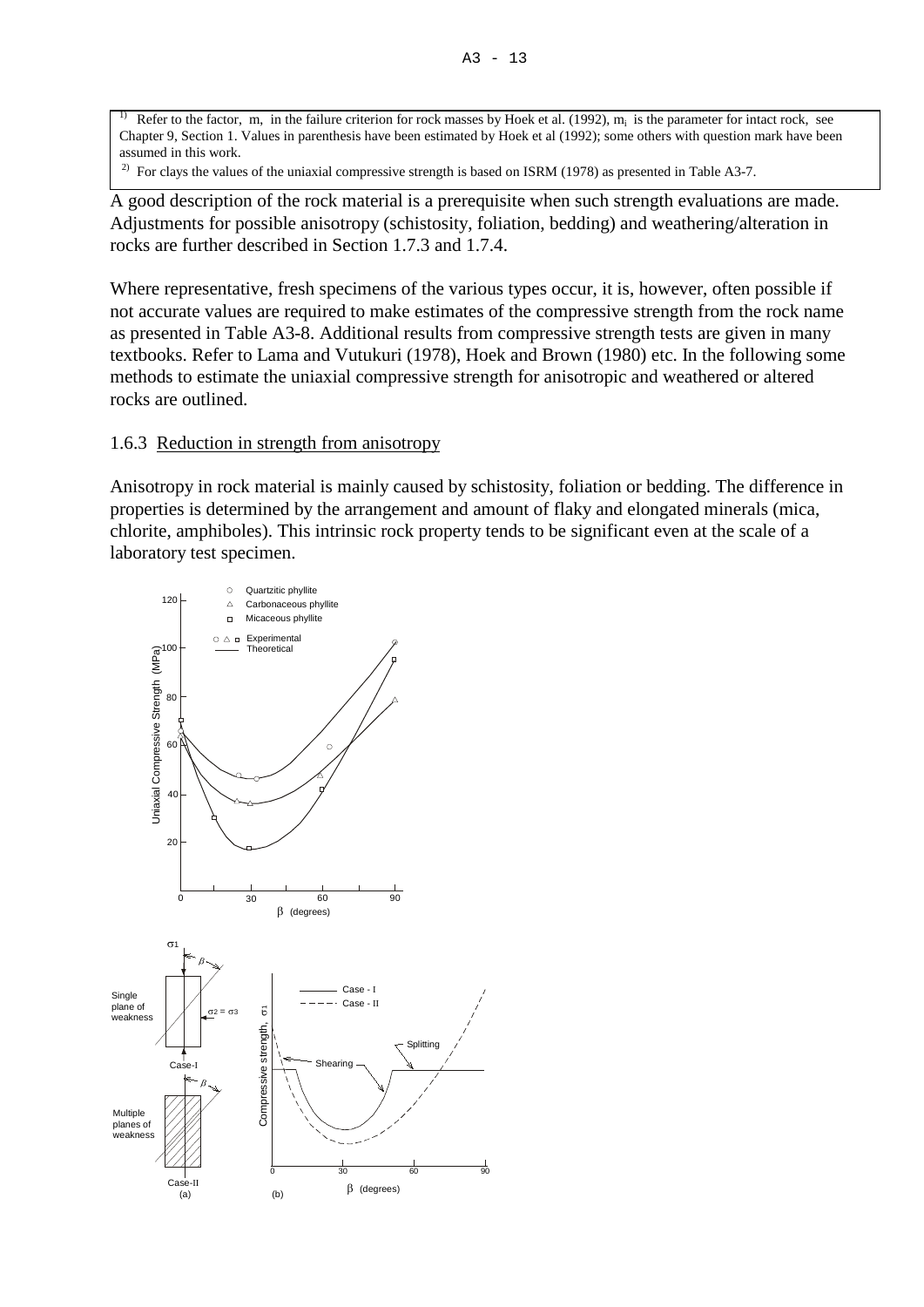Fig. A3-6 Experimental and theoretical variation of uniaxial compressive strength with angle between schistosity plane and direction of testing (from Ramamurthy et al., 1993)

Tsidzi (1986, 1987, 1990) has presented results from tests on strength anisotropy in foliated rocks, together with measurements of their intrinsic anisotropic foliation fabric. The lowest strength value occurred when the orientation of the anisotropic fabric element (bedding, foliation) to the specimen loading axis was between 30 $^{\circ}$  and 45 $^{\circ}$ , and the highest value for orientation either 0 $^{\circ}$  or 90 $^{\circ}$ . This effect has also been shown by Ramamurthy et al., (1993) in Fig. A3-6, Hoek and Brown (1980) and many other authors. Hence, the estimation of compressive strength anisotropy of rocks in terms of values obtained only for tests parallel  $(0^{\circ})$  and normal  $(90^{\circ})$  to the foliation plan give only limited information on the rock strength.

From his tests carried out on slates, schists, and gneisses with compressive strength ranging between 20 and 285 MPa Tsidzi (1990) has worked out the classification which is shown in Table A3-9. From regressions Tsidzi arrived at the following expression for the uniaxial compressive strength anisotropy factor:

 $fA = 0.95 + 0.17$  Fi eq. (A3-3)

where Fi is the foliation index. Its ratings are indicated in Table A3-9.

| <b>FOLIATION</b><br><b>CLASSIFICATION</b><br><b>ANISOTROPY</b><br><b>CLASSIFICATION</b> | <b>DESCRIPTION</b>                                                                                                                                                                                                                                                                                        | <b>FOLIATION</b><br><b>ANISOTROPY</b><br><b>FACTOR</b><br>fA |
|-----------------------------------------------------------------------------------------|-----------------------------------------------------------------------------------------------------------------------------------------------------------------------------------------------------------------------------------------------------------------------------------------------------------|--------------------------------------------------------------|
| Very weakly foliated<br>(or non-foliated)<br>Fi < 1.5<br>Isotropic                      | Platy and prismatic minerals $< 10\%$ , which may occur as discon-<br>tinuous streaks or may be randomly oriented. Rock fractures are<br>curved or folded. Usually found in high-grade regional metamorphic<br>regions or in contact metamorphic zones.<br>Typical rocks: Quartzite, hornfels, granulite. | $1 - 1.2$                                                    |
| <b>Weakly foliated</b><br>$Fi = 1.5 - 3$<br>---------<br>Fairly anisotropic             | Platy and prismatic minerals 10 - 20%. Compositional layering is<br>evident, but mechanically insignificant. Usually found in high-grade<br>regional metamorphic regions.<br>Typical rocks: Quartzofeltspatic gneiss, mylonite, migmatite                                                                 | $1.2 - 1.5$                                                  |
| <b>Moderately foliated</b><br>$Fi = 3 - 6$<br>Moderately anisotropic                    | Platy and prismatic minerals 20 - 40%. Thin to thick folia,<br>occasionally discontinuous. Foliation is usually mechanically<br>passive. Found in rocks formed by medium to high-grade regional<br>metamorphism.<br>Typical rocks: Schistose gneiss, quartzose schist.                                    | $1.5 - 2$                                                    |
| <b>Strongly foliated</b><br>$Fi = 6 - 9$<br>Highly anisotropic                          | Platy and prismatic minerals 40 - 60%. Thin wavy continuous folia<br>which may be mechanically significant. Usually formed under<br>medium-grade regional metamorphic conditions.<br>Typical rocks: Mica schist, hornblende schist.                                                                       | $2 - 2.5$                                                    |
| Very strongly foliated<br>Fi > 9<br>Very highly anisotropic                             | Platy and prismatic minerals $> 60\%$ occurring as very thin,<br>continuous folia. Foliation is perfect and mechanically significant.<br>Found in rocks formed by dynamic or low-grade regional metamorp-<br>hism.                                                                                        | > 2.5                                                        |

TABLE A3-9 CLASSIFICATION OF FOLIATION AND ANISOTROPY OF ROCKS (from Tsidzi, 1986, 1987, 1990)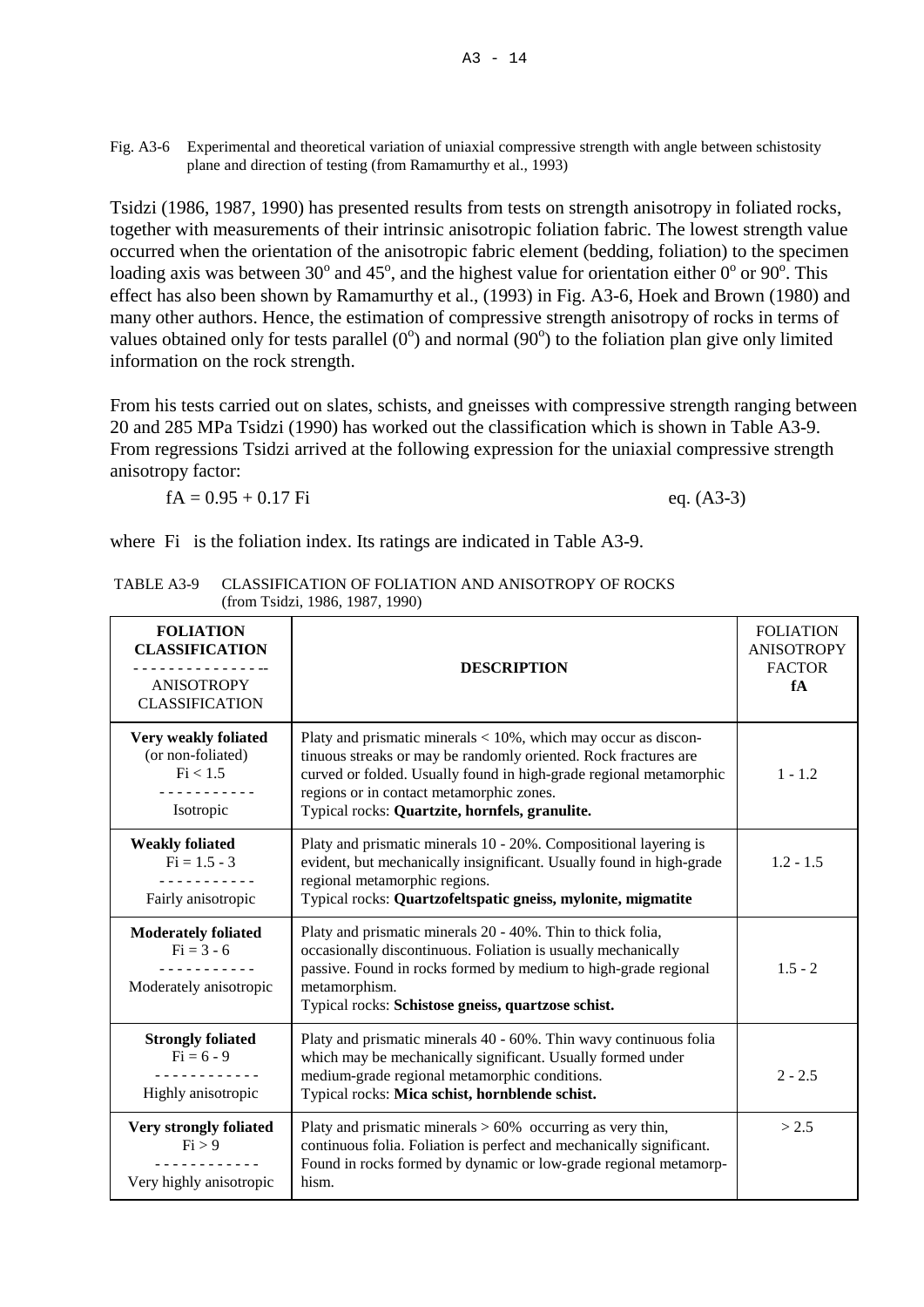| Typical rocks: Slate, small folded phyllite. |  |
|----------------------------------------------|--|
|                                              |  |

 $Fi =$  foliation index

The foliation index can be found from thin section analysis by measuring the mineral composition and the shape of the minerals as presented by Tsidzi (1986).

From the values of fA in Table A3-9 combined with the content of platy and prismatic minerals, the following equation is found:

$$
fA = 1 + 2.5 \, \text{c}/100 \qquad \text{eq. (A3-4)}
$$

where c is the content of platy and prismatic minerals in %.

According to Tsidzi (1989), the strength anisotropy index fA is directly proportional to foliation regardless of the physical condition of rock. Thus, the minimum compressive strength of the foliated rock can roughly be assessed as

$$
\sigma_{c \min} = \sigma_{c \max} / fA = \sigma_{c \max} / (1 + 2.5 \, \text{c} / 100) \quad \text{eq. (A3-5)}
$$

In their works on anisotropic rocks Sing et al. (1989) have introduced the anisotropy ratio is defined as  $R_c = \sigma_c$  90 / $\sigma_c$  min, where  $\sigma_c$  90 is the uniaxial compressive strength measured at right angle to the schistosity or bedding. Their results shown in Table A3-10 indicate that the strength reduction caused by the anisotropy  $(R_c)$  is considerably higher than fA in Table A3-9.

| TABLE A3-10 CLASSIFICATION OF ANISOTROPY             |
|------------------------------------------------------|
| (from Sing et al., 1989 and Ramamurthy et al., 1993) |

| Anisotropy ratio<br>$\mathbf{R}_{\mathrm{c}}$ | <b>Classification</b> | <b>Rock types</b> |               |
|-----------------------------------------------|-----------------------|-------------------|---------------|
| $1 - 1.1$                                     | Isotropic             |                   |               |
| $1.11 - 2.0$                                  | Low anisotropy        |                   | <b>Shales</b> |
| $2.01 - 4.0$                                  | Medium anisotropy     |                   |               |
| $4.01 - 6.0$                                  | High anisotropy       |                   | <b>Slates</b> |
| > 6.0                                         | Very high anisotropy  |                   | Phyllites     |

A possible reason for this is that the rocks tested by Tsidzi generally exhibit stronger small scale foldings which will reduce the effect of the foliation. Also possible differences in moisture content may influence on the results. None of the authors have specified under which conditions the test were carried out.

The sonic velocity anisotropy coefficient for some rocks is presented in Table A3-11 , which shows values lower than the strength anisotropy factor of Tsidzi in Table A3-9.

| <b>ROCK</b>   | anisotropy<br>coefficient<br>$V_{\nu}/V_{\nu}$ . | <b>ROCK</b>  | anisotropy<br>coefficient<br>$V_{\rm o}/V_{\rm \tilde{\rm a}}$ . |
|---------------|--------------------------------------------------|--------------|------------------------------------------------------------------|
| Austin chalk  | 1.17                                             | Anhydrites   | $1.12 - 1.16$                                                    |
| Limestones    | $1.04 - 1.30$                                    | Marl         | 1.10                                                             |
| Salt          | no anisotropy                                    | Sandstones   | $1.0 - 1.19$                                                     |
| <b>Shales</b> | $1.07 - 1.40$                                    | Gneisses     | $1.20 - 1.27$                                                    |
| Mica schist   | 1.36                                             | Granodiorite | 1.33                                                             |
| Serpentine    | 1.18                                             |              |                                                                  |

TABLE A3-11 SONIC ANISOTROPY COEFFICIENTS FOR SOME ROCKS (from Lama and Vutukuri, 1978)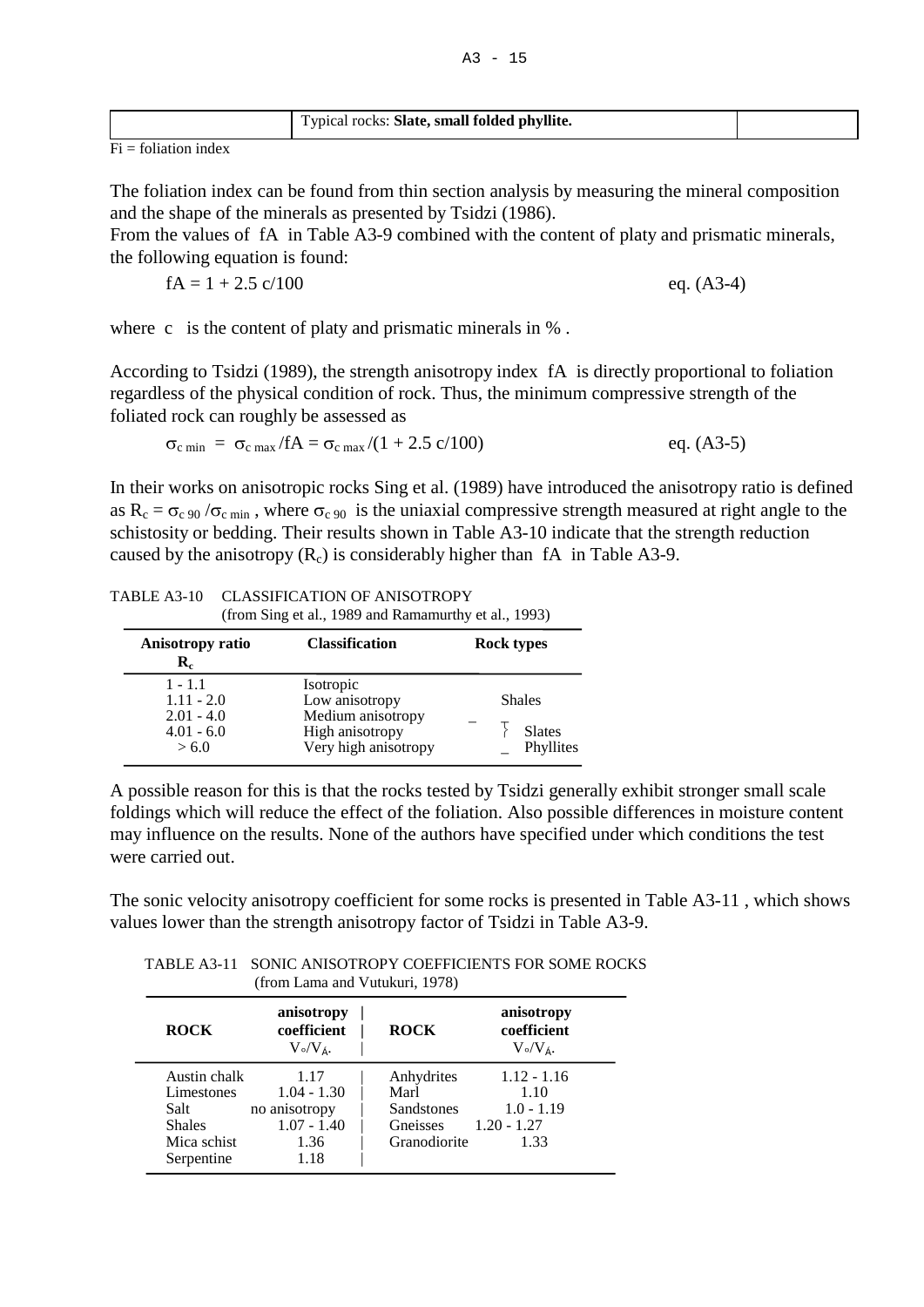In an earlier work performed by Bergh-Christensen (1968) correlations between compressive strength anisotropy and wave velocity anisotropy were investigated. As shown in Fig. A3-7 there is no clear correlation between sound velocity anisotropy

 $(V_{\text{max}}/V_{\text{min}})$  and strength anisotropy ( $\sigma_{\text{c max}}/\sigma_{\text{c min}}$ ). Most of the data fall, however, within the to lines indicated in Fig. A3-7, which can be expressed as:



Fig. A3-7 Correlation between strength and sound anisotropy. The symbols indicate measured rock blasting indexes. (from Berg-Christensen, 1968)



Fig. A3-8 Correlation between content of flaky minerals (mica and chlorite) and sound velocity ratio for various textures of rock (from Berg-Christensen, 1968). (In the groups with continuous layers of flaky minerals there are rocks that do not follow the average trend. One explanation can be that the classification into the structural groups are made from simple observations (personal communication with Bergh-Christensen, 1992))

In Fig. A3-8 showing the relation between the sonic velocity anisotropy and the content of flaky minerals it is seen that most data lies within the two lines represented by the following expression: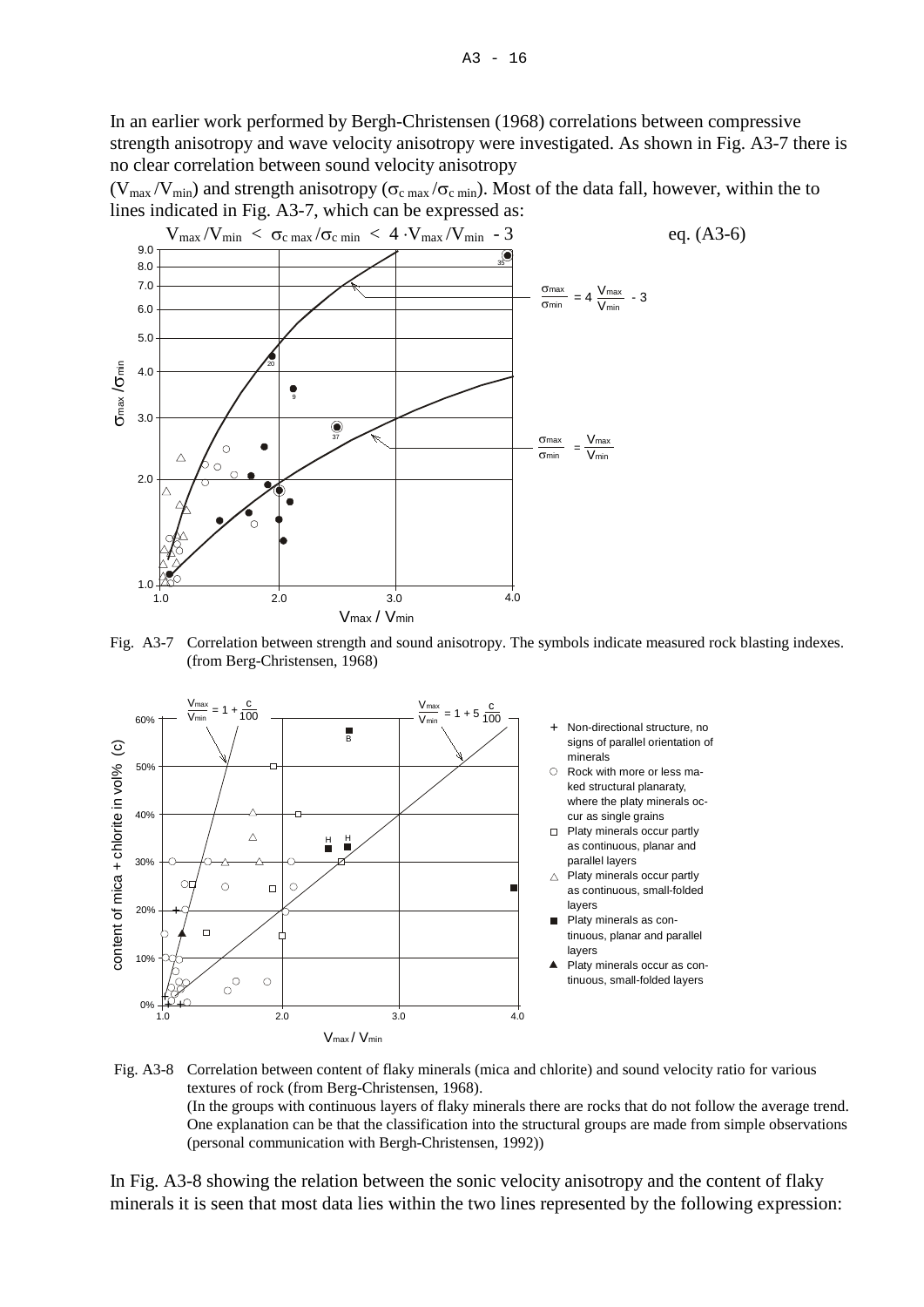$1 + c/100 < V_{\text{max}}/V_{\text{min}} < 1 + 5c/100$  eq. (A3-7)

where V is the seismic velocity, and c is the content of flaky minerals (mica and chlorite) given in  $\%$ 

By roughly combining the lowest with the highest values in eq. (A3-6) and eq. (A3-7) it is possible to find the rock anisotropy factor, fA, from the content of flaky minerals given as:

 $1 + 4c/100 < fA < 1 + 5c/100$  eq. (A3-8)

This equation gives somewhat higher values for fA than eq. (A3-5) found by Tsidzi; for example, for 50% content of flaky minerals  $fA = 3 - 3.5$  with eq. (A3-8), compared to Tsidzi's  $fA = 2.25$ . Eq. (A3-8) gives, however, lower values than  $R_c$  (see Table A3-10).

From the foregoing it is apparent that it is not a well defined, simple method to estimate the effect of anisotropy upon strength. The anisotropy factor varies with the method used, in addition the definition of the anisotropy class seems to be very approximate as possible small-scale folding is not included. The method presented by Tsidzi in eq. (A3-5) seems, however to be better documented and may, therefore, be the best for rough estimates. More investigations and are required to arrive at better expressions for the rock anisotropy.

## 1.6.4 Reduction in strength from weathering and alteration

*Weathering* of rocks is a result of the destructive processes from atmospheric agents at or near the Earth's surface, while *alteration* is typically brought about by the action of hydrothermal processes. Both processes produce changes of the mineralogical composition of a rock, affecting colour, texture, composition, firmness or form; features that result in reduction of the mechanical properties of a rock. Deterioration from weathering and alteration generally affects the walls of the discontinuities more than the interior of the rock (Piteau, 1970).

| <b>CLASSIFICATION</b>          | <b>DESCRIPTION</b>                                                                                                                                                                                                                                  |
|--------------------------------|-----------------------------------------------------------------------------------------------------------------------------------------------------------------------------------------------------------------------------------------------------|
| <b>Unweathered</b>             | No visible signs of weathering. Rock fresh, crystals bright. Few discontinuities may show slight<br>staining.                                                                                                                                       |
| Slightly<br>weathered          | Penetrative weathering developed on open discontinuity surfaces but only slight<br>weathering of rock material. Discontinuities are discoloured and discoloration can extend into rock up<br>to a few mm from discontinuity surface.                |
| <b>Moderately</b><br>weathered | Slight discoloration extends through the greater part of the rock mass, the rock is not friable<br>(except in the case of poorly cemented sedimentary rocks). Discontinuities are stained and/or contain a<br>filling comprising altered materials. |
| <b>Highly</b><br>weathered     | Weathering extends throughout rock mass and the rock material is partly friable. Rock<br>has no lustre. All material except quartz is discoloured. Rock can be excavated with geologist's pick.                                                     |
| Completely<br>weathered        | Rock is totally discoloured and decomposed and in a friable condition with only fragments<br>of the rock texture and structure preserved. The external appearance is that of a soil.                                                                |
| <b>Residual soil</b>           | Soil material with complete disintegration of texture, structure and mineralogy of the parent rock.                                                                                                                                                 |

TABLE A3-12 ENGINEERING CLASSIFICATION OF THE WEATHERING OF ROCKS (from Lama and Vutukuri, 1978)

Characterization of the state of weathering or alteration both for the rock material and for the discontinuities is therefore an essential part of the rock parameters to be applied (ISRM, 1978). In rock engineering and construction it is seldom of interest to describe whether the process of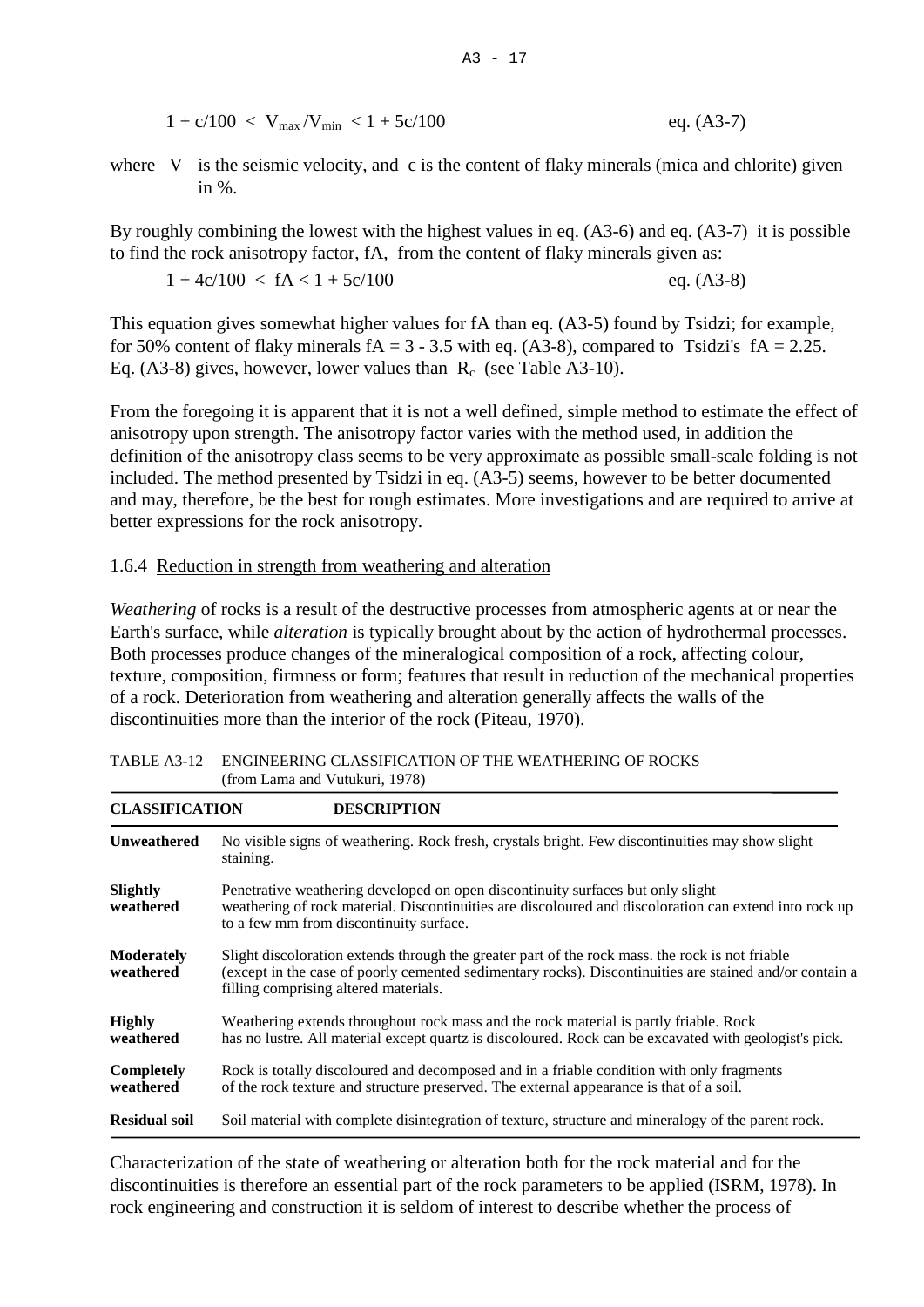weathering or alteration has been acting; the main topic is to characterize the result. Knowledge of the processes, which have taken place, can however be important for the understanding and interpretation of the geological conditions and of the condition of the rocks likely to be found.

In general, the degree of weathering is usually estimated from visual observations, where only the qualitative information is required. Table A3-12 shows classification of weathering/alteration similar to that presented by ISRM (1978). A more precise characterization of alteration and weathering can be found from analysis of thin sections in a microscope.

Papadopoulos and Marinos (1992) have made tests on a wide variety of petrological rock types, consisting of clayey schists, phyllites, mica schists, sandstones with secondary anisotropy due to weathering from tectonic action. Some of their results are shown in Fig. A3-9 where the grade of weathering is according to the ISRM (1978) or the similar classification by Lama and Vutukuri (1978) in Table A3-12.



Fig. A3-9 Correlation between weathering grade I - IV and point-load strength values  $Is_{50}$  (from Papadopoulos and Marinos, 1992)

The reduction factor from weathering is found as the ratio  $I_{s50}$  weathered in Fig. A3-9. Results from tests parallel and normal to anisotropy are shown in Table A3-13, in which also the rating of a rock weathering factor (fW) has been suggested. From this the point load strength of the weathered or altered rock can roughly be found as

$$
Is_{50} = Is_{50 \text{ fresh}} / fW \qquad \qquad \text{eq. (A3-9)}
$$

Assuming that the strength reduction for the compressive strength is similar it is approximately found from

$$
\sigma_{c} = \sigma_{c \text{ fresh}} / \text{fW} = k_{50} \times I_{50 \text{ fresh}} / \text{fW}
$$
eq. (A3-10)

The suggested rating of the weathering/alteration factor in Table A3-13 is, however, based on very few data and it is therefore considered very rough, especially for high grades of weathering. It should, therefore, mainly be applied for rough calculations before better strength data are available.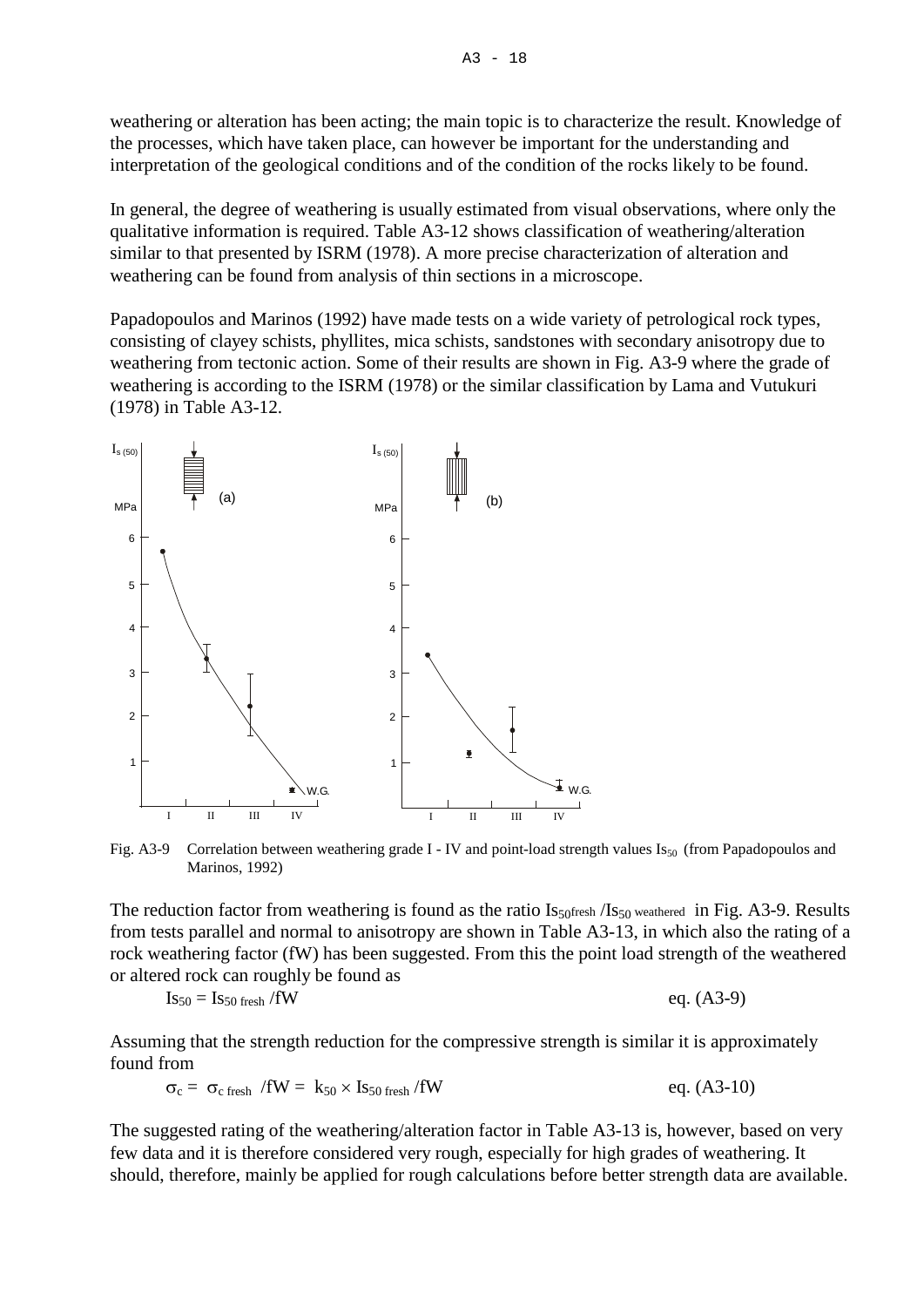| <b>GRADE</b><br>and<br><b>TERM</b>            | <b>DESCRIPTION</b><br>(from ISRM, 1978)                                                                                                                                                                                                                                                                                                                            | Normal     | <b>REDUCTION FACTOR</b><br>(from Papadopoulos<br>and Marinos, 1992)<br><b>TEST DIRECTION</b><br>Parallel | <b>SUGGESTED</b><br><b>RATING OF</b><br>fW |
|-----------------------------------------------|--------------------------------------------------------------------------------------------------------------------------------------------------------------------------------------------------------------------------------------------------------------------------------------------------------------------------------------------------------------------|------------|----------------------------------------------------------------------------------------------------------|--------------------------------------------|
| I Fresh                                       | No visible sign of rock material weathering.                                                                                                                                                                                                                                                                                                                       | 1          |                                                                                                          |                                            |
| Slightly<br>П<br>Moderately<br>Ш<br>weathered | Discolouration indicates weathering of rock<br>material and discontinuity surfaces. All the<br>rock material may be discoloured by<br>weathering and may be somewhat weaker<br>externally than in its fresh conditions.<br>Less than half the rock material is decom-<br>posed and/or disintegrated to a soil. Fresh or<br>discoloured rock is present either as a | 1.7<br>2.6 | 1.8<br>2                                                                                                 | 1.75<br>2.5                                |
| Highly<br>IV                                  | discontinuous framework or as corestones.<br>More than half the rock material is decom-<br>posed and/or disintegrated to a soil. Fresh or<br>discoloured rock is present either as a dis-<br>continuous framework or as corestones.                                                                                                                                | 14         | 10                                                                                                       | 10                                         |

#### TABLE A3-13 SUGGESTED WEATHERING/ALTERATION FACTOR (fW) OF ROCKS, fW (worked out partly from ISRM (1978) and Papadopoulos and Marinos (1992).

# **1.7 Summary**

In addition to compression tests in laboratory the uniaxial compressive strength of the rock may be found from several other methods which have been shortly described. These are:

• Compressive strength estimated from the point-load strength (Is), given as

 $\sigma_c = k_{50} \times Is_{50}$ 

where values of  $k_{50}$  varying with the rock strength related to 50 mm samples, have been suggested.

- Compressive strength found from the Schmidt hammer rebound number.
- Compressive strength assessed from simple field test using a geological hammer.

Where test data of the rock is not available the uniaxial compressive strength may be estimated from the geological rock name and additional information on its structure and weathering/alteration. For anisotropic and weathered/altered rocks a rough estimate of the uniaxial compressive strength can be found from

$$
\sigma_c = \sigma_c s_0 / (fA \times fW) \qquad \qquad \text{eq. (A3-11)}
$$

where  $\sigma_{c,50}$  can be found for fresh rocks from published strength tables, and fA, fW are the foliation anisotropy and weathering/alteration factors, respectively. Suggested ratings have been given for both factors, but additional investigations are

required to improve these approximate values.

The lowest value  $(\sigma_c)$  min) is applied in RMi. Therefore, it is important to check if the effect of anisotropy is included in  $\sigma_{c50}$ . It is also important that the rock description - on which the estimates are based - clearly delineate the composition and structure of the rock, and that the applied terms and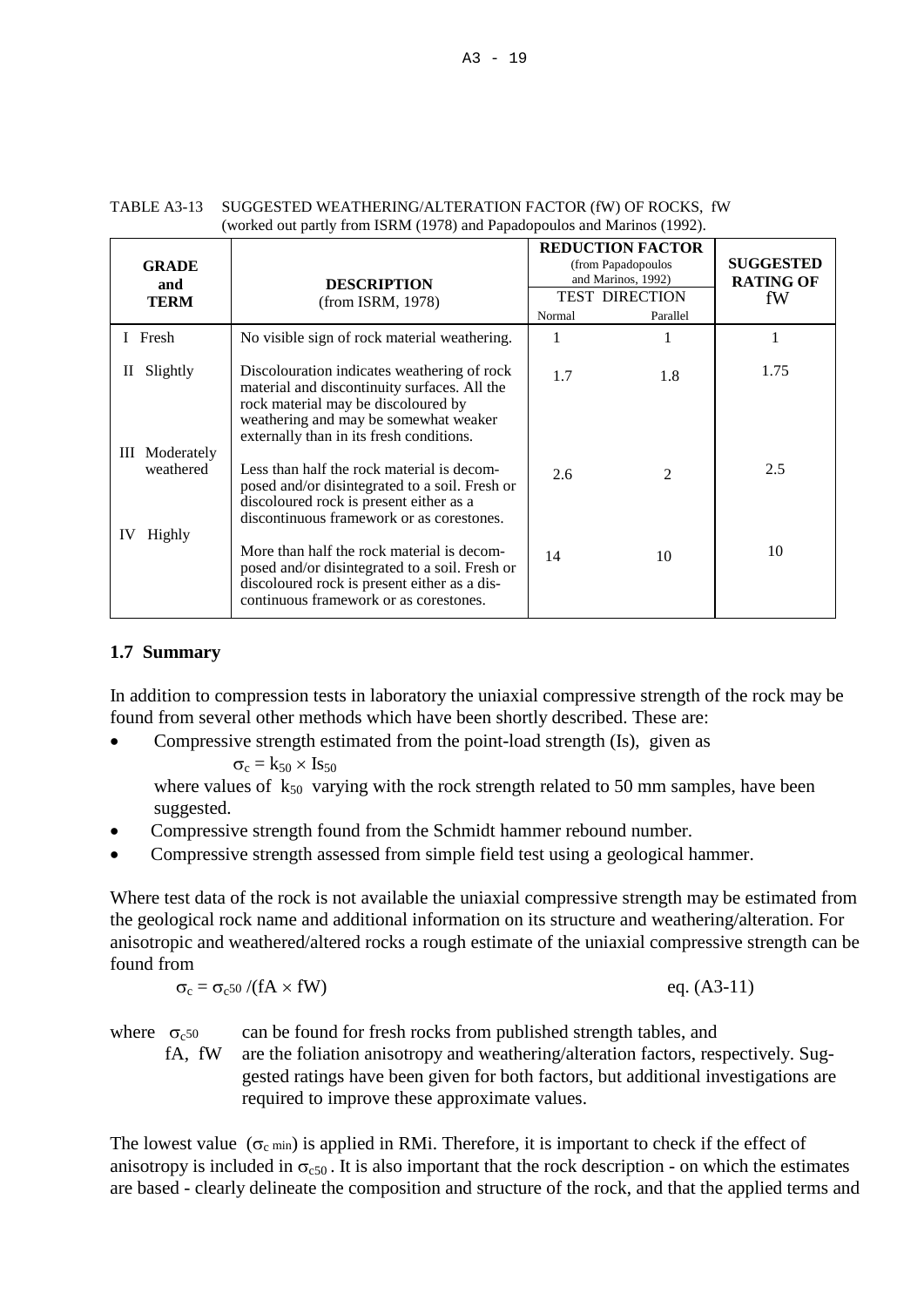characterizations of the rock are well defined. Further information on useful description of rocks is outlined in Section 5.

The content of moisture tends to reduce the compressive strength of most rocks.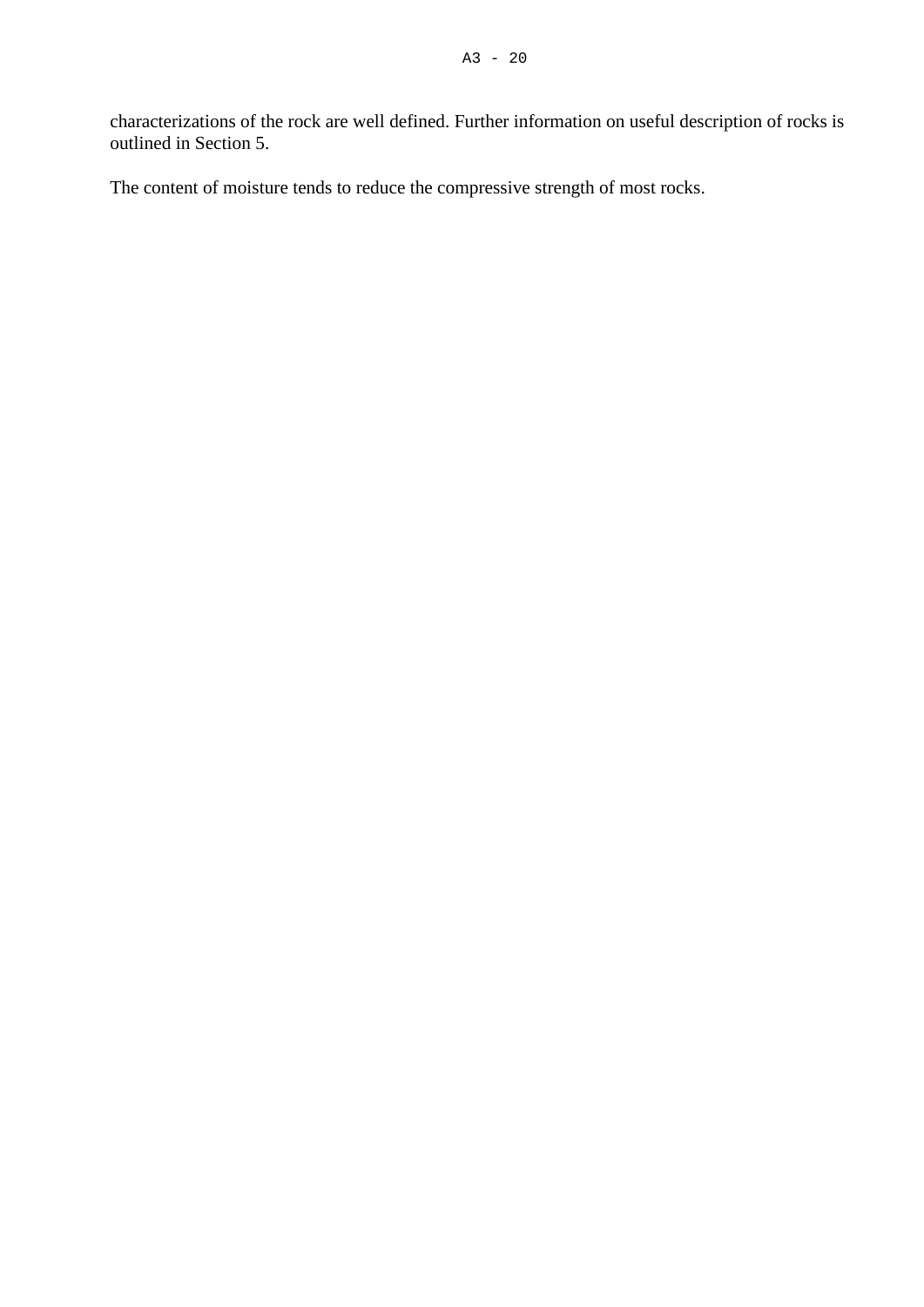#### **2 METHODS TO DETERMINE THE JOINT CONDITION FACTOR ( jC)**

*"The success of the of the field investigation will depend on the geologist's ability to recognise and describe in a quantitative manner those factors which the engineer can include in his analysis."*

Douglas R. Piteau, 1970

The usually large number of joints with various conditions involved in a rock mass, cause that simplifications have to be made and that rapid and inexpensive measurements are preferred. The joint condition factor, jC, is meant to represent the main inherent variables of the friction properties of joints in a rock mass. Basically, the condition of joints are made up of the following parameters (see alt. A in Fig. A3-11):

- The roughness of the joint walls, given as the joint roughness factor  $(iR)$ , similar to Jr in the Q-system. jR consists of:
- smoothness (or unevenness) of the joint wall surface, and
- waviness (or planarity) of the joint wall plane.
- The character of the joint wall including possible filling and its thickness, expressed in the joint alteration factor  $(iA)$ .<sup>[1](#page-20-0)</sup>
- Length and continuity of the joints, expressed as the joint size factor, iL, which is considered a scale and geometry factor to mainly include the different importance between large, pervasive joints and small, irregular joints on rock mass behaviour.

Similar, as for the Jr/Ja in the Q system, the ratio  $iR/iA$  is roughly a function of tan  $\phi$ , the peak friction coefficient of the joint. Thus, also measurements of the joint friction angle can be used to find the ratio jR/jA as shown in Fig. A3-12. This method (alt. B) is based on measurements of the joint roughness combined with input of the actual type and size of joints. Alt. A is based wholly on observations.



Fig. A3-11 The two main methods to find the joint condition factor, jC.

—

<span id="page-20-0"></span> $<sup>1</sup>$  jA is similar to Ja in the Q system, but some changes have been made to adapt it as input to RMi.</sup>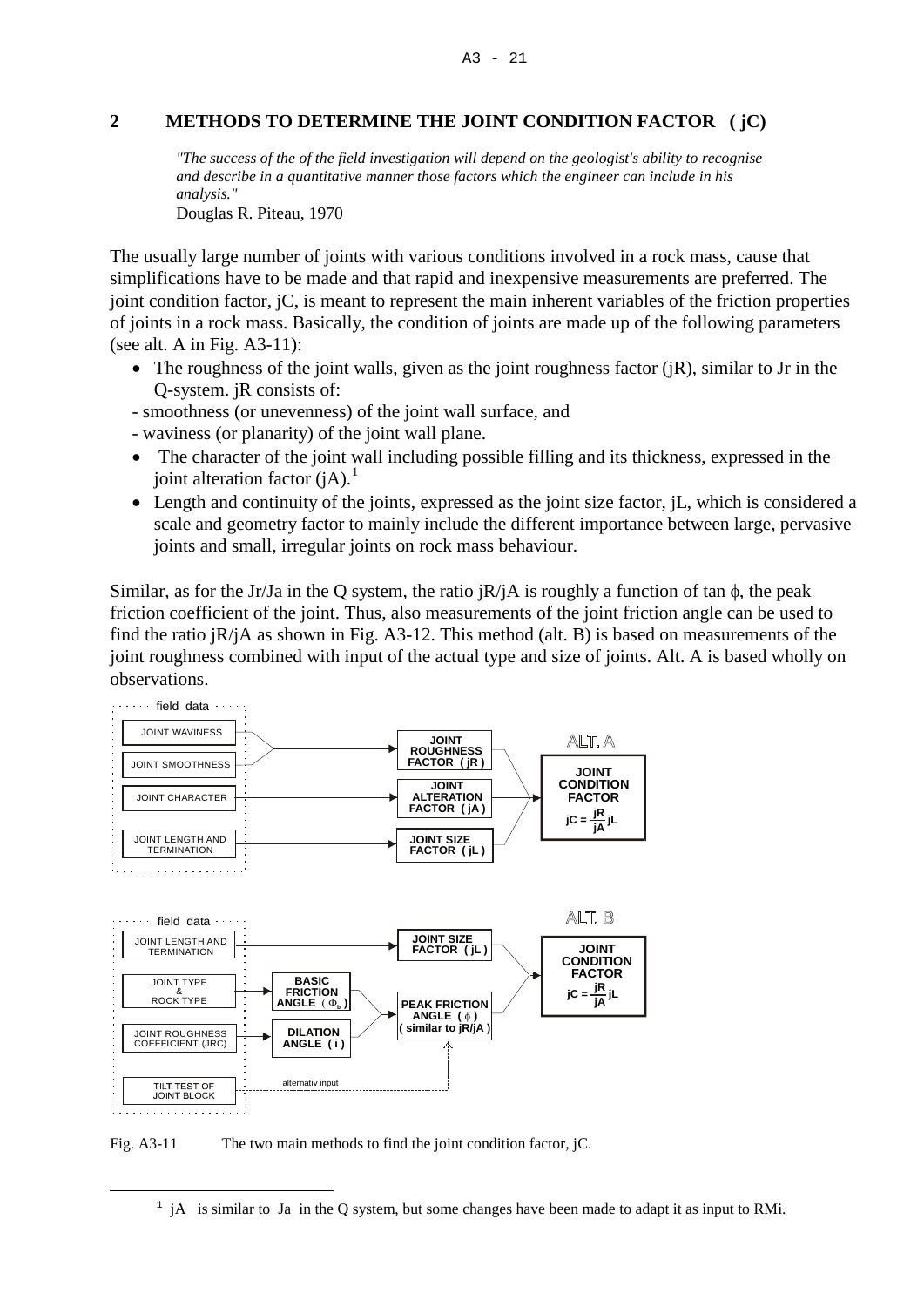$A3 - 22$ 

Alt. A is described in Section 2.1 and 2.2, alt. B in Section 2.3. The joint size factor, jL, which is used in both alternatives, is described in Section 2.4

# **2.1 Estimating the joint roughness factor (jR)**

The *roughness* of joint walls is characterized by a large scale *waviness* and a small scale *smoothness* or unevenness, ISRM (1978), see Fig. A3-12. During shear displacement the waviness undulations, if locked and in contact, cause dilation since they are too large to be sheared off, while the asperities of the smoothness tend to be damaged unless the joint walls are of high strength and/or the stress levels are low. In practice, it is seldom possible to observe and measure both these features along the entire joint. Some sort of simplification has therefore to be made as outlined in this section.



Fig. A3-12 The joint wall features can be characterized by the large scale waviness and the small scale smoothness (or unevenness).

# 2.1.1 Field measurements of large scale roughness

Accurate measurements of joint waviness in rock exposures is relatively time-consuming by any of the currently available procedures (Stimpson, 1982). The three most practical methods are:

- 1. To estimate the overall roughness (undulation) angle by taking measurements of joint orientation with a Clar Compass to which the base plates of different dimensions are attached, see Fig. A3-13 left.
- 2. To measure the roughness along a limited part of the joint using a feeler or contour gauge to draw a profile of the surface, Stimpson (1982). Also Barton and Choubey (1977) makes use of this method especially in connection with core logging.
- 3. To reconstruct a profile of the joint surface from measurements of the distance to the surface from a datum (typically a rod or rule laid or supported over the joint).

The first technique provides information on large scale roughness angles, but does not give a record of the joint profile. It is applicable primarily to large exposures of joint planes. Fecker and Rengers (1971) have from measurements using a profilograph and geological compass, shown how these results can be applied.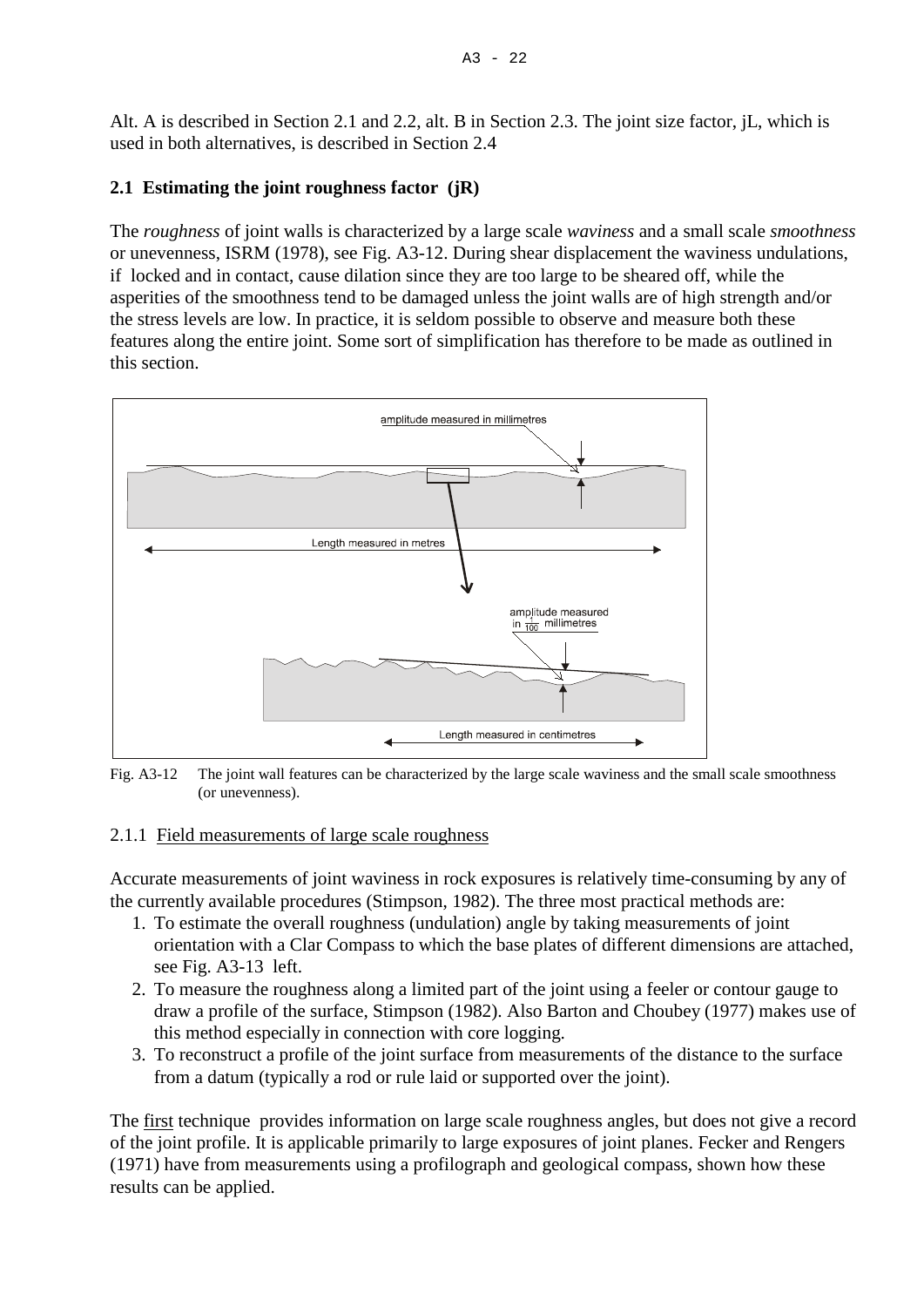The second is a rapid method, where a few decimetres profile along the joint wall surface is obtained by a contour gauge and pattern maker. The method is well applicable for joint smoothness measurements on drill cores. By comparing the profile obtained for the joint with standard roughness profiles, for example of JRC or Jr in Fig. A3-14, the actual roughness value can be easily determined.



Fig. A3-13 **Left:** Measurement of different scales of joint waviness (from Goodman, 1987). **Right:** Principle for the measurement of waviness by a straight edge (from Piteau, 1970).



Fig. A3-14 **Left:** Diagram presented by Barton and Bandis (1992) to estimate JRC for various measuring lengths. The inclined lines exhibit almost a constant undulation as indicated. **Right:** Relationships between Jr in the Q-system and the 'joint roughness coefficient' (JRC) for 20 cm and 100 cm sample length (from Barton and Bandis, 1992).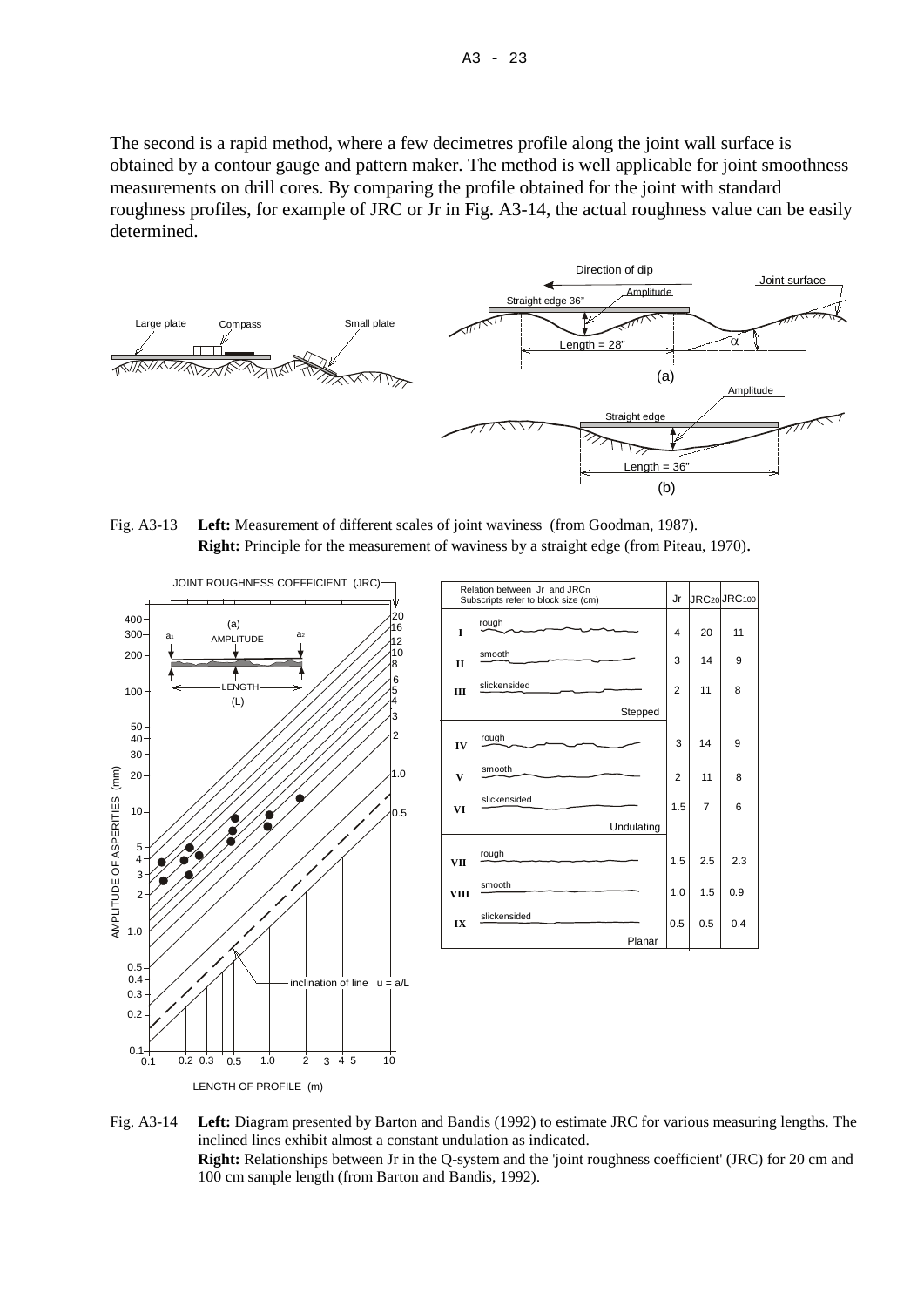The third technique is generally laborious and, unless the data points are closely spaced along the joint, it does not provide a detailed profile of the small scale roughness. Robertson (1970) and Piteau (1970) have introduced measurement of waviness by using a standard length of 0.9 m (36 inch) straight edge placed on the exposed joint surface in a direction normal to the strike (i.e., down dip).

Amplitude (a) of the wave is a measure of the maximum offset under the straight edge as shown for two different cases in Fig. A3-13 right. This dimension is measured in millimetre. It is related to the length (L), which is recorded as either 1) the distance between adjacent points of contact on the peaks of the wave, Fig. A3-13 right (a), or 2) the standard length adopted, Fig. A3-13 right (b). Also ISRM (1978) has described a similar method to measure the waviness of the joint plane.

Kikuchi et al., (1985) has measured waviness of joint plane by selecting portions on a joint plane exposed to the ground, using a 2 m measuring scale. The height of the exposed portions at 2 cm intervals in the direction of dip has been measured to draw the roughness of the joint plane. Also Barton (1982) and Barton and Bandis (1990) make use of a ruler to determine the joint roughness coefficient JRC. Fig. A3-14 shows how different lengths of the ruler can be used to determine JRC. As indicated on this diagram the inclined lines approximately follow the expression for the undulation factor  $u = a/L$  presented later in eq. (A3-12) has been used to find the ratings of the joint waviness factor, jw, where u is applied as shown in Table A3-14.

# 2.1.2 The joint waviness factor (jw)

As waviness does not change with displacements along the joint surface, no shearing takes place through asperities (Piteau, 1970). The result is that waviness is considered to modify the apparent angle of dip of the joint but not the joint frictional properties. Tsidzi (1986, 1987, 1991) has observed that waviness is a more characteristic feature of the foliation surface in many metamorphic rocks than the smoothness of the surface.

Waviness of the joint appears as undulations from planarity of the joint wall. Ideally, the joint waviness should be measured as the ratio between max. amplitude over the length of the joint. As it is seldom possible to observe the whole joint plane, a simplified measurement is to find the ratio between max. amplitude and a reduced measured length along the joint plane called the undulation factor

$$
u = \frac{\text{amplitude from planarity (a)}}{\text{measured length along joint (L)}} \qquad \text{eq. (A3-12)}
$$

This expression has been used to characterize the waviness of joint plane. From combination of the two diagrams in Fig. A3-14 the division and ratings in Table A3-14 have been worked out. The division here of the undulation is based on the characterization presented by Milne et al. (1992) related to 1 m profile length:

> *Wavy* joints with undulation,  $u > 2\%$ *Planar to wavy* joints, with  $u = 1 - 2\%$ *Planar* joints, defined as  $u < 1\%$ .

Their measurements are also based on the 'joint roughness coefficient' (JRC) which is described in Section 2.3.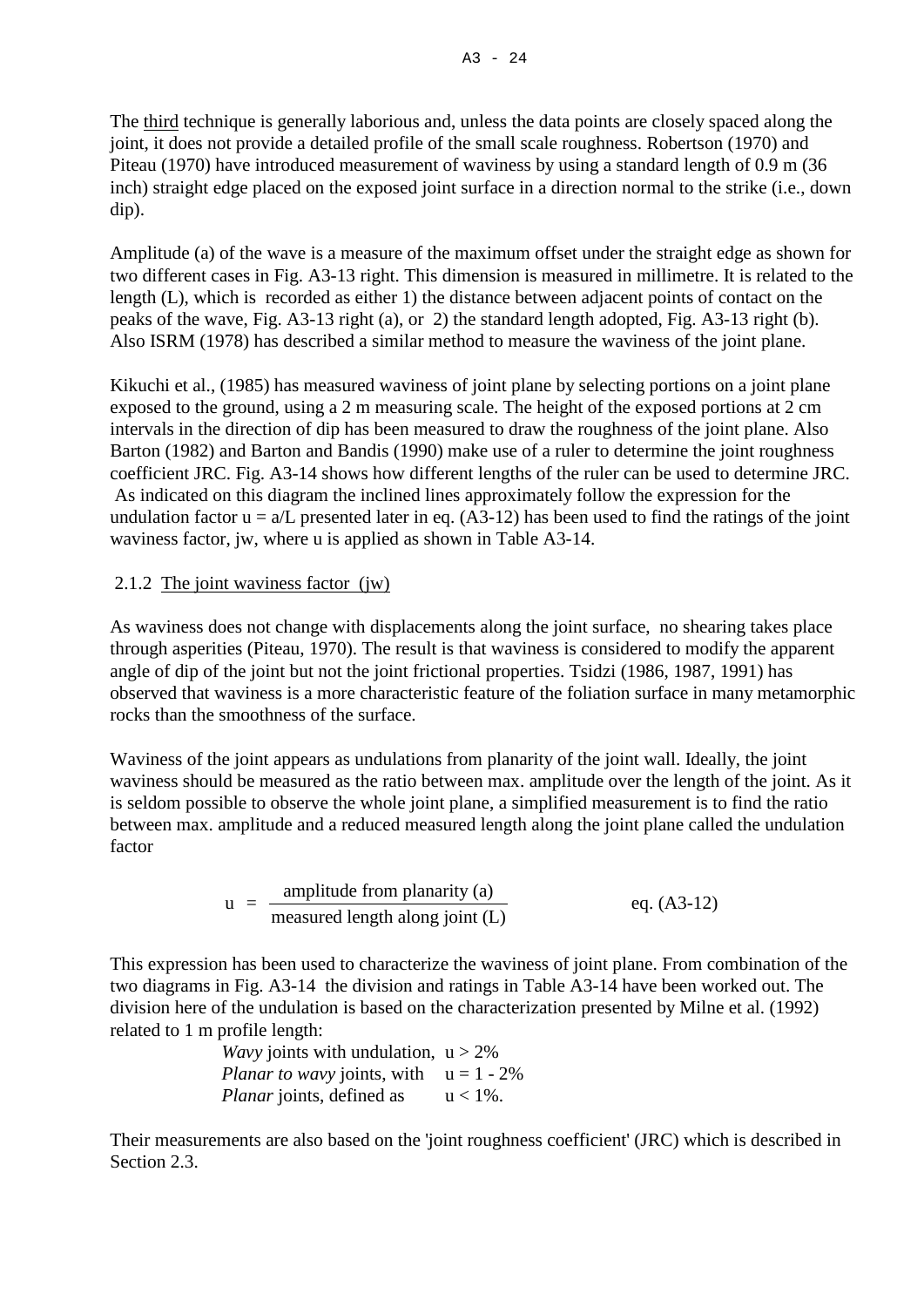| <b>TERM FOR WAVINESS</b>    | waviness factor<br>undulation | jw. |
|-----------------------------|-------------------------------|-----|
| Interlocking (large scale)  |                               |     |
| Stepped                     |                               | 2.5 |
| Large undulation            | $u > 3\%$                     |     |
| Small - moderate undulation | $u = 0.3 - 3\%$               | 1.5 |
| Planar                      | $u < 0.3\%$                   |     |

TABLE A3-14 THE JOINT WAVINESS FACTOR ( jw). THE RATINGS ARE BASED ON Jr IN THE Q-SYSTEM.

The longest possible ruler should be applied in measurement of waviness. In many cases, however, the determination of (jw) is done from visual observations alone. Practice from ruler measurements may reduce the possible errors in such cases.



Fig. A3-15 Waviness and smoothness (large and small scale roughness) based on the JRC chart in Fig. A3-14.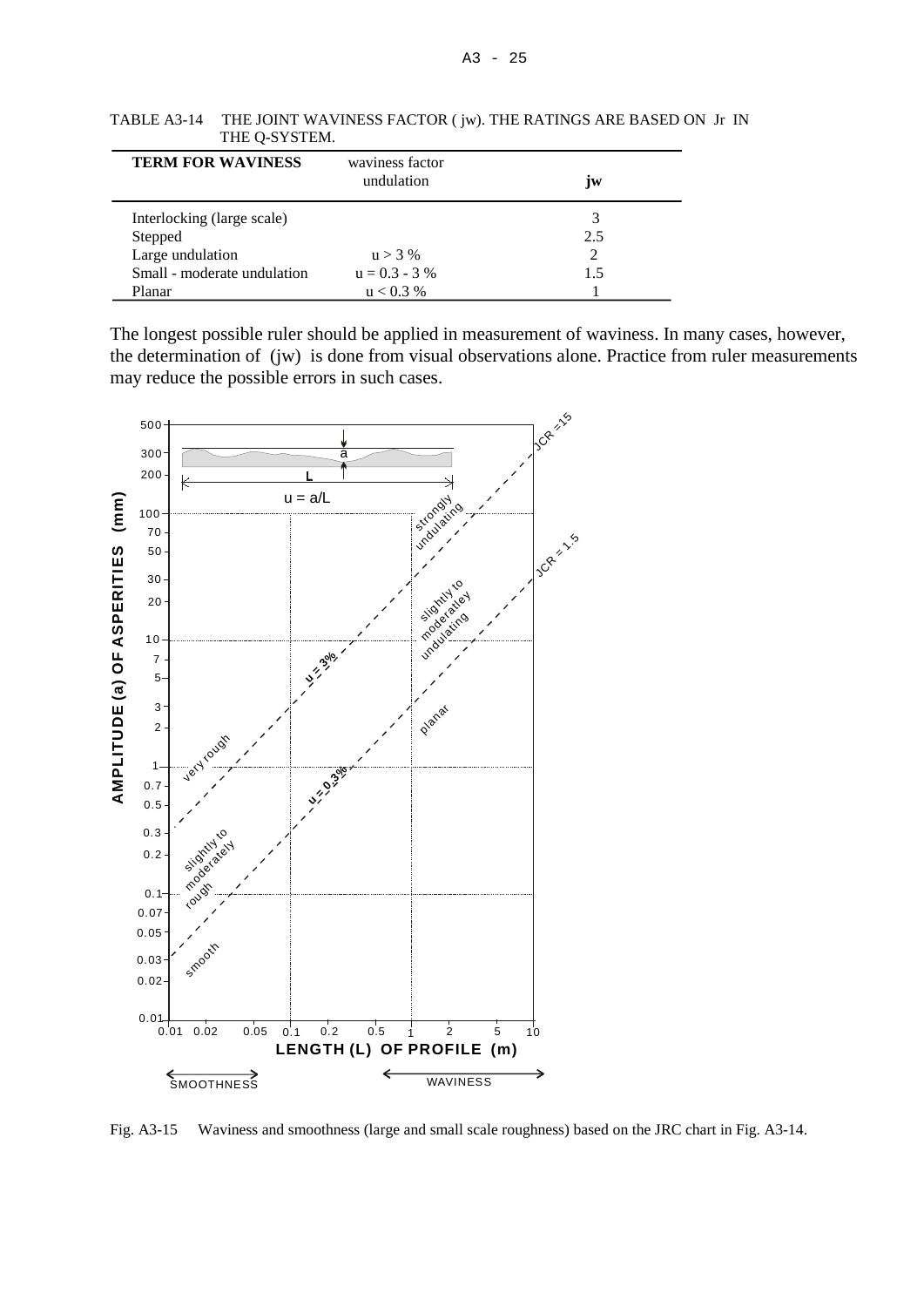# 2.1.3 The joint smoothness factor (js)

Small asperities or second order projections are designated *smoothness* or unevenness. If the joint surfaces are clean and closed these small asperities interlock to strongly contribute to the shear resistance especially at low stresses (Barton and Chubey, 1977; Barton, 1976, 1987, 1990b, 1993). Smoothness asperities usually have a base length of some centimetres and amplitude measured in hundreds of millimetres and are readily apparent on a core-sized exposure of a discontinuity (see Fig. A3-12 and A3-15).

As indicated in Fig. A3-12 and A3-15 the 'sample length' for smoothness is in the range of a few centimetres. There is a general problem to arrive at a numerical estimate of joint smoothness from measurements or visual observations of the joint wall surface. A possible solution is to simply touch the surface with the finger and compare it with a reference surface of known roughness, for example sand papers of various abrasivity (mesh) as indicated in Table A3-16.

The terms and ratings defined in Table A3-16 are based on Jr in the Q-system (Barton et al., 1974), while the description is also partly based on Bieniawski (1984).

| <b>TERM FOR</b><br><b>SMOOTHNESS</b> | <b>DESCRIPTION</b>                                                                                                                                             | The smoothness<br>factor js |
|--------------------------------------|----------------------------------------------------------------------------------------------------------------------------------------------------------------|-----------------------------|
| Very rough                           | Near vertical steps and ridges occur with interlocking effect on the joint<br>surface.                                                                         | 3                           |
| Rough                                | Some ridge and side-angle steps are evident; asperities are clearly<br>visible; discontinuity surface feels very abrasive (rougher than<br>sandpaper grade 30) | 2                           |
| <b>Slightly rough</b>                | Asperities on the discontinuity surfaces are distinguishable and can be<br>felt (like sandpaper grade 30 - 300).                                               | 1.5                         |
| <b>Smooth</b>                        | Surface appear smooth and feels so to the touch (smoother than<br>sandpaper grade 300).                                                                        |                             |
| <b>Polished</b>                      | Visual evidence of polishing exists. This is often seen in coatings of<br>chlorite and specially talc                                                          | 0.75                        |
| <b>Slickensided</b>                  | Polished and striated surface that results from friction along a fault<br>surface or other movement surface.                                                   | $0.6 - 1.5$ <sup>1)</sup>   |

| TABLE A3-16 THE JOINT SMOOTHNESS FACTOR (is). THE RATINGS ARE THE SAME AS FOR Jr IN THE |
|-----------------------------------------------------------------------------------------|
| Q-SYSTEM. (The description is partly based on Bieniawski, 1984).                        |

 $\overline{1}$ ) Rating depends on the actual shear in relation to the striations.

## 2.1.4 The joint roughness factor (jR) found from *jw* and *js*

As described in the foregoing the smoothness and waviness can both be characterized by the ratio between the amplitude of asperities and the measuring length as shown in Fig. A3-15. A similar principle has been presented by Milne et al. (1992) who have used the joint roughness coefficient (JRC) to also assess small scale roughness (i.e. smoothness) using 10 cm profile lengths with the following division:

- smooth surfaces have  $JRC < 10$  (undulation  $u < 2\%$ )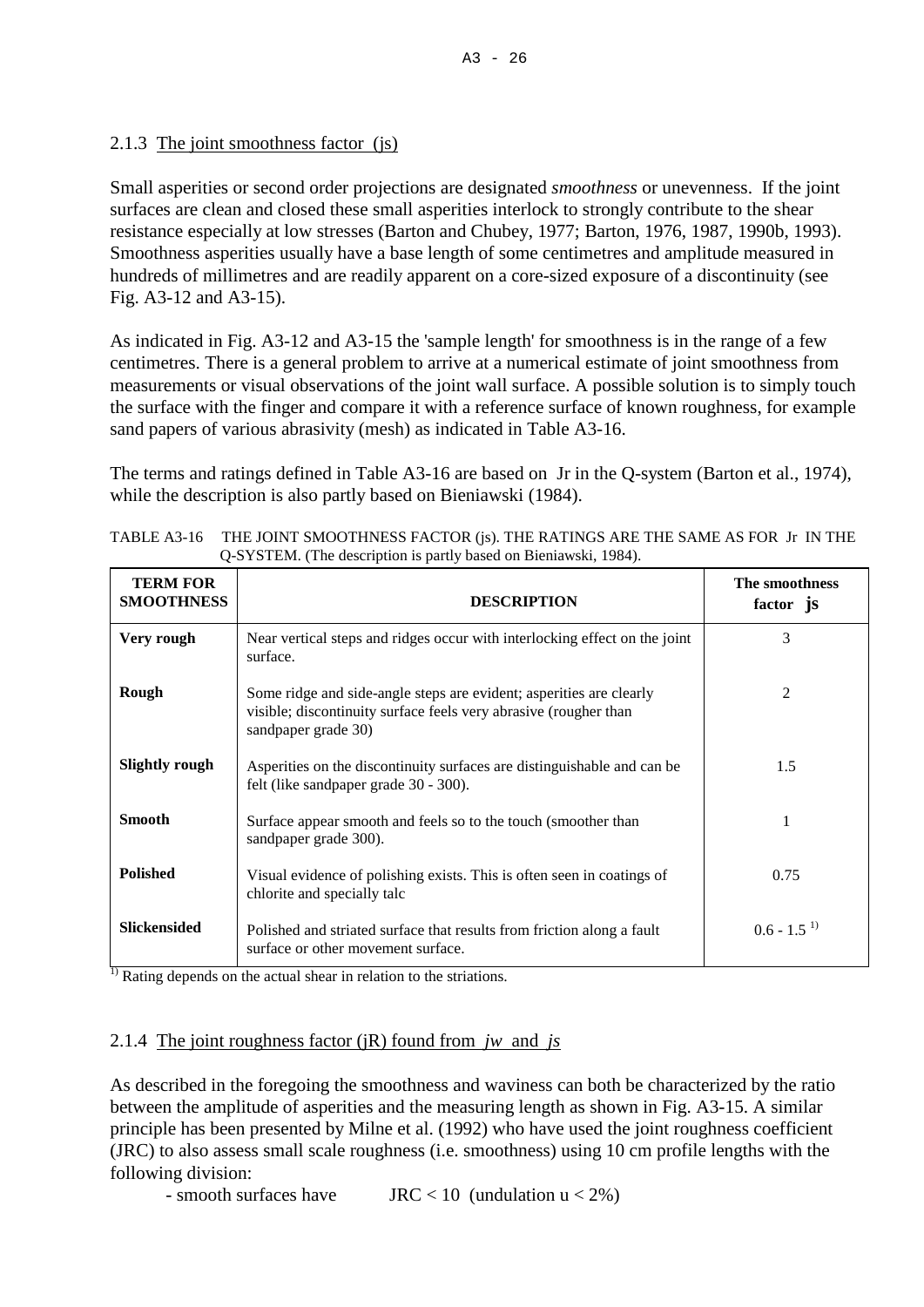#### A3 - 27

- rough surfaces JRC > 10 (undulation  $u > 2\%$ ) The joint roughness factor, jR, is the product of the smoothness and waviness factors:  $iR = i s \times i w$  eq. (A3-13)

which is shown in Table A3-17.

TABLE A3-17 JOINT ROUGHNESS FACTOR (jR) FROM SMOOTHNESS AND WAVINESS. THE STRUCTURE OF THE FACTOR AND ITS RATING ARE SIMILAR TO Jr IN THE Q-SYSTEM.

|                                                                 | waviness    |                                         |                        |         |                               |  |
|-----------------------------------------------------------------|-------------|-----------------------------------------|------------------------|---------|-------------------------------|--|
| smoothness                                                      | planar      | slightly to<br>moderately<br>undulating | strongly<br>undulating | stepped | interlocking<br>(large scale) |  |
| very rough                                                      |             |                                         | 6                      | 7.5     | 9                             |  |
| rough                                                           |             | 3                                       | 4                      |         | 6                             |  |
| slightly rough                                                  | 1.5         | $\mathfrak{D}$                          |                        |         | 4.5                           |  |
| smooth                                                          |             | 1.5                                     |                        | 2.5     | 3                             |  |
| polished                                                        | 0.75        |                                         | 15                     |         | 2.5                           |  |
| slickensided                                                    | $0.6 - 1.5$ | $1 - 2$                                 | $1.5 - 3$              | $2 - 4$ | $2.5 - 5$                     |  |
| For filled joints without contact between joint walls: $jR = 1$ |             |                                         |                        |         |                               |  |

Joint roughness includes the condition of the joint wall surface both for filled and unfilled (clean) joints. For joints with filling which is thick enough to avoid contact of the two joint walls, any shear movement will be restricted to the filling, and as described later, the joint roughness will then have minor or no importance. In the cases of filled joints it is often difficult or impossible to measure the smoothness and often also the waviness. Therefore the roughness factor is defined as  $iR = 1$  as in the Q system.

The joint roughness coefficient, jR (or Jr) can also be found from measured values of JRC using Fig. A3-14 or A3-15.

The classification systems which often make use of many a large amount of input data, the ratings for roughness are mostly found from observations. It is, therefore, not common to make detailed measurements of joint roughness profiles.

# **2.2 Estimating the joint alteration factor (jA)**

*"It is often more important to characterize discontinuities according to surface character as it is to note their scale parameters."* Tor L. Brekke and Terry R. Howard (1972)

The joint alteration factor is a collective parameter including the strength of the joint wall and the possible joint filling, whether it is a clean or a filled joint. The following features are included in this complex factor:

- − The condition of the surface in *clean* joints, i. e. joints without coating or filling; with indication if alteration of the joint wall may be other than the rock.
- − The type of *coating* on the joint surface.
- − The type of *filling* in joints and its thickness.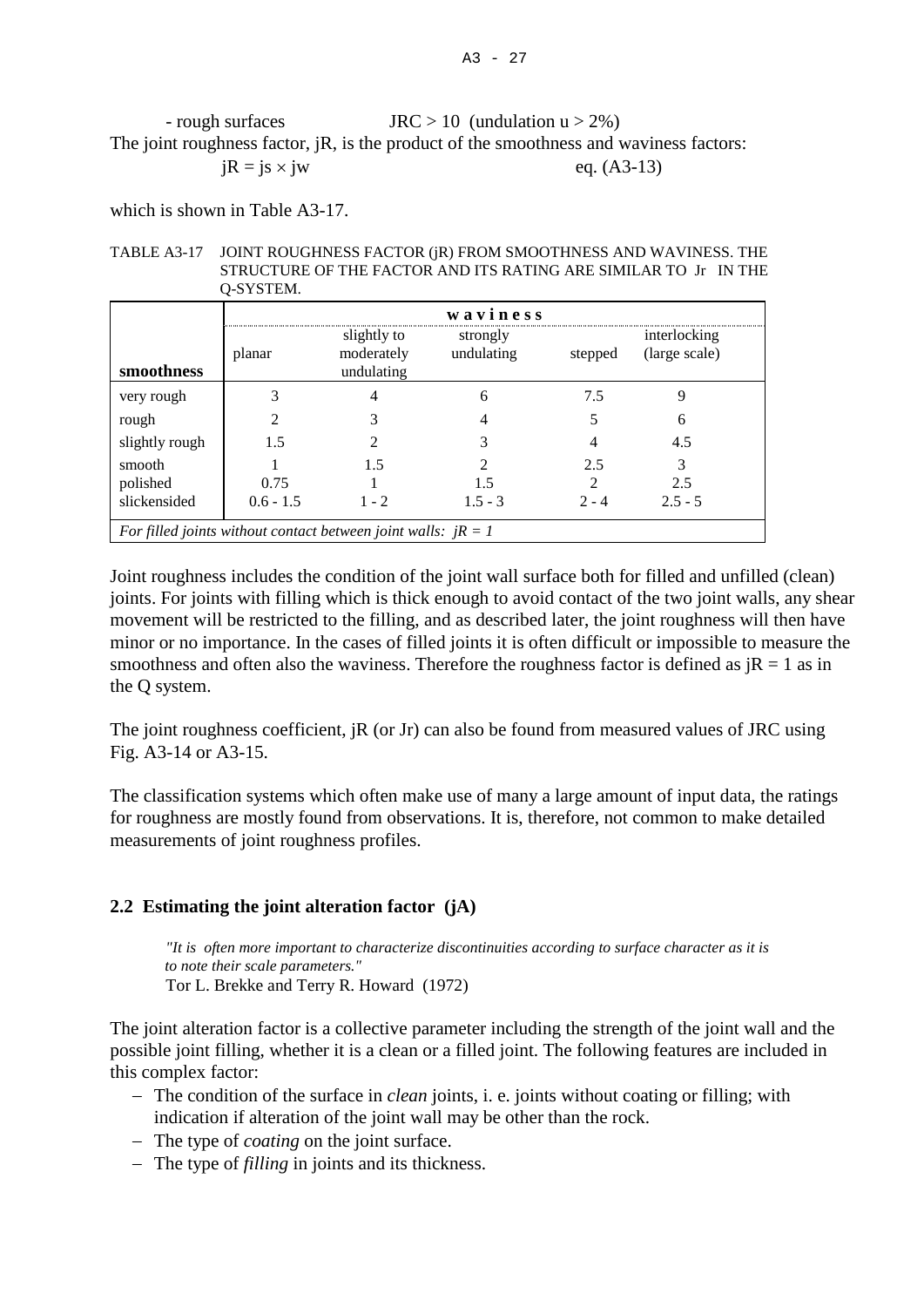# 2.2.1 Clean joints

Clean joints are without fillings or coatings. For these joints the compressive strength of the rock wall is a very important component of shear strength and deformability where the walls are in direct rock to rock contact (ISRM, 1978).

Close to the surface in outcrops it is imperative not to confuse clean discontinuities with "empty" discontinuities where filling material has been leached and washed away due to surface weathering. Clean joints can be:

- a. *Healed or welded joints.* Joints, seams and sometimes even minor faults may be healed through precipitation from solutions of quartz, epidote or calcite. In such cases the joint plane can be regarded more appropriately as a plane of reduced strength.
- b. Healed joints may, however, have broken up again, forming new surfaces. Also, it should be emphasized that quartz and calcite may well be present in a discontinuity without healing it.
- c. *Fresh rock walls*. These are joint walls of unweathered or unaltered rock. They may, however, show staining (rust) on the surfaces.
- d. *Altered or weathered rock walls*. Some clean joints may show alteration of the rock material on the joint surface (Piteau, 1970). The rock surface in these joints can be in the same condition as the rock elsewhere. Often, however, when *weathering* or *alteration* has taken place it is more pronounced along the joint surface than in the rock. This results in a wall strength often considerably lower than that of the fresher rock found in the interior of the rock blocks. The degree of weathering is usually estimated from visual observations. It can partly be quantified applying the ISRM classification of alteration and weathering (see Table A3- 12), and should be applied in jA where it differs from the alteration of the rock material, as is shown in Table A3-21.

## 2.2.2 Coated joints

Coating means that the joint surfaces have a thin layer or 'paint' with some kind of mineral. The coating, which is not thicker than a few millimetres, can consist of various kinds of mineral matter, such as chlorite, calcite, epidote, clay, graphite, zeolite. Mineral coatings will affect the shear strength of joints to a marked degree if the surfaces are planar. The properties of the coating material may dominate the shear strength of the joint surface, especially weak and slippery coatings of chlorite, talc and graphite when wet.

## 2.2.3 Filled joints

*Filling* or *gouge* when used in general terms, is meant to include any material different from the rock thicker than coating which occurs between two discontinuity planes. Thickness of the filling or gouge is taken as the width of that material between sound intact rock. Table A3-18 shows the classification of joint or seam thickness presented by ISRM (1978).

Unless discontinuities are exceptionally smooth and planar, it will not be of great significance to the shear strength that a 'closed' feature is 0.1 mm wide or 1.0 mm wide, ISRM (1978). (However, indirectly as a result of hydraulic conductivity, even the finest joints may be significant in changing the normal stress and therefore also the shear strength.)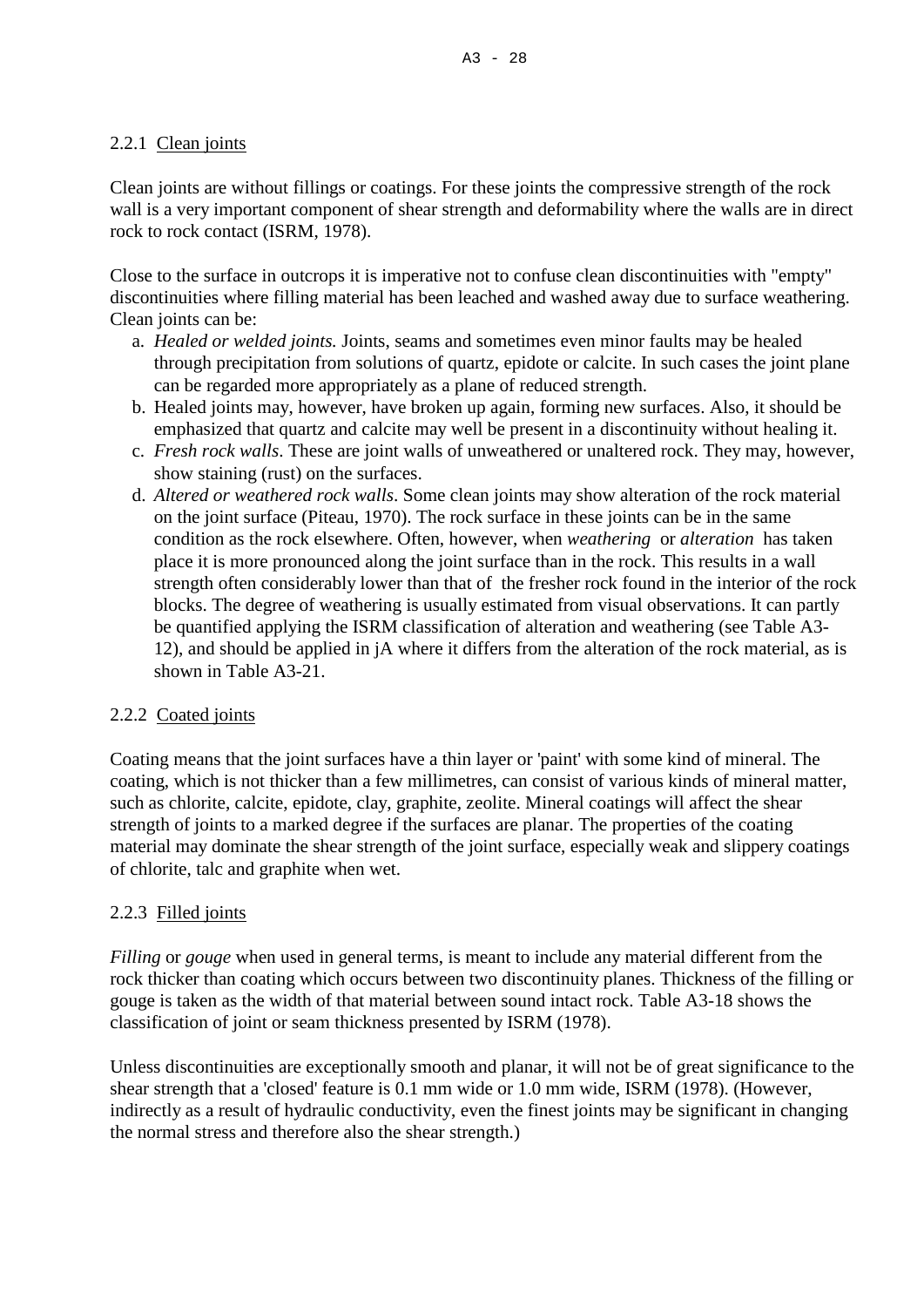| Very tight      | $< 0.1$ mm     |
|-----------------|----------------|
| Tight           | $0.1 - 0.5$ mm |
| Moderately open | $0.5 - 2.5$ mm |
| Open            | $2.5 - 10$ mm  |
| Very open       | $10 - 25$ mm   |

TABLE A3-18 SEPARATION OF DISCONTINUITY WALLS (from Bieniawski 1984)

Aperture is the perpendicular distance separating the adjacent rock walls of an *open* discontinuity, in which the intervening space is air or water filled. Aperture is thereby distinguished from the width of a filled discontinuity (ISRM, 1978).)



Fig. A3-16 Simplified division of filled discontinuities into displaced and undisplaced, normally- and overconsolidated categories (from Barton, 1974).

| TABLE A3-19 MAIN TYPES OF COATING AND FILLING MATERIALS AND THEIR PROPERTIES, (mainly |
|---------------------------------------------------------------------------------------|
| based on Brekke and Howard, 1972)                                                     |

| <b>TYPE OF MINERAL</b><br><b>FILLING</b> | <b>PROPERTIES</b>                                                                                                                                                                                                                       |  |  |  |
|------------------------------------------|-----------------------------------------------------------------------------------------------------------------------------------------------------------------------------------------------------------------------------------------|--|--|--|
| Chlorite, talc, graphite                 | Very low friction materials, in particular when wet.                                                                                                                                                                                    |  |  |  |
| Inactive clay materials                  | Weak, cohesion materials with low friction.                                                                                                                                                                                             |  |  |  |
| Swelling clay                            | Exhibits both a very low friction and swell with loss of strength because of swelling together<br>with considerable swelling pressure when confined.                                                                                    |  |  |  |
| Calcite                                  | May, particularly when being porous or flaky, dissolve during the lifetime of a construction in<br>rock, which reduces its contribution to the strength of the rock mass.                                                               |  |  |  |
| Gypsum                                   | May behave in the same way as calcite.                                                                                                                                                                                                  |  |  |  |
| Sandy or silty materials                 | Cohesionless, friction materials. A special occurrence of these are the thicker fillings of<br>altered or crushed materials being cohesionless (sand-like) materials which may run or flow<br>immediately after exposure by excavation. |  |  |  |
| Epidote, quartz and                      | May cause healing or welding of the joint, resulting in an increased shear strength other hard<br>materials of the joint.                                                                                                               |  |  |  |

#### TABLE A3-20 PARTICLE SIZE ACCORDING TO THE MODIFIED WENTWORTH SCALE (partly from ISRM, 1978)

| TERM                                                  | <b>DIAMETER</b>                                                          | <b>VOLUME</b>                                                             |  |  |
|-------------------------------------------------------|--------------------------------------------------------------------------|---------------------------------------------------------------------------|--|--|
| coarse sand<br>medium sand<br>fine sand<br>silt, clay | $0.6 - 2 \text{ mm}$<br>$0.2 - 0.6$ mm<br>$0.06 - 0.2$ mm<br>$< 0.06$ mm | $0.13$ mm3 - 4.6 mm <sup>3</sup><br>$0.0046$ mm3 - $0.13$ mm <sup>3</sup> |  |  |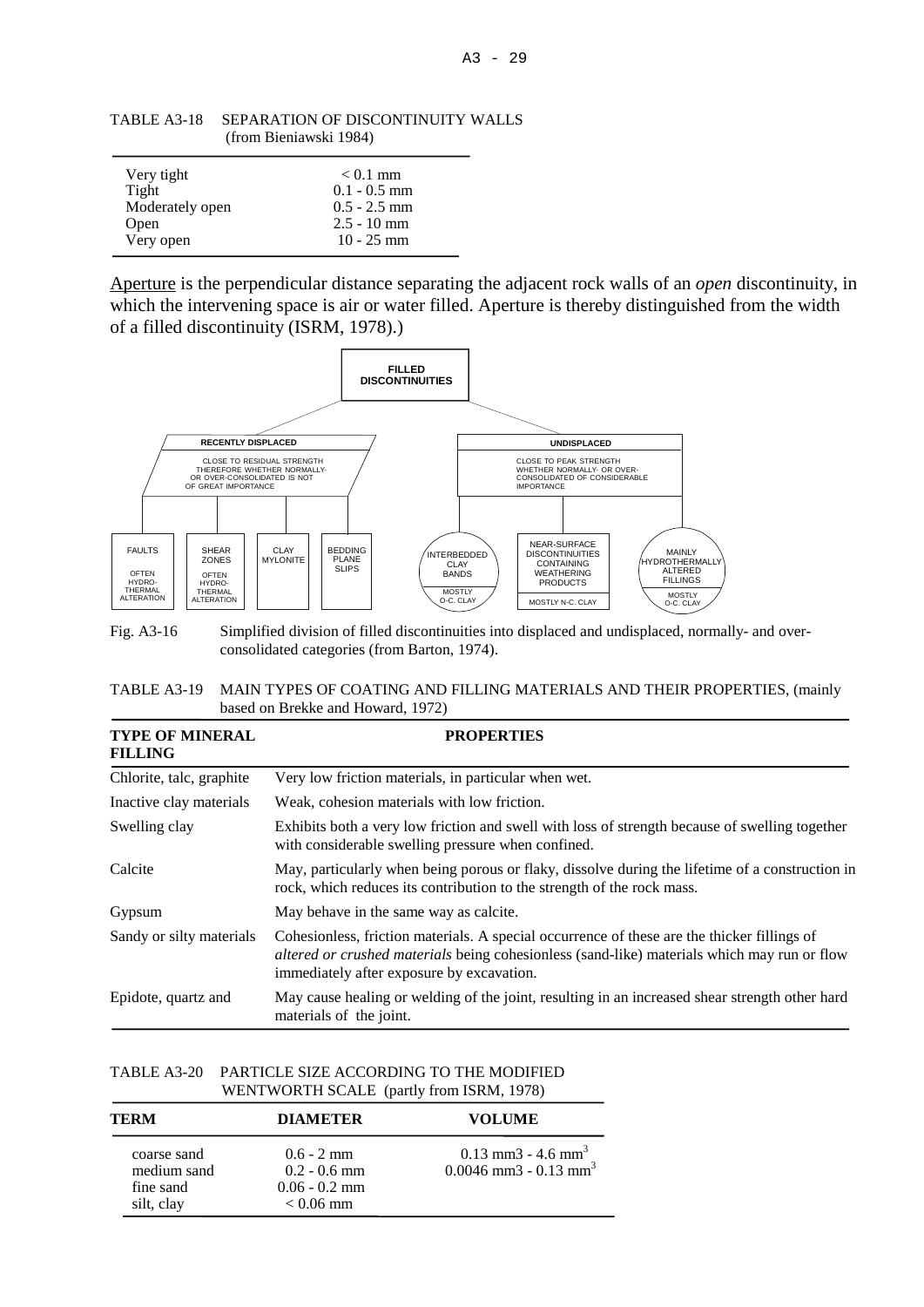The effect of joint filling on the strength properties of a joint is of outstanding importance. If the gouge is sufficiently thick, the filling (gouge) controls entirely the shear strength of the discontinuity. With decreasing thickness, the asperities of the rock wall tend to become more interlocked, and both the filling and the rock material contribute to the discontinuity shear strength. Thus, the main cases with respect to gouge thickness which are worth examining are (Piteau, 1970):

- a. No contact between the joint walls. The sliding plane passes entirely through gouge; the shear strength is dependant only on the gouge material and no modification is considered for roughness.
- b. Partly contact between the joint walls. The sliding plane passes partly through gouge and partly along the joint wall rock. The shear strength will be more complex being made up of contributions of both gouge and wall rock.
- c. Gouge is present but very thin as a coating; gouge is considered only as modification of the friction angle.

In addition to the thickness of the filling the type of filling materials with different behaviour and/or properties must be distinguish. The division in Table A3-19 covers most types of gouge and coating materials. The size of the particles, fragments or blocks in the filling can be characterized according to Table A3-20 or A3-26.

# 2.2.4 Characterization and rating of the joint alteration factor (jA)

The characterization of this complex parameter and its numerical values are mainly based on the Ja in the Q-system and the features described above. The same main grouping and ratings are applied, but some changes have been done to fit jA into the RMi system. Also the layout in Table A3-21 is changed compared to the Q-system to possibly make field observations easier and quicker. The main changes to Ja in the Q-system are:

- 1. The *weathering/alteration* of the rock in the joint wall.
- 2. As the RMi system has included the rock material (with its possible alteration/weath-ering), it is only where the weathering of the clean joint wall is different from the rock, that jA influences.
- 3. Zones or bands of disintegrated, crushed rock or clay are not included as such weakness zones generally require special characterization as outlined in Appendix 2 and Chapter 6.

The joint alteration factor depends on the thickness, strength and basic friction angle of any material on the joint surfaces. There are often difficult to determine if sufficient material exists to reduce joint strength enough to warrant changing the jA rating from 1.0 to 4.0. Some preliminary guidelines have been published by Milne and Potvin (1992) to augment the standard joint alteration descriptions to better quantify the joint surface condition in this range:

| Can be scratched with a knife                         | $Ja = 1.0 - 1.5$ |
|-------------------------------------------------------|------------------|
| Can be scratched with a fingernail and feels slippery | $Ja = 2.0$       |
| Can be dented with a fingernail and feels slippery    | $Ja = 4.0$       |

These guidelines which do not remove the subjectivity from this parameter, only assist in finding a small range of the jA ratings.

Major individual discontinuities (singularities) should as mentioned earlier be recorded on an individual basis.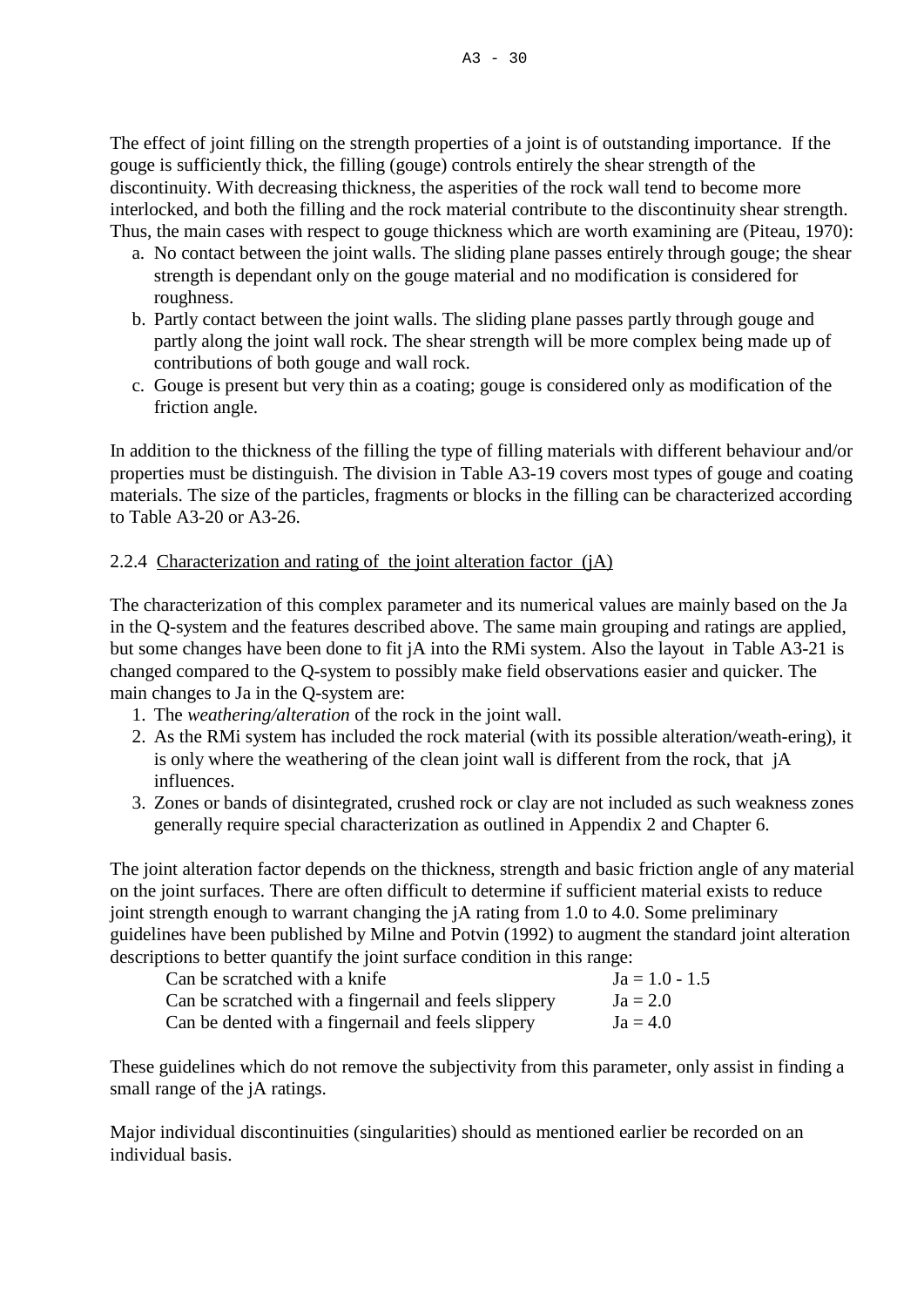| TABLE A3-21 CHARACTERIZATION AND RATING OF JOINT CHARACTER FACTOR (jA) |
|------------------------------------------------------------------------|
| (Partly based on Ja in the Q-system)                                   |

| <b>CONTACT BETWEEN THE TWO JOINT WALLS</b>      |                                                                   |                            |                |  |  |
|-------------------------------------------------|-------------------------------------------------------------------|----------------------------|----------------|--|--|
| <b>WALL CHARACTER</b>                           | <b>DESCRIPTION</b>                                                |                            | jA             |  |  |
| <b>CLEAN JOINTS</b>                             |                                                                   |                            |                |  |  |
| -Healed or "welded" joints                      | Non-softening, impermeable filling (quartz, epidote etc.)         |                            | 0.75           |  |  |
| -Fresh rock walls<br>-Alteration of joint wall: | No coating or filling on joint surface, except of staining (rust) |                            |                |  |  |
| 1 grade more altered                            | The joint walls shows 1 grade stronger alteration than the rock   |                            | $\overline{c}$ |  |  |
| 2 grades more altered                           | The joint walls shows 2 grades stronger alteration than the rock  |                            | 4              |  |  |
| <b>COATING OR THIN FILLING</b>                  |                                                                   |                            |                |  |  |
| -Sand, silt, calcite etc.                       | Coating of friction materials without clay                        |                            | 3              |  |  |
| -Clay, chlorite, talc etc.                      | Coating of softening and cohesive minerals                        | 4                          |                |  |  |
|                                                 | FILLED JOINTS WITH PARTLY OR NO WALL CONTACT                      |                            |                |  |  |
|                                                 |                                                                   | <b>Partly wall</b>         | No wall        |  |  |
|                                                 |                                                                   | contact                    | contact        |  |  |
| <b>TYPE OF FILLING</b>                          | <b>DESCRIPTION</b>                                                | thin fillings <sup>*</sup> | thick filling  |  |  |
| <b>MATERIAL</b>                                 |                                                                   | ( <i>approx. 5 mm</i> )    | or gouge       |  |  |
|                                                 |                                                                   | jA                         | jA             |  |  |
| Sand, silt, calcite etc                         | Filling of friction materials without clay                        | 4                          | 8              |  |  |
| Compacted clay materials                        | "Hard" filling of softening and cohesive materials<br>6           |                            |                |  |  |
| Soft clay materials                             | 8<br>Medium to low over-consolidation of filling                  |                            |                |  |  |
| Swelling clay materials                         | Filling material exhibits clear swelling properties<br>$8 - 12$   |                            |                |  |  |

\*) Based on division in the RMR system (Bieniawski, 1973)

## **2.3 Estimating the ratio jR/jA from friction angle recordings**

Patton (1966) differentiates between first and second order projections on the joint wall surfaces, corresponding to large scale undulations, given as waviness, and the small scale irregularities or unevenness (smoothness). Surface roughness was determined by Patton as an angular measurement of asperities from the general dip of the joint. Effective friction angle of a rock surface is the sum of the basic friction angle  $(\Phi_b)$  and the roughness angle

( i ). The effect of ( i ) is reflected as dilation under low normal loads, whereas at very high normal loads there is very little dilation as the asperities are sheared through. At very low normal stresses the small scale roughness (smoothness) is mainly contributing to the shear strength of joints, whereas at higher stress the waviness is of main importance.

ISRM (1980) has classified the angle of friction as shown in Table A3-22.

TABLE A3-22 CLASSIFICATION OF THE ANGLE OF FRICTION FOR JOINTS (from ISRM, 1980).

| <b>Interval</b>   | Descriptive terms |
|-------------------|-------------------|
| $> 45^{\circ}$    | very high         |
| $35 - 45^{\circ}$ | high              |
| $25 - 35^{\circ}$ | moderate          |
| $15 - 25^{\circ}$ | low               |
| $< 15^{\circ}$    | very low          |

As the peak friction angle of joints can be expressed as

 $\phi = \phi_b + i$ 

the ratio jR/jA can be found from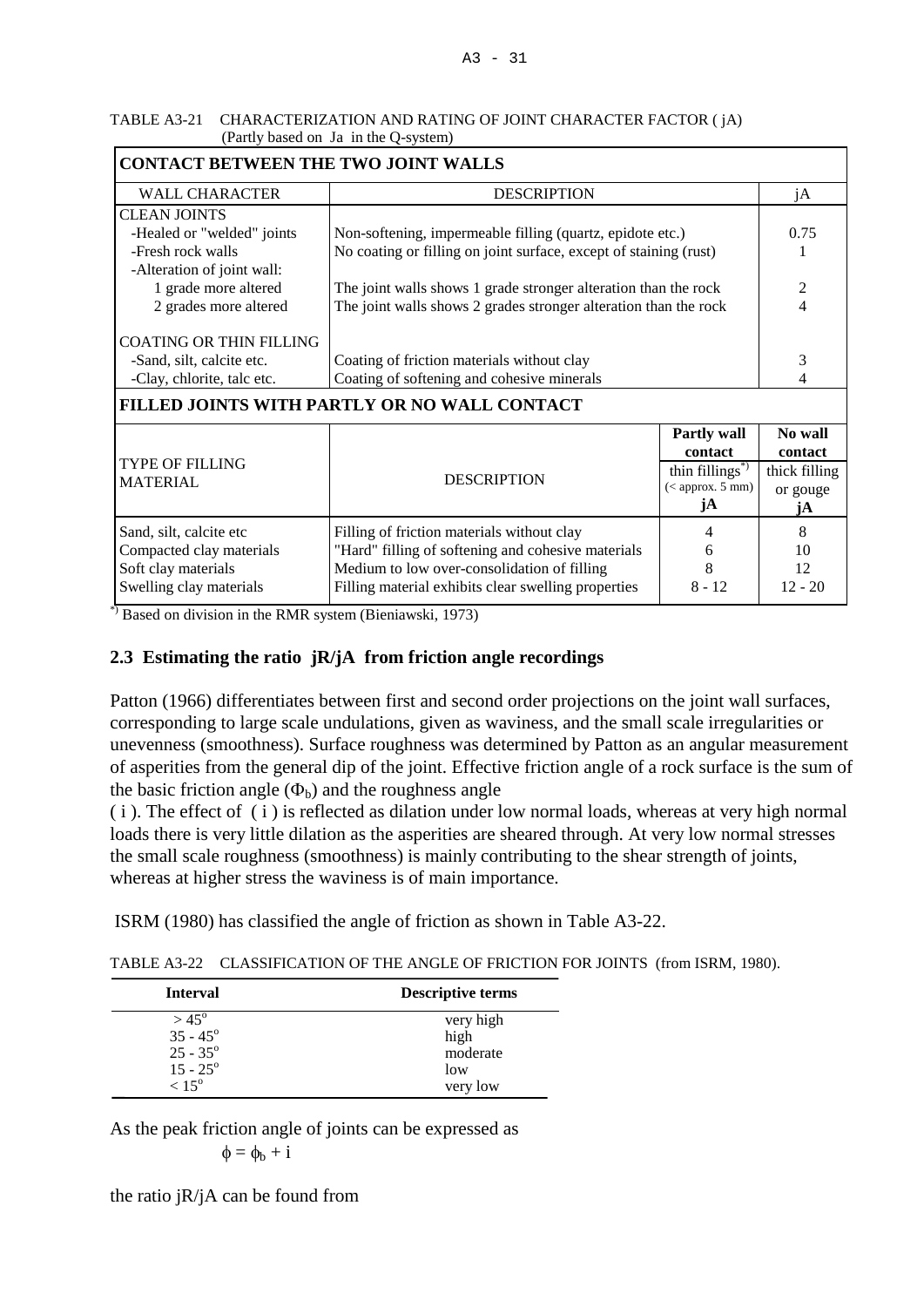$$
jR/jA \approx \tan^{-1} \phi = \tan^{-1} (\phi_b + i)
$$
 eq. (A3-14)

where  $\phi_b$  is the basic friction angle of the joint, and

i is the (peak) dilation angle.

The value of  $\phi_b$  is mostly in the range 21<sup>o</sup> - 40<sup>o</sup> (Goodman, 1989). For most smooth unweathered rock surfaces it varies between  $25^{\circ}$  and  $35^{\circ}$ , see Table A3-23. The values of  $\phi_b$  can normally be estimated with help of the data listed here, unless the joint walls are strongly weathered, coated or the joint contain filling. Frequently,  $\phi_b$  can be much lower when mica, talc, chlorite or other sheet silicate minerals occur on the sliding surface or when filling is present. Value as low as  $6^\circ$  have been reported in saturated fillings of montmorillonite clay (see Fig. 10-63 in Lama and Vutukuri, 1978).

TABLE A3-23 BASIC FRICTION ANGLES OF VARIOUS UNWEATHERED ROCKS OBTAINED FROM FLAT AND RESIDUAL SURFACES (from Barton and Choubey, 1977)

| Sedimentary  |            | basic friction        | <b>Metamorphic</b> |             | basic friction | <b>Igneous</b>          | basic friction               |                            |
|--------------|------------|-----------------------|--------------------|-------------|----------------|-------------------------|------------------------------|----------------------------|
| rocks        |            | angle $\phi_b$        | rocks              |             | angle $\phi_b$ | rocks                   | angle $\phi_b$               |                            |
| Sandstone    | dry        | $26 - 35 (32)^{^{*}}$ | Amphibolite        | dry         | 32             | <b>Basalt</b>           |                              | wet $31 - 36$              |
|              | wet        | $25 - 34$<br>(31)     | Gneiss             |             | wet $23 - 26$  |                         |                              | $dry$ 35 - 38              |
| Siltstone    | wet        | $27 - 31$             |                    | dry         | $26 - 29$      | Granite, - fine-grained |                              | wet 29 - 31                |
|              | $\rm{dry}$ | $31 - 33$             | Slate              | wet         | 21             |                         |                              | $\text{dry} \quad 31 - 35$ |
| Shale        | wet        | 27                    |                    | $\rm{d}$ ry | $25 - 30$      |                         | - coarse-grained wet 31 - 33 |                            |
| Conglomerate | dry        | 35                    |                    |             |                |                         |                              | $dry$ 31 - 35              |
| Chalk        | wet        | 30                    |                    |             |                | Porphyry                | wet                          | 31                         |
| Limestone    | wet        | $27 - 35$             |                    |             |                |                         | dry                          | 31                         |
|              | dry        | $31 - 37$             |                    |             |                | Dolerite                | wet                          | 32                         |
|              |            |                       |                    |             |                |                         | dry                          | 36                         |

\*) numbers in parenthesis are average values

Both waviness and smoothness contribute to the dilation or roughness angle, i, which can have any value between  $0^{\circ}$  and  $40^{\circ}$  or more at low pressures. Two different methods to estimate (i) has been roughly described in the following:

- 1. Using the joint roughness coefficient (JRC) as introduced by Barton (1973).
- 2. Combining the trace length and joint length found from photographs of natural cross sections of joints, Turk and Dearman (1985).

The JRC method has been developed by Barton (1973), Barton and Choubey (1977) and Barton and Bandis (1980, 1990) to estimate the shear strength of discontinuities. JRC ranges from 5 for smooth planar joints to 20 for rough undulating joints (Fig. A3-13). It is subjectively estimated from comparison with standard roughness profiles in Fig. A3-17. Barton and Bandis (1980) have proposed a modified way of separating the components of sliding resistance where Patton's dilation angle, i, is replaced by a bivariate measure

$$
i = JRC \times log_{10} (JCS/\sigma_n)
$$
eq. (A3-15)

Here  $JCS =$  the joint wall compressive strength (for fresh rocks  $JCS = \sigma_c$ ), and

 $\sigma_{\text{n}}$  = the normal stress across the joint. For the peak dilation angle the normal stress is very low (approximately 0.001 MPa, as in the tilt test).

This measurement of (i) in degrees includes both the small and large scale asperities. The factor  $log_{10} (JCS/\sigma_n)$  corrects JRC for asperity shearing. With low compressive strength they shear, and with high compressive strength they are overridden, refer to Barton and Bandis (1990).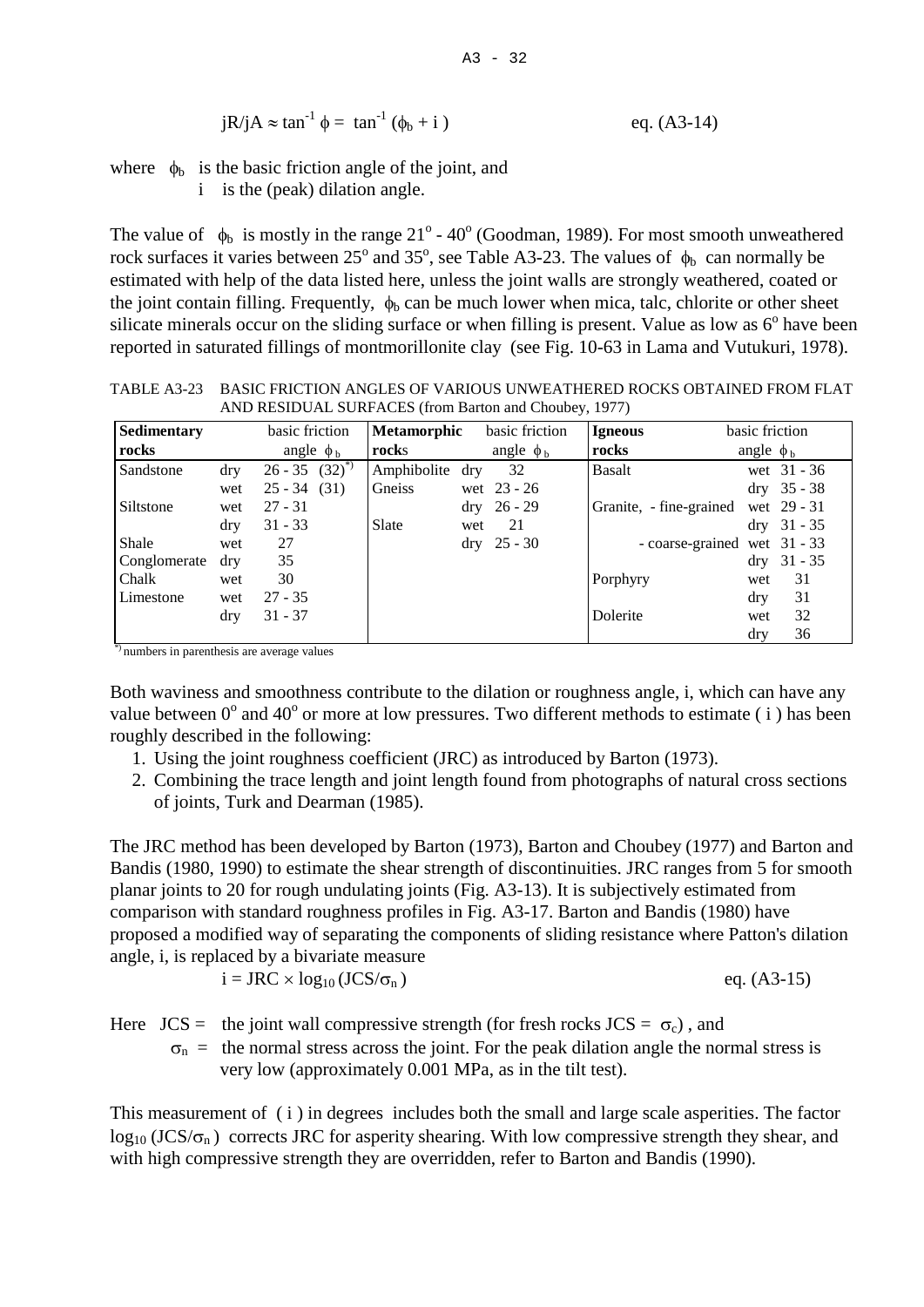

Fig. A3-17 Typical roughness profiles for various JRC ranges (from Barton and Choubey, 1977)

Barton, who recommends measuring JCS by correlation to Schmidt Hammer rebounds, had originally suggested JRC by inspection. The procedure for estimating JRC for specific sites may, according to Merritt and Baecher (1981), be prone to large measurements errors as it may be dependent on how practised the field engineer or geologist is. To circumvent this problem, Barton and Bandis (1980) recommends that tilt or push tests be used on typical block sizes in situ to obtain a more reliable measure of JRC.

The second method for estimating the dilation angle (*i*) is proposed by Turk and Dearman (1985). The joint trace seen on photographs of natural cross sections can be measured by some device as a 'map measure'. The roughness (dilation) angle ( i ) is determined by measurement of the direct distance and the trace length along the surface between the starting and finishing points for the profile measurement as

$$
i = \text{arc cos } (L_1 / L_2) \qquad \text{eq. (A3-16)}
$$

where  $L_1$  = the direct length, and  $L_2$  = the trace length on the measured joint surface. The roughness angle (i) in eq. (A3-16 corresponds, according to Turk and Dearman, to the dilation angle measured under very low normal load ( $\sigma_n = 0.001$  MPa, as used in the first method). This value can be determined on field and laboratory specimens, by simple linear measurement. The method is simple to apply and gives the peak ( i ) value for a particular joint surface. Also profiles found by feeler or contour gage in the second method mentioned in Section 2.2.1 may be used.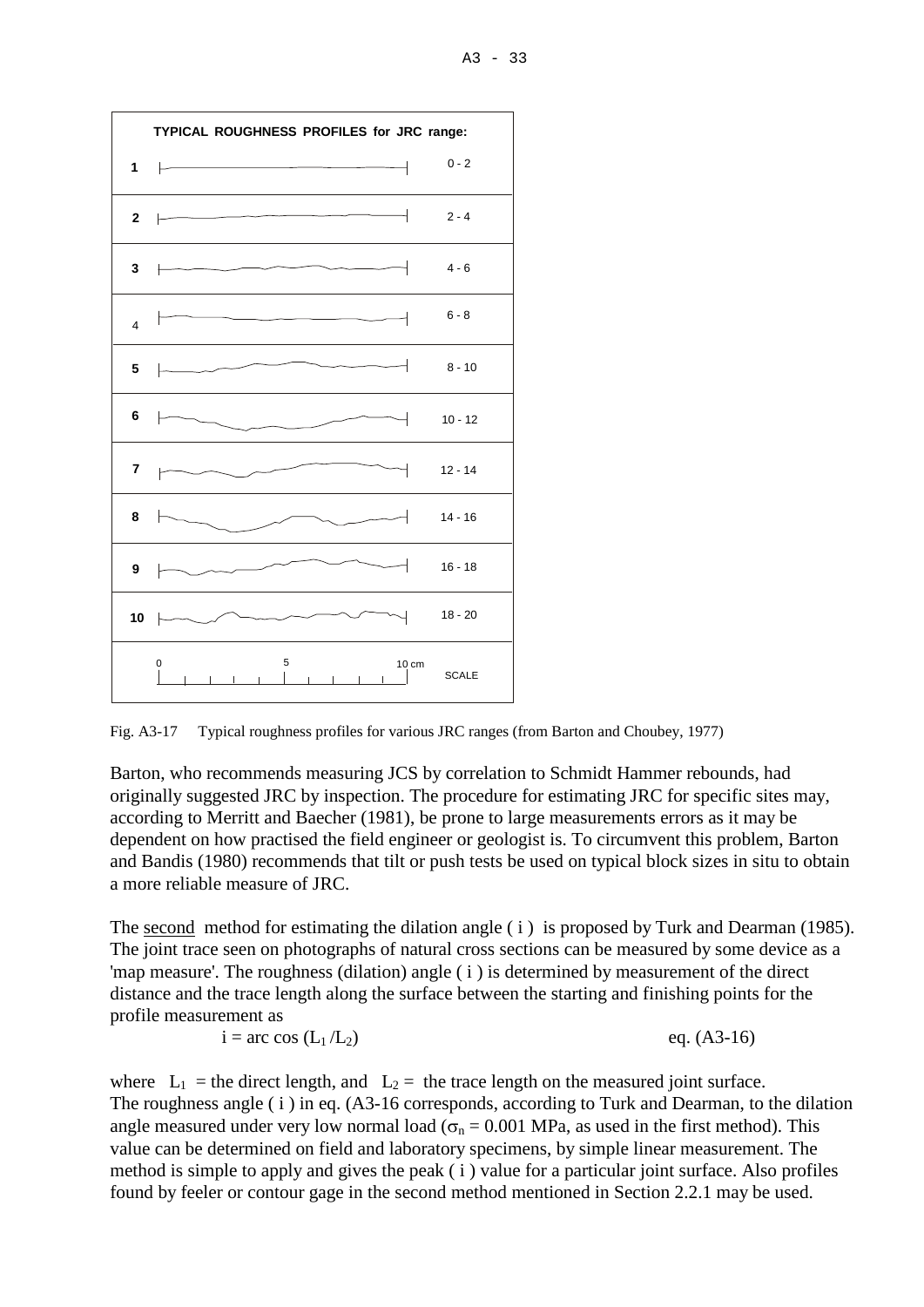## **2.4 The joint size and continuity factor (jL)**

The joint size and continuity factor consists of two contributions, the joint length and the termination (continuity) of the joint. The size of joints is, according to Piteau (1970), a difficult property to determine, but is essential in evaluations, since the strength reduction on a failure surface which contains a discontinuity is a function of the joint size. Also ISRM (1978) and Merritt and Baecher (1981) mention the great importance of joint size and the problem in mapping its length, both for small and large joints. A main reason for this is that the whole joint plane seldom can be seen in rock exposures, most often only the joint is seen as a trace (line), and this trace does seldom represent the largest dimension (Pollard and Aydin, 1988). In drill cores only a very small part of the joint can be studied as shown in Fig. 3-5 in Chapter 3. Hudson and Priest (1983) recommend that a measure of the joint length should only indicate the length/size interval of the joint.

TABLE A3-23 CLASSIFICATION OF JOINT PERSISTENCE (from Bieniawski, 1984)

| very low persistence | $< 1$ m     |
|----------------------|-------------|
| low                  | $1 - 3$ m   |
| medium               | $3 - 10$ m  |
| high                 | $10 - 20$ m |
| very high            | $>$ 20 m    |

Less frequently, in large cuttings, for example in quarries and open pits, it may be possible to record the dip length and the strike length of exposed joints and thereby estimate their persistence along a given plane through the rock mass using probability theory (Jennings, 1970; Robertson, 1970; ISRM, 1978).

The size of the joint is often proportional to the thickness or separation of the joint (Nieto, 1983; Kikuchi et. al., 1985), see Fig. A3-18. From the visible parts of the joint traces in unweathered exposures and excavated surfaces in tunnels or cuttings for example, the overall length interval of the joint set can be roughly estimated (Piteau (1970).

Discontinuous joints, i.e. joints that terminate in massive rock, will result in a rock mass with great inherent strength, since rupture must occur through intact rock before failure develops (Robertson, 1970). The ratings of joint size have been assessed from scale effect of joint length presented by Barton (1992)

$$
JCS_n = JCS_0(L_n/L_0)^{-0.03\text{JRC}} \qquad \text{eq. (A3-17)}
$$

| where $\text{JCS}_n$ and $\text{JCS}_0$ | are the joint compressive strength $(=\sigma_c)$ where subscripts refer to in situ |
|-----------------------------------------|------------------------------------------------------------------------------------|
|                                         | joint size and lab. strengths respectively,                                        |
| $L_n$ and $L_0$                         | are the in situ and lab. size respectively                                         |
| JRC.                                    | refer to the lab. scale joint roughness coefficient.                               |

Assuming an average value of  $JRC = 10$  and that a 'normal' joint has a length in the range  $1 - 10$  m (average  $L_0 = 3$  m), eq. (A3-17) can be expressed as

$$
jL = JCS_n / JCS_0 \approx 1.5 \times L^{-0.3}
$$
 eq. (A3-18)

where  $iL$  = the joint size factor, and  $L$  = the trace length of the joint, given in metre.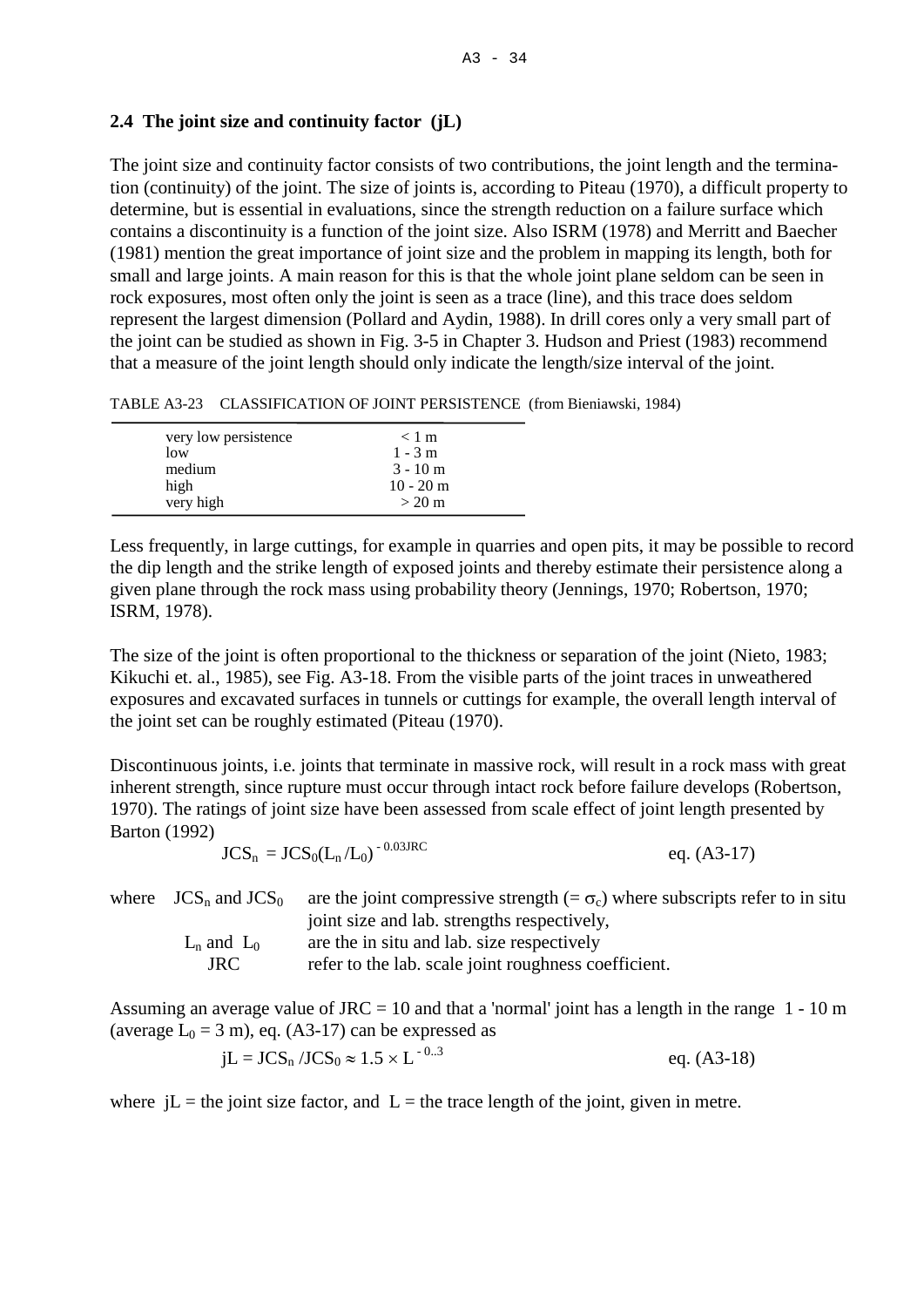

Fig. A3-18 Relation between length and aperture. Mean values are shown in the right figure (from Kikuchi et al., 1985).

Table A3-24 shows the characterization of joint size and the values of jL. From the foregoing the characterization of the joint size and continuity has been based on the length intervals of partings, short joints, medium and long joints as shown in Fig. 2-4 in Chapter 2. In a joint mapping or survey it may often be possible to differ between these types of joints. Also the classification in Table A3- 23 has partly been applied.

| <b>LENGTH</b>                                                                   | <b>TYPE</b>                | $\mathrm{jL}^*$<br>Joint size factor |        |  |  |
|---------------------------------------------------------------------------------|----------------------------|--------------------------------------|--------|--|--|
| <b>INTERVAL</b>                                                                 |                            | range                                | (mean) |  |  |
| $< 1 \text{ m}$                                                                 | bedding/foliation partings | $2 - 4$                              | (3)    |  |  |
| $0.1 - 1.0$ m                                                                   | short/small joint          | $1.5 - 3$                            | (2)    |  |  |
| $1 - 10$ m                                                                      | medium joint               | $0.75 - 1.5$                         | (1)    |  |  |
| $10 - 30$ m                                                                     | long/large joint           | $0.55 - 0.75$                        | (0.7)  |  |  |
| very long/large joint/seam**)<br>$> 30 \text{ m}$                               |                            | approx. 0.3 - 0.55                   |        |  |  |
| *) FOR DISCONTINUOUS JOINTS: multiply jL by 2                                   |                            |                                      |        |  |  |
| **) Often a singularity, and should in these cases be characterized separately. |                            |                                      |        |  |  |

TABLE A3-24 CHARACTERIZATION OF THE JOINT SIZE AND CONTINUITY FACTOR (jL).

The influence of discontinuous joints, i.e. joints that terminate in massive rock, has been assumed as a doubling of the jL value.

# **2.5 Summary**

Joint surface characteristics are broken into the joint roughness factor, jR, and the joint alteration factor, jA, which can be compared to Jr and Ja in the Q-system. Joint roughness is assessed at a large and small scale and joint alteration is determined from thickness and character of the filling material or from the coating on the joint surface. There is a significant degree of subjectivity in determining both these terms; some adjustments have been developed to improve their measurement.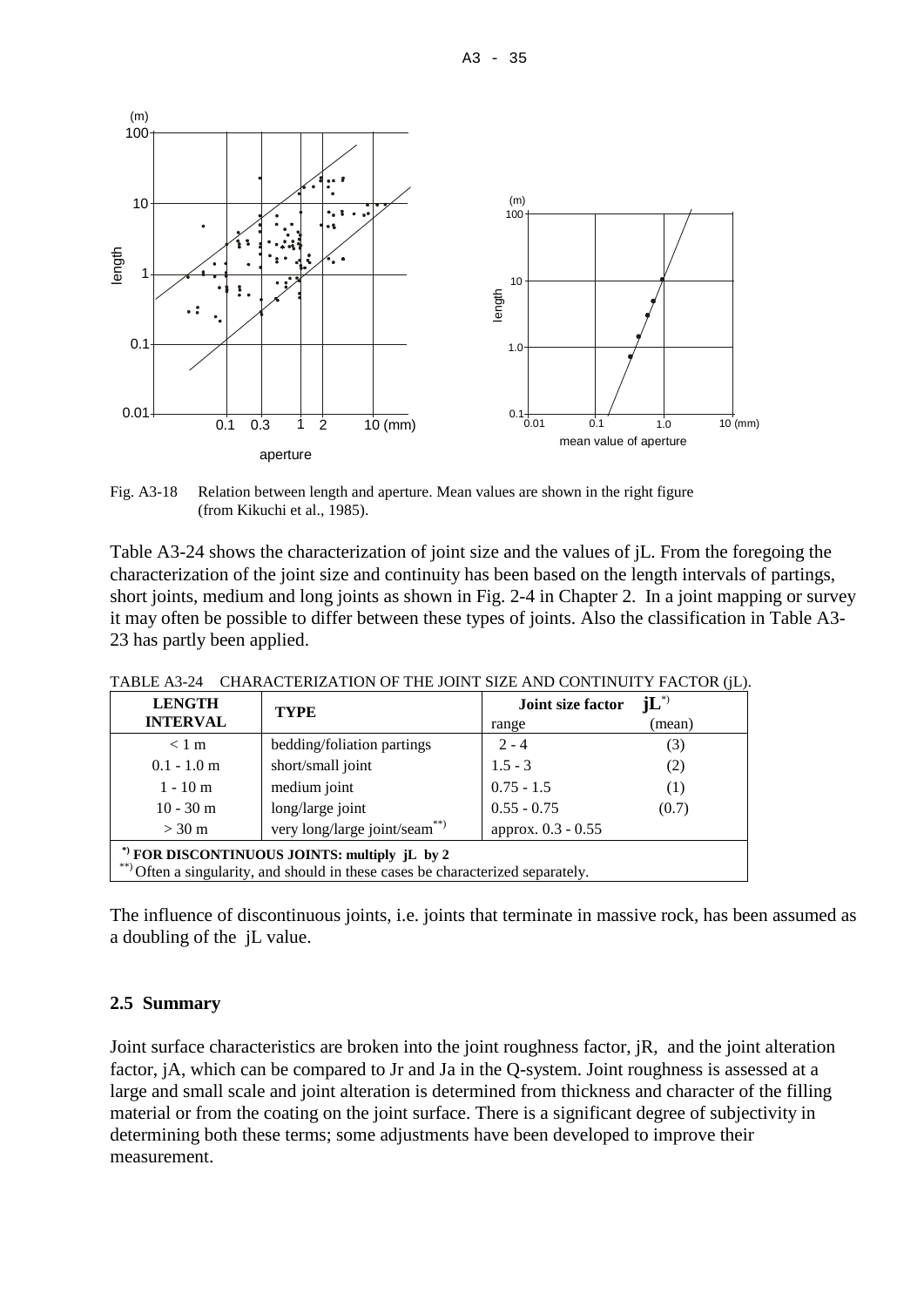

Fig. A3-19 The parameters involved and the methods applied to determine the joint condition factor (jC.)

Another method to determine the value of the joint condition factor, is to use the joint roughness coefficient, JRC, to determine the friction angle of the joint.

Fig. A3-19 shows the two main methods and the parameters and principle calculations involved in the joint condition factor jC. The factor for joint size and continuity is determined and applied in the same way in both methods.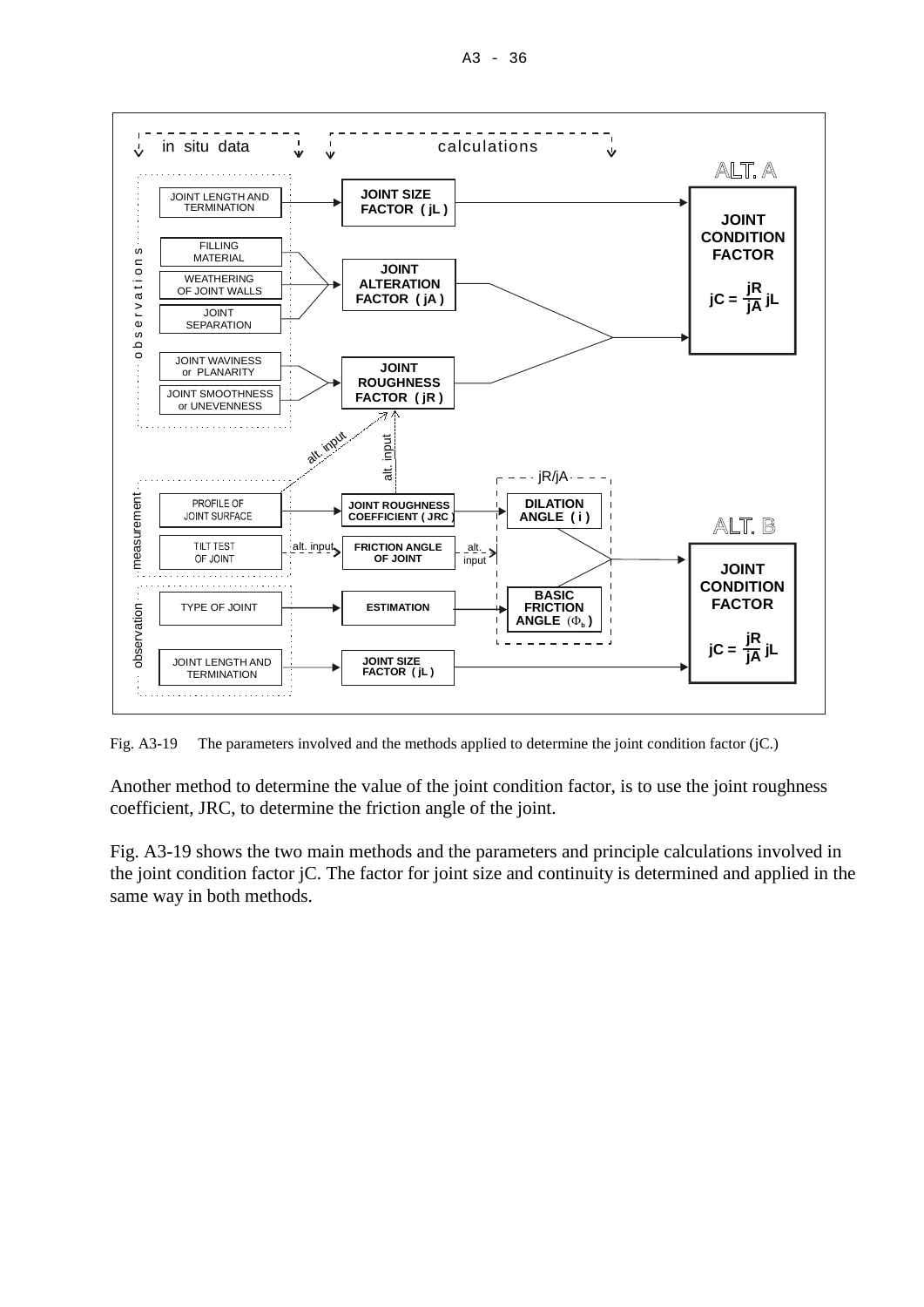## **3 METHODS TO DETERMINE BLOCK SIZE**

*"Since joints are among the most important causes of excessive overbreak and of trouble with water, they always deserve careful consideration."*  Karl Terzaghi, 1946

The block size is a result of the detailed jointing in a rock mass mainly formed by the small and moderate joints (Selmer-Olsen, 1964). The block dimensions are determined by joint spacings and the number of joint sets. Individual or random joints and possible other planes of weakness may further influence on the size and shape of rock blocks. Impact from excavation works may also contribute to the splitting up of a rock mass into blocks.

ISRM (1978), Barton (1990) and several other authors mention that the block size is an extremely important parameter in rock mass behaviour. A wide range of scale effects in rock engineering can be explained by this feature, including compression strength, deformation modulus, shear strength, dilation, conductivity, shear stiffness, failure mode, stress-strain behaviour etc.

In addition to briefly outline how various methods can be used to measure block size and/or the quantity of joints, the following sections also show correlations between the measurements.

## **3.1 Types of block volume and joint density measurements**

Different methods have been developed to measure the quantity or density of joints in the rock mass. The selection of the method(s) to be applied at an actual site is often a result of the availability to observe the rock and its jointing in an exposure, the requirement to the quality of the collected data, the type and cost of the investigation or survey, and the experience of the engineering geologist.

If all the blocks in a rock mass could be measured or "sieved" a block size distribution can be found, much the same used to describe particle sizes of a soil. As the joint spacings generally vary greatly, the difference in size between the smaller and the larger blocks can be large, Fig. A3-21. Therefore the characterization of block volume should be given as an interval rather than a single value.



Fig. A3-21 Example of a block size distribution curve for a rock mass (from Milne et al., 1992).

Where less than 3 joint sets occur it is often expected that defined blocks will not be found. However, in most cases random joints or other weakness planes may contribute so that definite blocks occur. Also where the jointing is irregular, or many of the joints are discontinuous, it can be difficult to recognize the actual size and shape of individual blocks. Sometimes the block size and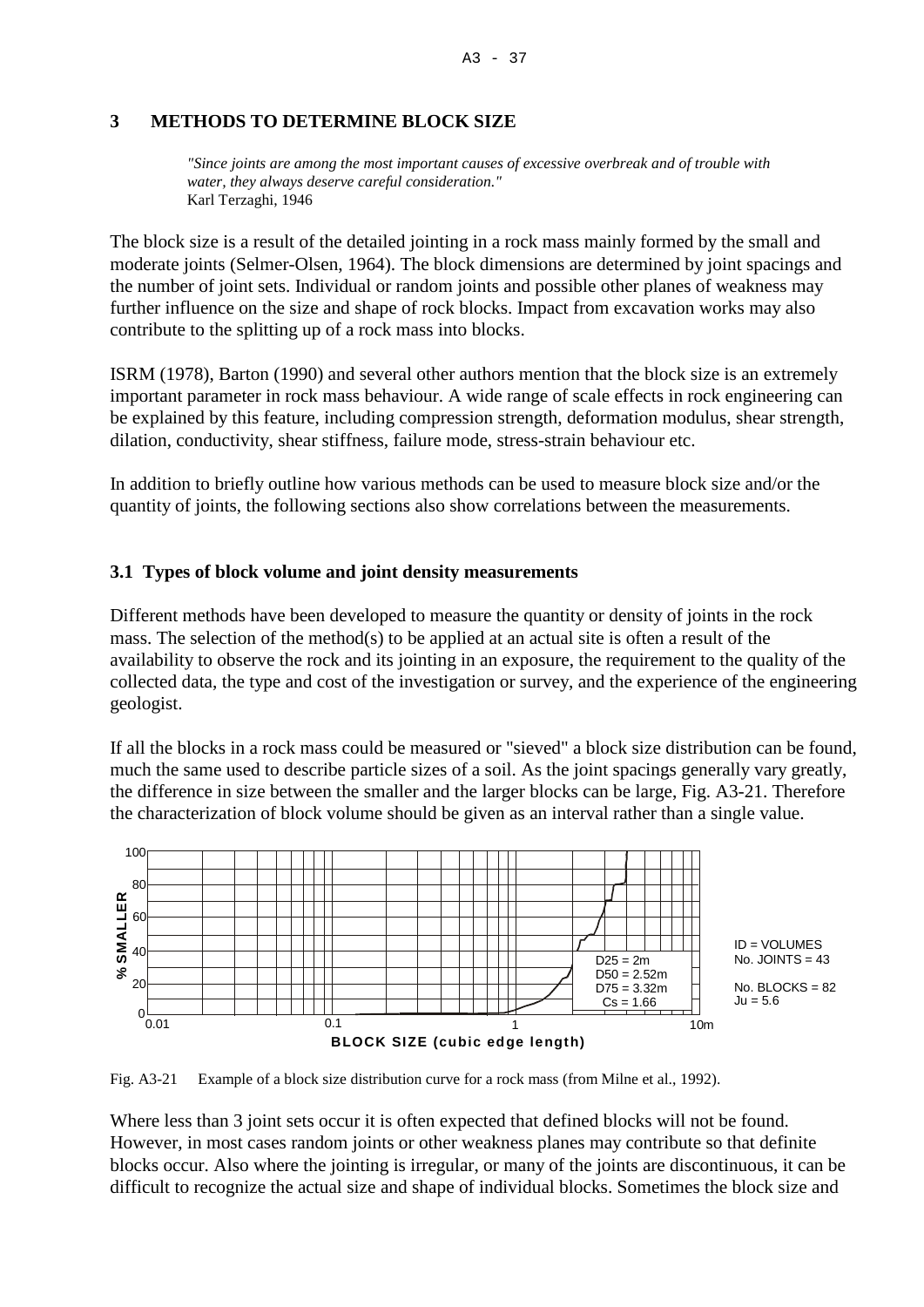shape therefore have to be determined from reasonable simplifications where an *equivalent block volume* is assumed (see Section 3.2.3). Simplifications may also be necessary to possibly collect the data within a reasonable amount of work.

| block volume Vb).                                                                             |                                                                                                            |                                                                                                                                                                                     |                      |                                                                                               |                                                                                                                                                                                       |  |  |
|-----------------------------------------------------------------------------------------------|------------------------------------------------------------------------------------------------------------|-------------------------------------------------------------------------------------------------------------------------------------------------------------------------------------|----------------------|-----------------------------------------------------------------------------------------------|---------------------------------------------------------------------------------------------------------------------------------------------------------------------------------------|--|--|
| <b>TERM FOR</b><br><b>DEGREE OF JOINTING</b><br>(or DENSITY OF JOINTS)                        | <b>TERM FOR</b><br><b>BLOCK SIZE</b>                                                                       | <b>VOLUME</b><br>(Vb)                                                                                                                                                               |                      | <b>TERM FOR</b><br><b>PARTICLE</b>                                                            | <b>APPROX. SOIL</b><br><b>VOLUME</b>                                                                                                                                                  |  |  |
| Extremely high<br>Very high<br>High<br>Moderate<br>Low<br>Very low<br>Extremely low (massive) | Extremely small<br>Very small<br><b>Small</b><br>Moderate<br>Large<br>Very large<br><b>Extremely large</b> | $< 10 \text{ cm}^3$<br>10 - 200 $\text{cm}^3$<br>$0.2 - 10$ dm <sup>3</sup><br>10 - 200 $\rm{dm}^{3}$<br>$0.2 - 10 \text{ m}^3$<br>$10 - 200$ m <sup>3</sup><br>$> 200 \text{ m}^3$ | $\ddot{\phantom{a}}$ | coarse sand<br>fine gravel<br>medium gravel<br>coarse gravel<br>cobbles<br>boulders<br>blocks | $0.1 - 5$ mm <sup>3</sup><br>$5 - 100$ mm <sup>3</sup><br>$0.1 - 5$ cm <sup>3</sup><br>$5 - 100$ cm <sup>3</sup><br>$0.1 - 5 dm3$<br>$5 - 100$ dm <sup>3</sup><br>$> 0.1 \text{ m}^3$ |  |  |

# TABLE A3-26 CLASSIFICATION OF BLOCK VOLUME RELATED TO PARTICLE SIZE (VOLUME) FOR SOILS (Vb =  $0.58 \text{ Db}^3$  has been applied for the correlation between particle diameter (Db) and

#### TABLE A3-27 THE MAIN METHODS DESCRIBED IN THIS SECTION WHICH CAN BE USED TO MEASURE THE QUANTITY OF JOINTS AND THE BLOCK SIZE.

| <b>PARAMETER</b><br><b>MEASURED</b> | <b>SURFACE OBSERVATIONS</b>                                                                                                       | <b>DRILL CORE or</b><br><b>SCANLINE</b><br><b>OBSERVATIONS</b>       |                                                                                                        |
|-------------------------------------|-----------------------------------------------------------------------------------------------------------------------------------|----------------------------------------------------------------------|--------------------------------------------------------------------------------------------------------|
|                                     | 3-D registration                                                                                                                  | 2-D registration                                                     | 1-D registration                                                                                       |
| <b>BLOCK SIZE</b>                   | Block volume estimated from<br>defined joint spacings (and<br>angles between joint sets).                                         |                                                                      |                                                                                                        |
| - Block volume                      | Block volume estimated from Jv<br>(see eq. (A3-27).                                                                               |                                                                      |                                                                                                        |
|                                     | Block volume measured in the<br>field.                                                                                            |                                                                      | Block volume of drill<br>cores fragments $^{1}$ .                                                      |
| - Equivalent<br>block diameter      |                                                                                                                                   | <b>Estimated block diameter</b><br>(Ib) according to ISRM<br>(1978). | Indirect block diameter<br>measure (given as RQD).                                                     |
| <b>DEGREE OF</b><br><b>JOINTING</b> |                                                                                                                                   |                                                                      |                                                                                                        |
| - Joint frequency                   | Registration of the volumetric<br>joint count (Jv).                                                                               | Measured number of joints<br>intersecting an area.                   | Measured number of joints<br>intersecting a line.                                                      |
|                                     |                                                                                                                                   | *Weighted jointing density<br>measurement.                           | *Weighted jointing density<br>measurement.                                                             |
| - Joint spacing                     | Measured spacings for each joint<br>set. (Normally used to express<br>the block size (Vb) or the<br>volumetric joint count (Jv)). | Measured mean joint<br>spacings related to a plane.                  | Measured length of cores<br>bits or spacings along a<br>line<br>(fracture intercept, (ISRM,<br>1978)). |

\* Measurement introduced in this contribution.

<sup>1)</sup> In drill cores the block volumes refer to have the size of core diameter or less (gravel or pebbles size)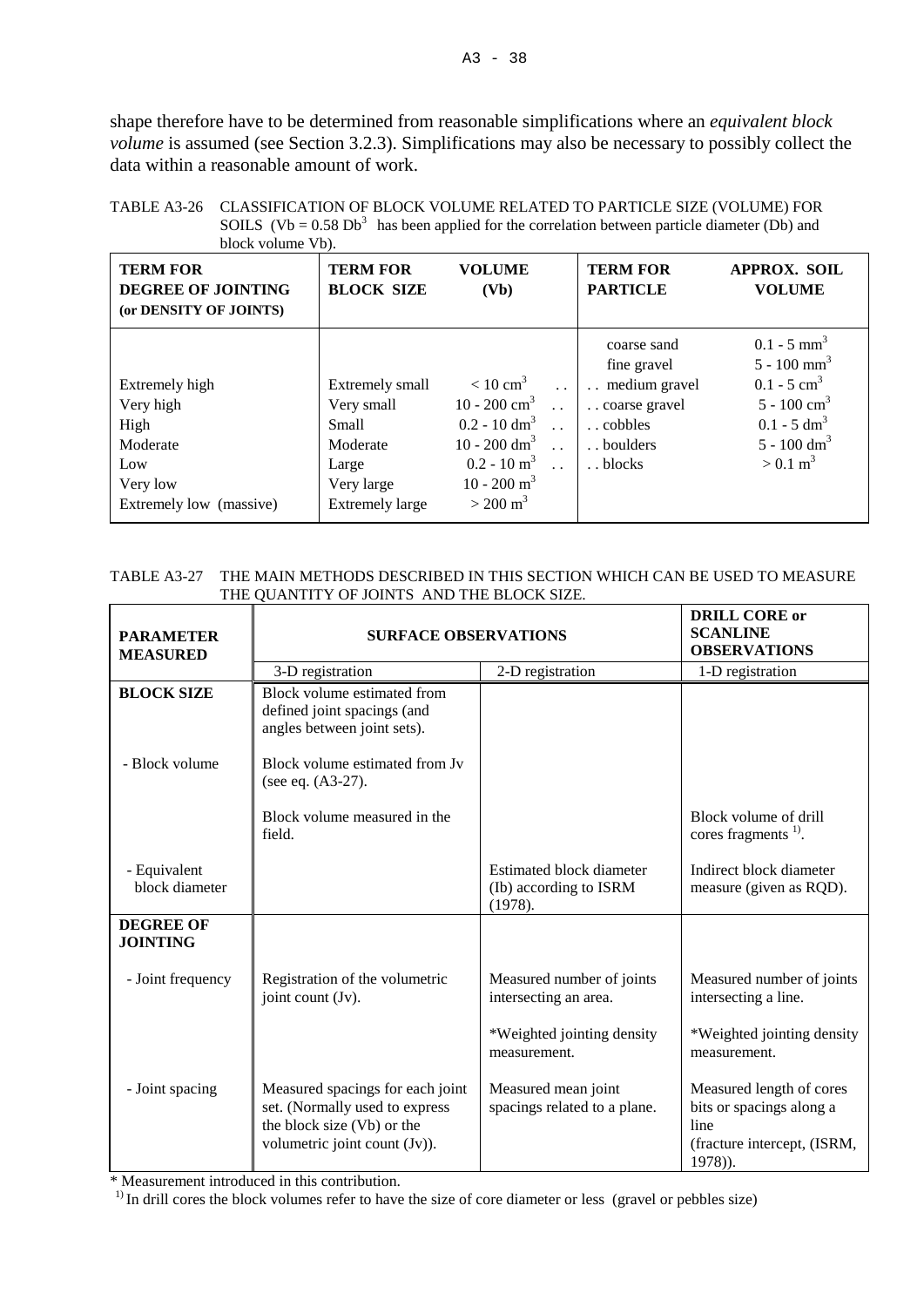The density of joints in a rock mass is mainly found from various types of observations made on surfaces or on drill cores. The most common types are:

A. Surface observations, made as:

- Field registration of block volume,
- Joint spacing or frequency measurements
- 3-D jointing density (as for the volumetric joint count, Jv)
- 2-D jointing density (as for the number of joints in a surface)
- 1-D jointing density (as for the number of joints along a scanline)

B. Drill core logging, recorded as:

- Rock Quality Designation (RQD),
- 1-D jointing density (the number or length of core pieces)
- C. Geophysical measurements; the jointing density is mainly estimated from
	- Sonic velocities recorded by refraction seismic measurements.

Some of the measurements that can be made on rock outcrops, excavated surfaces and drill cores are shown in Table A3-27. The correlations between them, which is developed in this appendix, enable block volume to be determined from different sources.

As the blocks generally have varying sizes and shapes the measurements of characteristic dimensions can be very time-consuming and laborious. To remedy this, easy recognizable dimensions of the blocks and simple correlations between the different types of jointing measurements are worked out.

## **3.2 Block volume measurements**

The block volume is intimately related to the intensity or degree of jointing. Each one of such blocks is more or less completely separated from others by various types of discontinuities. The greater the block size the smaller will be the number of joints penetrating the rock masses. Hence, there is an inverse relationship between the block volume and the number of joints.

Especially where irregular jointing occurs it is time-consuming to measure all (random) joints in a joint survey. In such cases, as well as for other jointing patterns, it is often much quicker - and also more accurate - to measure the block volume directly in the field. Where three or more regular joint sets occur, the block volume can easily be found from the joint spacings.

For each of the joint sets the spacings vary within certain ranges. The block volume in a rock mass should be characterized by a modal size together with the range i.e. typical largest and smallest block indices. (ISRM, 1978; Burton, 1965). Ideally, the range should be between about 25% and 75% of the block sizes similar to what is often practised to characterize particle distribution of soils, Fig. A3-21.

## 3.2.1 Block volume found from joint spacings

For blocks with less than 3 joint sets, the volume is often determined by the random joints in addition to the joints occurring in sets. For more than 3 joint sets the volume is determined by the jointing pattern and spacings as it is for 3 joint sets. Individual or random joints may further influence on the type and shape of blocks.

The volume of a block determined by 3 joint sets is given as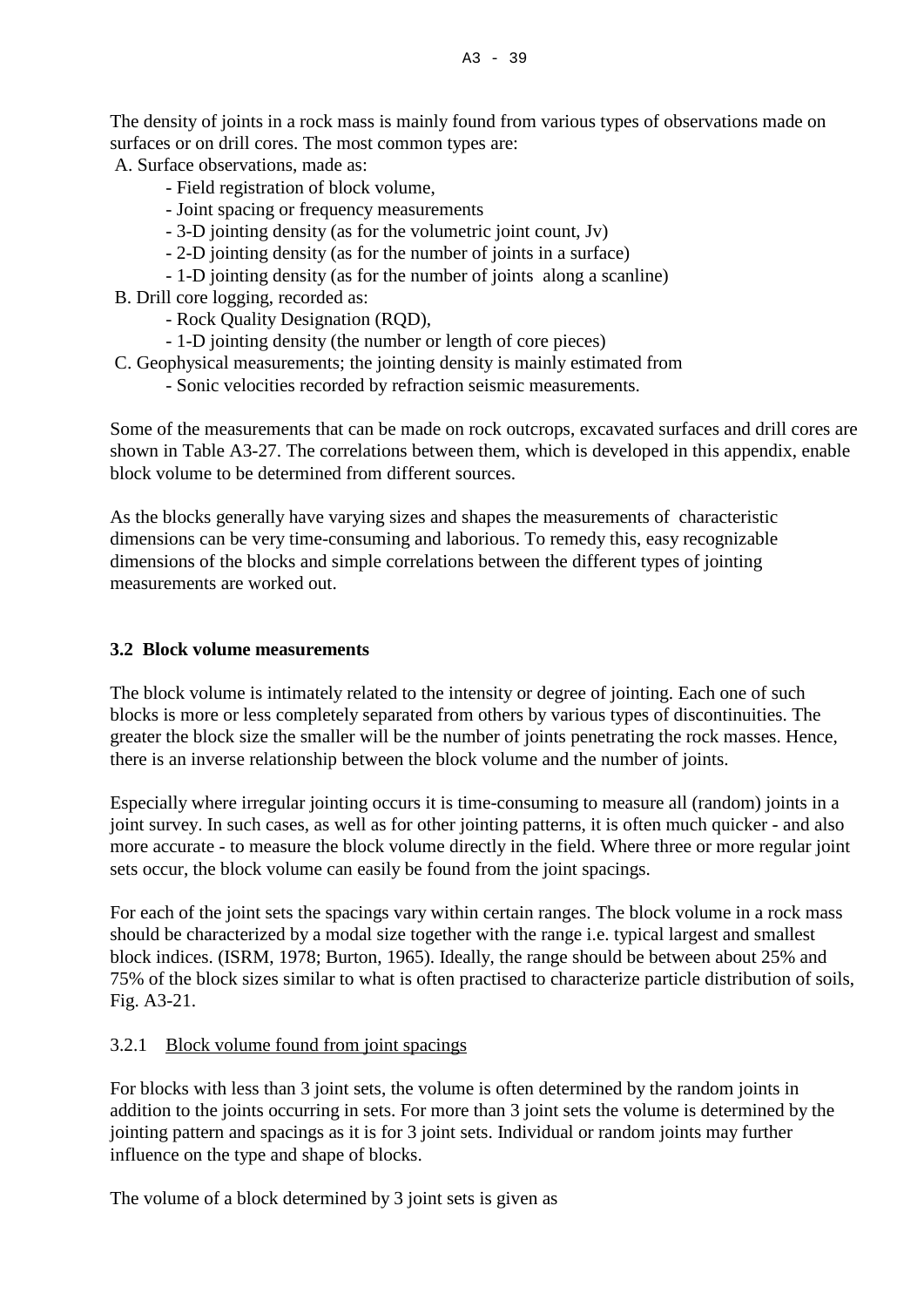$$
Vb = \frac{S1 \times S2 \times S3}{\sin \gamma 1 \times \sin \gamma 2 \times \sin \gamma 3} = \frac{Vb_0}{\sin \gamma 1 \times \sin \gamma 2 \times \sin \gamma 3}
$$
 eq. (A3-19)

| where $\gamma$ 1, $\gamma$ 2, $\gamma$ 3         | are the angles between the joint sets, and                  |
|--------------------------------------------------|-------------------------------------------------------------|
| S <sub>1</sub> , S <sub>2</sub> , S <sub>3</sub> | are the spacings between the individual joints in each set. |
| $Vb_{0}$                                         | is the volume for joints intersecting at right angles.      |

For a rhombohedral block with two angles between  $45 - 60^{\circ}$ , two between  $135 - 150^{\circ}$  and the last two 90<sup>o</sup>, the volume will be between  $\overline{V}b = 1.3 \text{ Vb}_0$  and  $\overline{V}b = 2 \text{ Vb}_0$  as is further shown in Section 4. Compared to the variations in spacing the effect from the intersection angle between joint sets is relatively small.

As earlier mentioned, no blocks will theoretically be formed where only one or two joint sets occur and random joints are very few or absent. Section 3.2.3 outlines methods to establish an equivalent block volume in such cases.

# 3.2.2 Block volume measured directly in situ or in drill cores

Where the individual blocks can be observed in a surface, their volume can be directly measured from relevant dimensions by selecting several representative blocks and measuring their average dimensions (ISRM, 1978). From this, the range in the block volumes can be determined.

For small blocks or fragments having volumes of  $dm<sup>3</sup>$  or less this method of block volume registration is often beneficial as it is easy to estimate volume compared to all the measurements of the many joints. Block volume can also be found in drill cores where the presence of many joints delineate small fragments. The laborious and time-consuming measurements of the many joints in the core in such cases is often a main reason to apply a simpler method for core logging like the RQD. By applying block volume in the rock mass characterization a significantly more accurate registration of the joint density or frequency is achieved. The quality of such measurements has been further outlined in Appendix 4 where various methods of jointing measurements have been investigated.

Also where irregular jointing occurs it may be much more convenient to directly measure the block size by eye during field inspection than to record all the joints and their locations.

# 3.2.3 Methods to find the equivalent block volume where joints do not delimit blocks

A minimum of three joint sets in different directions are theoretically necessary to delimit blocks in a rock mass. As mentioned in Appendix 1 there are cases with irregular jointing where blocks are formed mainly from random joints, and other cases where the blocks are delimited by one or two joint sets and additional random joints.

Sometimes, however, where the jointing is composed of one or two joint sets with no or few random joints, no defined blocks are formed. In such cases an *equivalent block volume* is applied in the calculations. Such block volume may be found from the following methods:

- The equivalent block volume may be estimated directly in the field from joint observations.
- Where only one joint set occurs the equivalent block volume may be considered similar to the area of the joint plane (i.e.  $LI^2$ ) multiplied by the joint spacing (S1).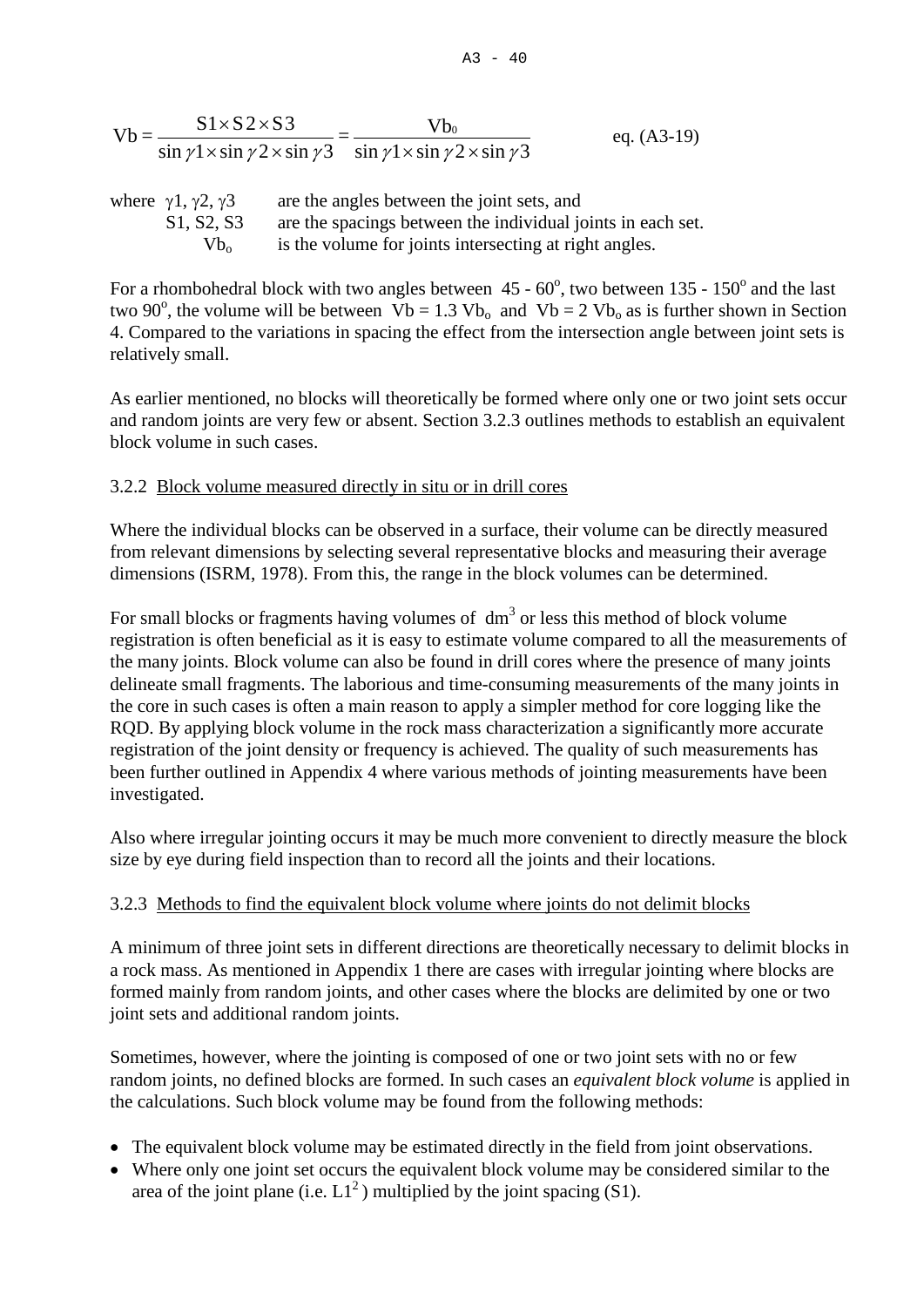(Example: For foliation partings with lengths  $L1 = 0.5 - 2$  m and spacing  $S1 = 0.2$  m the eq. block volume is between  $Vb = 0.2 \times 0.5^2 = 0.05$  m<sup>3</sup> and  $Vb = 0.2 \times 2^2 = 0.8$  m<sup>3</sup>)

- For two joint sets the spacing for the two sets (S1 ans S2) and the length (L) of the joints can be applied:  $Vb = S1 \times S2 \times L$ .
- The equivalent block volume can be found from eq. (A3-27):  $Vb = \beta \times Jv^{-3}$  which requires input from the block shape factor β.  $<sup>2</sup>$  $<sup>2</sup>$  $<sup>2</sup>$ </sup> β can be estimated from eq. (A4-1):  $β = 20 + 7 S<sub>max</sub>/S<sub>min</sub>$ where  $S_{\text{max}}$  and  $S_{\text{min}}$  are the shortest and longest dimension of the block. Another method to estimate the value of β from the length and spacing of the joints is outlined in the following:

Eq. (A4-1) is developed for three joint sets. Where less than three sets occur, it can be adjusted by a factor  $n_i$  representing the rating for joint sets to characterize an equivalent block shape factor:

$$
\beta = 20 + 7 \; (S_{max}/S_{min}) (3/n_j) = 20 + 21 \times S_{max}/S_{min} \times n_j \qquad \ \ eq. \; (A3-20a)
$$

or if the more accurate expression eq. (A4-2) is applied:

$$
\beta = 20 + (21/n_j) (S_{\text{max}}/S_{\text{min}})^{(1+0.1 \text{ log}(S_{\text{max}}/S_{\text{min}}))} \qquad \text{eq. (A3-20b)}
$$

The ratings of  $n_i$  are given as:

| 3 or more joint sets           | $n_i = 3$   |
|--------------------------------|-------------|
| 2 joint sets $+$ random joints | $n_i = 2.5$ |
| 2 joint sets                   | $n_i = 2$   |
| 1 joint set $+$ random joints  | $n_i = 1.5$ |
| 1 joint set only               | $n_i = 1$   |
|                                |             |

For *fissures, partings and small joints* where their length often can be found or estimated, the length and spacing of the joints correspond to the longest and shortest block dimension, hence the ratio length/spacing  $= L1/S1$  can be applied in eq. (A3-20a):

 $\beta = 20 + 21 \times L1/(S1 \times n_i)$  eq. (A3-20c)

For long joints it is generally sufficiently accurate to use  $L = 4$  m.

Table A3-27A shows a comparison between the values of β found from various equations. The rows for defined blocks typed in bold letters show the correct values for such blocks. With one joint set the blocks are flat, while two joint sets have been assumed to form long&flat blocks. From the table it is clear that the simplified eqs. (A3-20a) and (A3-20b) give higher values for β for ratio (= longest/smallest block dimension) smaller than 20, while for the very flat or long&flat blocks the values are lower.

#### *Example*

For 1 joint set ( $n_i = 1$ ) spaced S1 = 0.2 m having joint length L1 = 2 m the block shape factor according to eq. (A3-20a) is  $\beta = 20 + 21 \text{ L}1/(\text{S}1 \times \text{n}) = 230$ . The volumetric joint count for this set,  $Jv = 1/S1 = 5$ , gives the equivalent  $Vb = \beta \times Jv^{-3} = 1.84 \text{ m}^3$ . (For a defined block limited by 3 joints sets with spacings S1, L1, L1 the volume is  $Vb = 0.2 \times 2 \times 2 = 0.8$  m<sup>3</sup>)

<span id="page-40-0"></span><sup>—</sup> <sup>2</sup> As the volumetric joint count can be measured also where joints do not delimit defined blocks, this approach can be applied where few joints sets are found.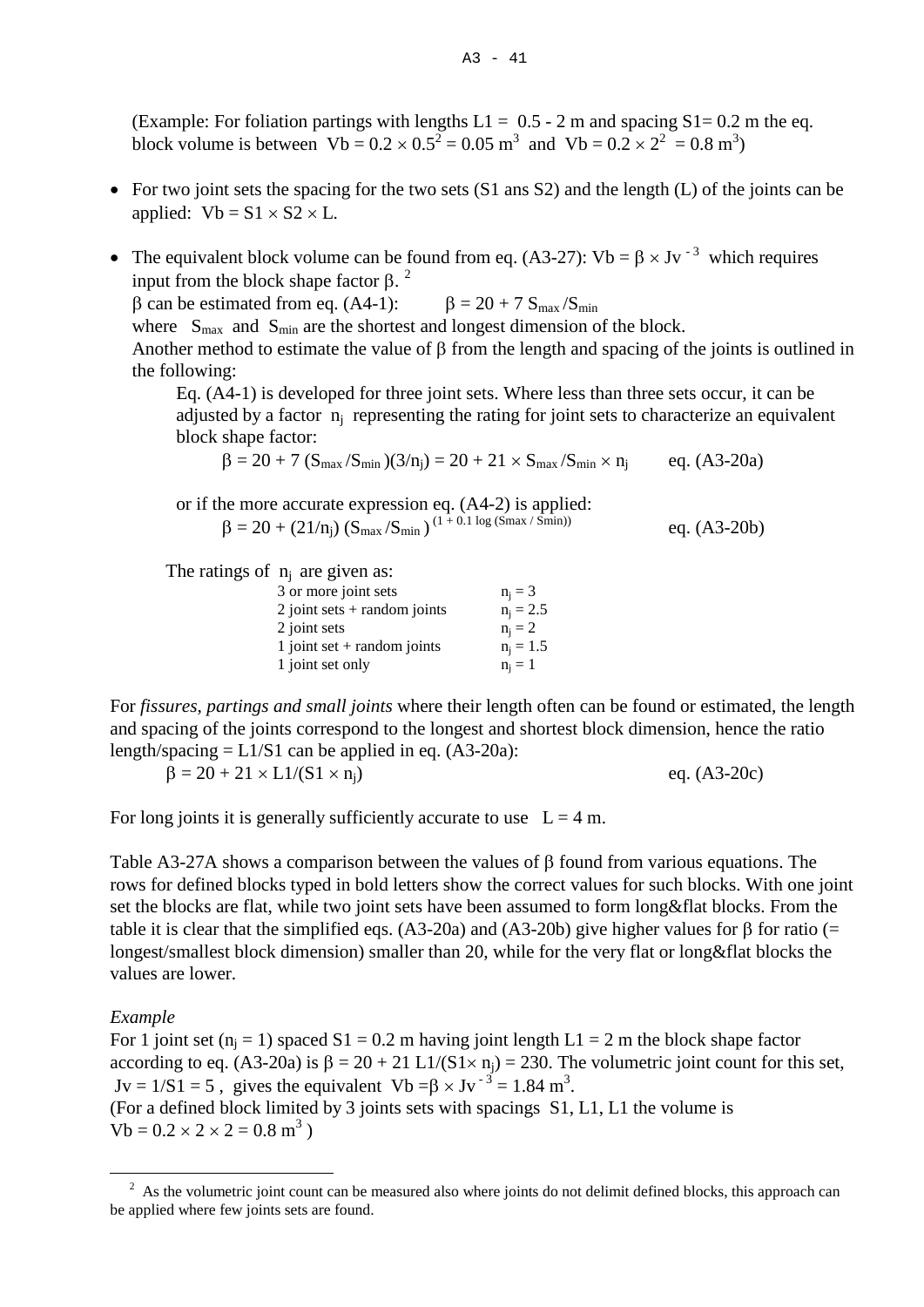| <b>JOINT PATTERN</b>                                                                                                                                       |                                  | Values of $\beta$ for ratio <sup>*</sup> ) = |                |            |            |             |            |            |             |              |
|------------------------------------------------------------------------------------------------------------------------------------------------------------|----------------------------------|----------------------------------------------|----------------|------------|------------|-------------|------------|------------|-------------|--------------|
|                                                                                                                                                            |                                  | 1                                            | $\overline{2}$ | 3          | 5          | 7           | 10         | 20         | 30          | 50           |
| <b>FLAT BLOCKS:</b><br>3 joint sets (defined blocks)<br>(dimensions: S1, S2 and $S3 = S2$ )                                                                | eq. $(A3-28)$                    | 27                                           | 32             | 42         | 69         | 104         | 172        | 532        | 1092        | 2812         |
| 1 set only $(n_i = 1)$<br>(dimensions: $S1$ and $L1(=S3)$ )                                                                                                | eq. $(A3-20a)$<br>eq. $(A3-20b)$ | 41<br>41                                     | 62<br>63       | 83<br>86   | 125<br>138 | 167<br>193  | 230<br>284 | 440<br>640 | 650<br>1061 | 1070<br>2061 |
| 1 set + random joints $(n_i = 1.5)$<br>(dimensions: S1 and L1 $(= S3)$ )                                                                                   | eq. $(A3-20a)$<br>eq. $(A3-20b)$ | 34<br>34                                     | 48<br>48.5     | 62<br>64   | 90<br>98   | 118<br>136  | 160<br>196 | 300<br>433 | 440<br>714  | 720<br>1380  |
| <b>LONG&amp;FLAT BLOCKS:</b><br>3 joint sets (defined blocks)<br>(dimensions: S1, S2 and $S3 = S2^2$ )                                                     | eq. $(A3-28)$                    | 27                                           | 30.4           | 36         | 50         | 65          | 90         | 185        | 295         | 554          |
| 2 sets only $(n_i = 2)$<br>(dimensions: $\tilde{S}1$ and $L1$ (= S3)<br>or L2 $(= S3)$ )                                                                   | eq. $(A3-20a)$<br>eq. $(A3-20b)$ | 30.5<br>30.5                                 | 41<br>41       | 51.5<br>53 | 72.5<br>79 | 93.5<br>107 | 125<br>152 | 230<br>330 | 335<br>540  | 545<br>1040  |
| 2 sets + random $(n_i = 2.5)$<br>(dimensions: $S1$ and $L1$ (= S3)<br>or L2 $(= S3)$ )                                                                     | eq. $(A3-20a)$<br>eq. $(A3-20b)$ | 28.4<br>28.4                                 | 37<br>37       | 45<br>46.5 | 62<br>67   | 79<br>89    | 104<br>126 | 188<br>268 | 272<br>436  | 440<br>836   |
| eq.(A3 – 28) : β = $\frac{[(S2/S1) + (S2/S1)(S3/S1) + (S3/S1)]^3}{[(S2/S1)(S3/S1)]^2}$<br>(the definition of $\beta$ for 3 joint sets)                     |                                  |                                              |                |            |            |             |            |            |             |              |
| eq. (A3-20a): $\beta = 20 + 21 \cdot S_{max}/S_{min} \times n_j$<br>$(1 + 0.1 \log(Smax/Smin))$<br>eq. (A3-21b): $\beta = 20 + (21/n_i) (S_{max}/S_{min})$ |                                  |                                              |                |            |            |             |            |            |             |              |

TABLE A3-27A COMPARISONS OF THE BLOCK SHAPE FACTOR β FOR VARIOUS TYPES OF JOINT PATTERN AND EQUATIONS

\*) ratio = longest/shortest block dimension

S1, S2, S3 = spacings for the joint sets; L1, L2, L3 = length of the joints; Nl = number of joints per m

## **3.3 Block diameter registrations**

The *block size index* (Ib) introduced by ISRM (1987), is a measure of the block diameter. According to ISRM this measure can be compared with the particle diameter for soils. The block size index can be estimated by selecting by eye several typical block sizes and taking their average dimensions. Since the index may range from millimetres to several metres, ISRM indicates a measuring accuracy of ±10% as sufficient. *"Each domain should be characterized by a modal (Ib) together with the range i.e. typical largest and smallest block indices."* The block size index Ib seems from published papers to be seldom used and is therefore not further used in this work.

The equivalent block diameter, Db, used in the rock support charts in Chapter 6, Section 4.2 and 4.3 is another expression for the block diameter which uses the block volume and its block shape factor β given in eq. (6-9): <sup>[3](#page-41-0)</sup>

 $Db = (27/8) Vb^{1/3}$ 

<span id="page-41-0"></span><sup>—</sup> <sup>3)</sup> ( $\beta_0/\beta$ ) has been chosen in eq. (6-6) as a simple expression to roughly find the smallest block diameter. For most cases it can be used with satisfactory accuracy for  $\beta$  < 150. For higher values of  $\beta$  a dominating joint set will normally be present for which the average joint spacing should be applied. β is described in Section 4 in this appendix.)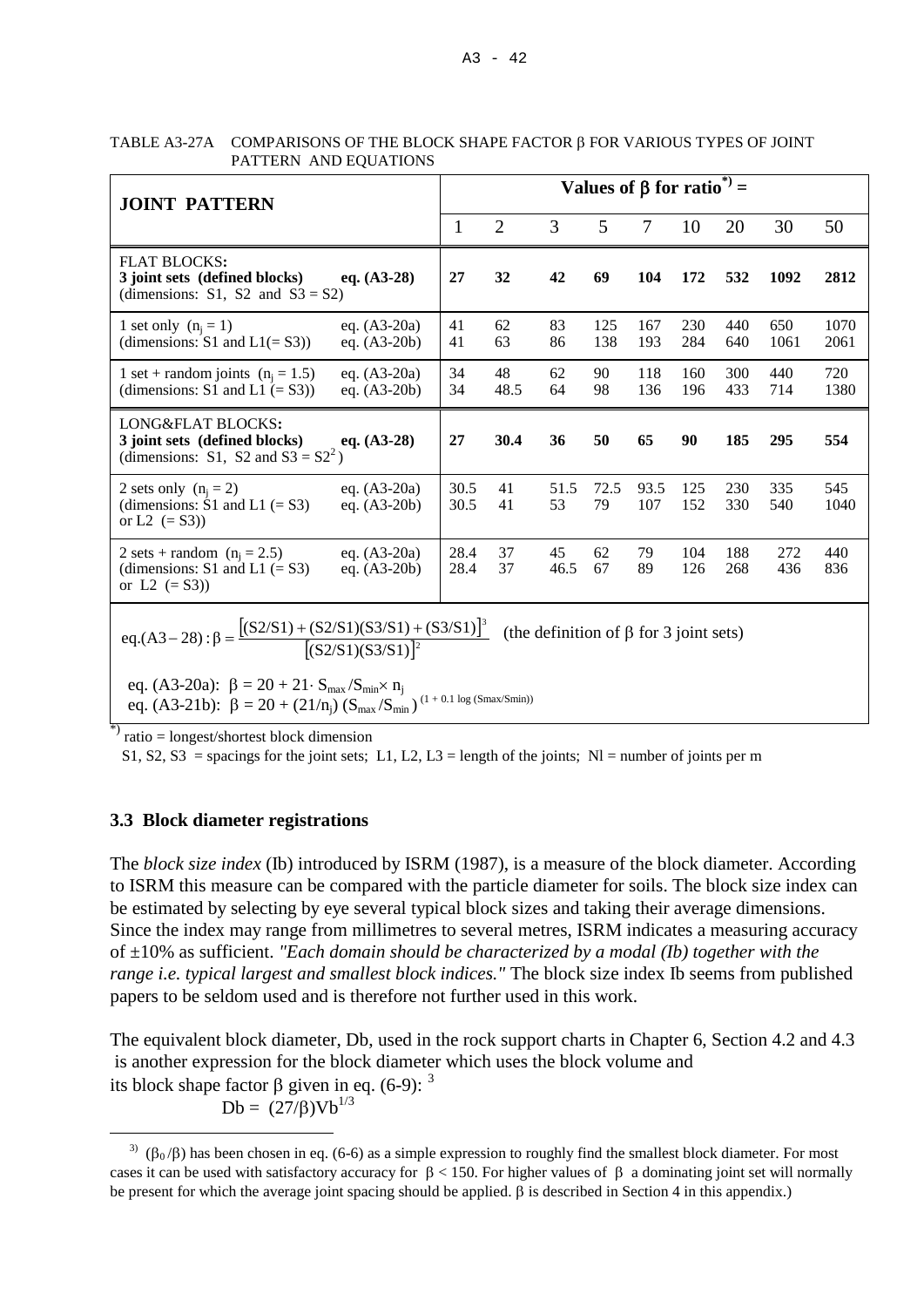Where a dominating joint set occurs the joint spacing (Sa) may preferably be used as the dimension for the block diameter  $(Db = Sa)$ .

# **3.4 Rock quality designation (RQD)**

Rock quality designation is the method perhaps most commonly used for characterizing the degree of jointing in bore hole cores, although this parameter also may implicitly include other rock mass features as weathering and 'core loss' (Bieniawski, 1984).

RQD can be regarded as an indirect block size measure, as it is an expression of intact core lengths greater than a threshold value of 0.1 m along any scan line (bore hole). Increase in the number of joints in a rock mass causes decrease in RQD.

This parameter was originally restricted to characterize the amount of discontinuities in a drill core. RQD is a main input both in the Q and the RMR system; in cases where no core drilling has been carried out, the RQD value is roughly estimated from surface observations. An approximate transition between surface observations of jointing density and RQD has been presented by Palmström (1974, 1982) (see Fig. A3-22). Hudson and Priest (1983) and Sen and Eissa (1991, 1992) have later developed theoretical analytical approaches for determination of RQD from joint spacings.

From its definition 'the sum of core pieces longer than 0.1 m for a certain length, taken as a percent' and the fact that it is often assumed only from observation of rock surfaces, the use of RQD is a crude and generally inaccurate measure of the degree of jointing. This is further explained in Appendix 4.

The classification of RQD has been given by Deere (1966) as presented in Table A3-28.

|             | $2220101111011$ $(1192)$ $(11011120010, 1200)$ |
|-------------|------------------------------------------------|
| <b>TERM</b> | <b>RQD</b>                                     |
| very poor   | < 25                                           |
| poor        | $25 - 50$                                      |
| fair        | 50-75                                          |
| good        | 75-90                                          |
| excellent   | 90-100                                         |

| TABLE A3-28 CLASSIFICATION OF ROCK QUALITY |
|--------------------------------------------|
| DESIGNATION (RQD) (from Deere, 1966).      |

## 3.4.1 Correlation between the RQD and the volumetric joint count (Jv)

Also from its definition - being independent of the length of individual core pieces being longer than 0.1 m - the RQD is a crude measure of the degree of jointing and hence the block size. It is, therefore as mentioned in Appendix 4, not possible to obtain good correlations between RQD and Jv or between RQD and other measurements of jointing. This is illustrated in Fig. A3-22 where the following expression is given

| $RQD = 115 - 3.3$ Jy | eq. $(A3-21)$ |
|----------------------|---------------|
|----------------------|---------------|

As a consequence of this, especially when many of the core pieces have lengths around 0.1 m, the correlation above must be regarded as a very rough. It is, however, difficult to recommend any better transition from RQD via Jv to block volume than this correlation where RQD is the only jointing data available.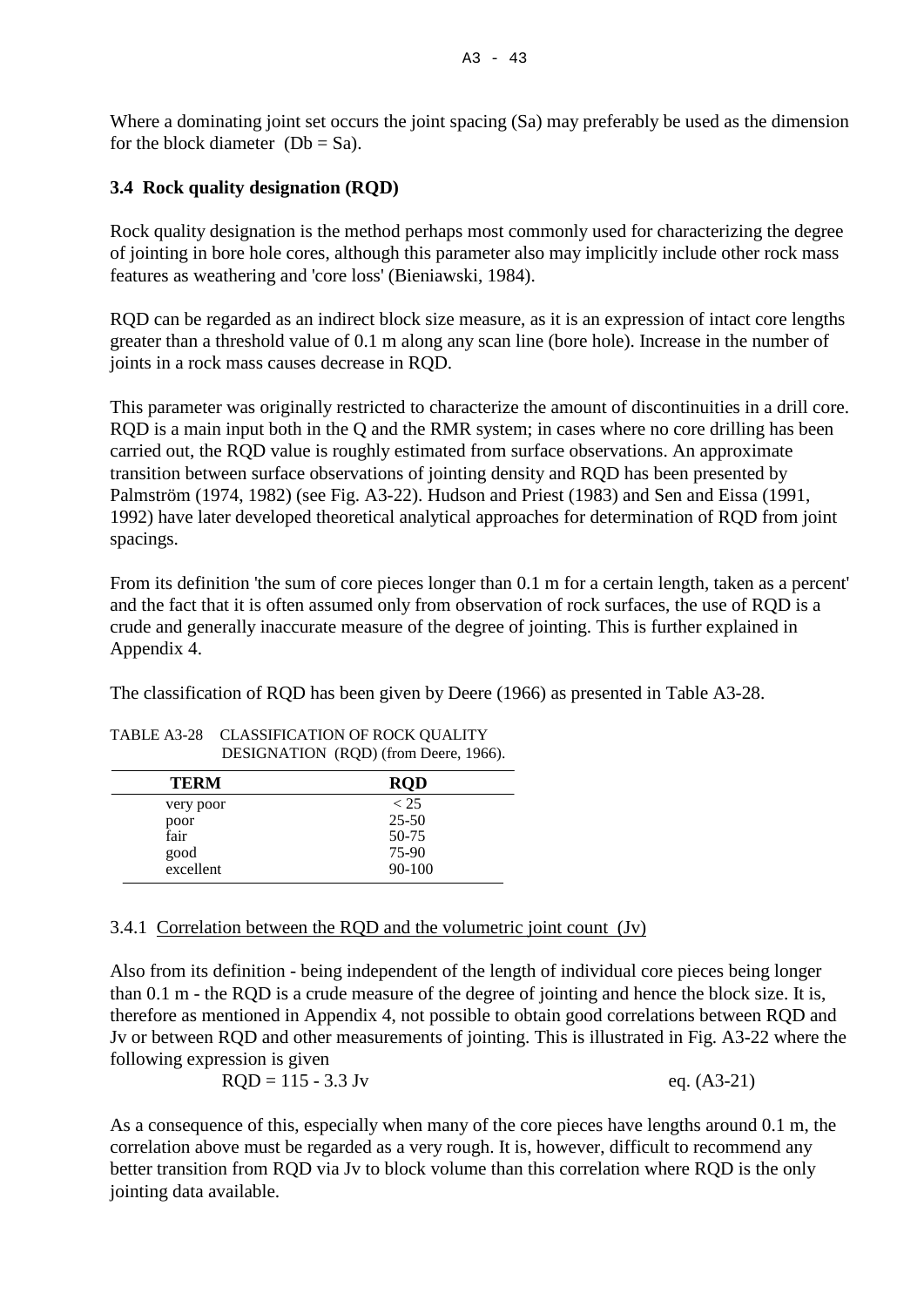From the volumetric joint count the block volume can be found provided input of the block shape factor (β), see eqs. (A3-26) and (A3-27). Where  $\beta$  is not known it is recommended to use an assumed 'common' value of  $β = 40$ .



Fig. A3-22 Correlation between RQD and Jv (from Palmström, 1982).

#### **3.5 The volumetric joint count (Jv)**

The volumetric joint count, Jv, has been described by Palmström (1982, 1985, 1986) and Sen and Eissa (1991, 1992). It is a measure for the number of joints within a unit volume of rock mass, defined by

$$
Jv = \Sigma (1/S_i) \qquad \qquad \text{eq. (A3-22)}
$$

where S is the joint spacing in metres for the actual joint set.

Also random joint can be included by assuming a 'random spacing' for these. Experience indicate that this should be set to  $Sr = 5$  m; thus, the volumetric joint count can be generally expressed as

$$
Jv = \sum (1/S_i) + Nr/5
$$
eq. (A3-23)

Here Nr is the number of random joints in the observation area adjusted for their length, see Section 3.6.1.

| TABLE A3-29 CLASSIFICATION OF THE VOLUMETRIC JOINT COUNT (Jv) |  |
|---------------------------------------------------------------|--|
| (revised after Palmström, 1982)                               |  |

| <b>TERM FOR JOINTING</b> | <b>TERM FOR Jv</b> | Value of Jy |  |
|--------------------------|--------------------|-------------|--|
| massive                  | extremely low      | < 0.3       |  |
| very weakly jointed      | very low           | $0.3 - 1$   |  |
| weakly jointed           | low                | $1 - 3$     |  |
| moderately jointed       | moderately high    | $3 - 10$    |  |
| strongly jointed         | high               | $10 - 30$   |  |
| very strongly jointed    | very high          | $30 - 100$  |  |
| crushed                  | extremely high     | >100        |  |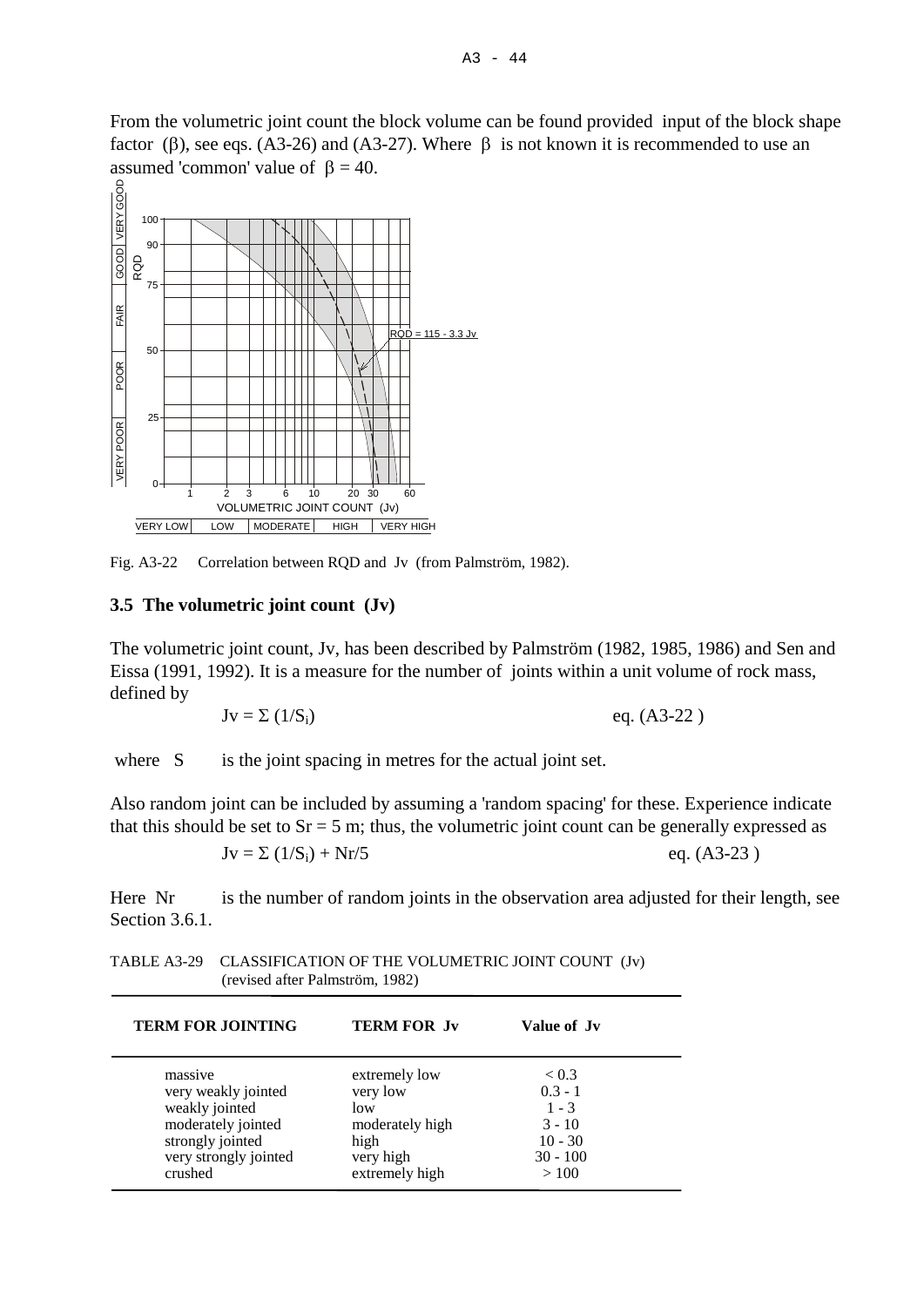The volumetric joint count can easily be calculated since it is based on common observations of joint spacings or frequencies. In the cases where mostly random or irregular jointing occur the Jv can be found by counting all the joints observed in an area of known size. The accuracy of this measurement is described in Appendix 4. Table A3-29 shows the classification of Jv.

#### 3.5.1 Block volume (Vb) estimated from the volumetric joint count (Jv)

Because both the volumetric joint count (Jv) and the size of blocks in a rock mass vary with the degree of jointing, there exist a correlation between them (Palmström 1982). Jv varies, however, with the joint spacings, while the block size also depends on the type of block as shown in Fig. A3- 24. A correlation between the two parameters has therefore, to be adjusted or corrected for the block shape and the angle between the joint sets, as shown in the following.

The volumetric joint count determined from three joint sets intersecting at right angles, is expressed as

$$
Jv = \frac{1}{S} + \frac{1}{S} + \frac{1}{S} = \frac{S2 \times S3 + S1 \times S3 + S1 \times S1}{S2 \times S2 \times S3} = \frac{S2 \times S3 + S1 \times S3 + S1 \times S2}{Vb_{o}} \quad \text{eq. (A3-24)}
$$

where S1, S2, S3 are the joint spacings.

Using  $Vb_0 = Vb \times \sin(1 \times \sin(2 \times \sin(3))$  for intersections at other angles eq. (A3-24) can be expressed as

$$
Jv = \frac{S2 \times S3 + S1 \times S3 + S1 \times S2}{Vb \times \sin \gamma 1 \times \sin \gamma 2 \times \sin \gamma 3}
$$
 eq. (A3-25)

$$
Jv^{3} = \frac{(\alpha 2 + \alpha 2 \times \alpha 3 + \alpha 3)^{3}}{(\alpha 2 \times \alpha 3)^{2}} \times \frac{1}{\text{Vb} \times \sin \gamma 1 \times \sin \gamma 2 \times \sin \gamma 3} = \frac{\beta}{\text{Vb} \times \sin \gamma 1 \times \sin \gamma 2 \times \sin \gamma 3}
$$

By applying the ratio  $\alpha$ 2 = S2/S1, and  $\alpha$ 3 = S3/S1, provided S3 > S2 > S1, and  $S1^3 = Vb_0/(\alpha 2 \times \alpha 3)$  eq. (A3-25) can be expressed as From this the block volume is

$$
Vb = \beta \times Jv^{-3} \times \frac{1}{\sin \gamma 1 \times \sin \gamma 2 \times \sin \gamma 3}
$$
eq. (A3-26)

In the cases where all angles between the block faces are  $90^\circ$ , the block volume is given as

$$
Vb_o = \beta \times Jv^{-3}
$$
 eq. (A3-27)

The factor

$$
\beta = \frac{(\alpha 2 + \alpha 2 \times \alpha 3 + \alpha 3)^3}{(\alpha 2 \times \alpha 3)^2}
$$
 eq. (A3-28)

depends mainly on the differences between joint spacings; i.e. the block shape, and has therefore been named the *block shape factor*. A graph to determine its value from eq. (A3-28) and its use is further described in Section 4.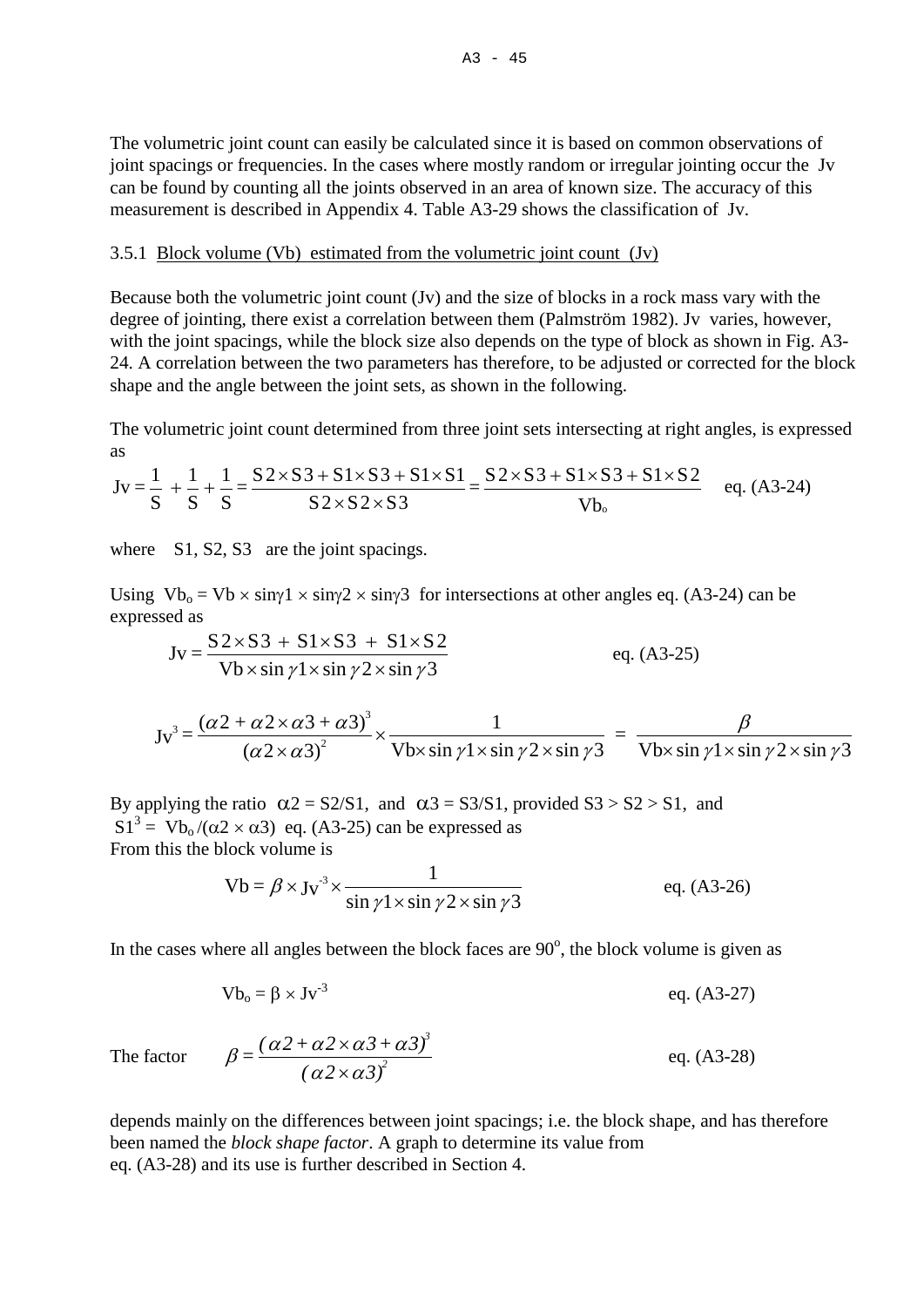

Fig. A3-24 The relation between block size and volumetric joint count, Jv for various block shapes (from Palmström, 1982).

If three joint sets occur and both Jv and  $\beta$  are exactly measured, the exact block volume can be calculated from eq. (A3-26) or eq. (A3-27) provided the joints intersect at right angles. Quite often, however, not all faces of a block are known; in these cases the value of β can not be exactly found. Therefore, a simplified method to determine the block shape factor given as

 $\beta = 27 + 7(\alpha 3 - 1) = 20 + 7(S3/S1)$  eq. (A3-29) has been developed as outlined in Appendix 4, where  $S3/S1 = \alpha 3$  is the ratio between the longest and shortest block face. By applying this in eq. (A3-26) the block volume can be estimated from

$$
Vb = \frac{20 + 7(53/51) \text{ J} \text{v}^3}{\sin \gamma 1 \times \sin \gamma 2 \times \sin \gamma 3}
$$
eq. (A3-30)

or  $Vb_0 = \beta \times Jv^{-3} \approx \{20 + 7(S3/S1)\} Jv^{-3}$  eq. (A3-31)

These equations are valid for prismatic blocks where the joints or block faces intersect at right angles.

As the volumetric joint count (Jv) by definition takes into account in an unambiguous way all the occurring joints in a rock mass, it is often appropriate to use, Jv, in the correlation between jointing frequency registrations and block volume estimates (Palmström, 1982). Important in these is the block shape factor  $\beta$  which is included in all equations to estimate the block volume.

#### **3.6 Joint frequency measurements**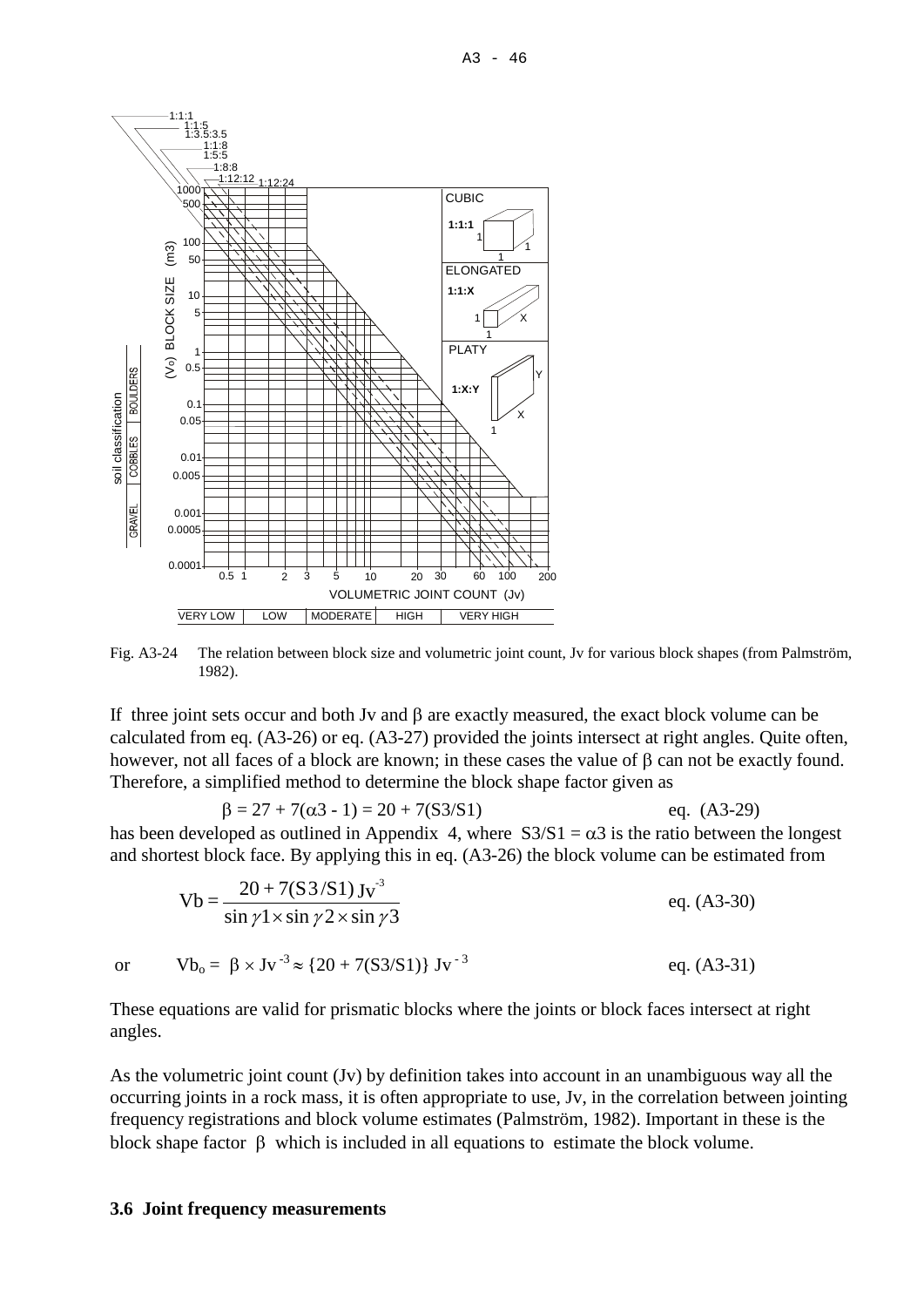When the frequency is given for each joint set, it is possible to establish a correlation between joint frequencies and block volume. In other cases, when an 'average frequency' is given, it is uncertain whether the value refers to one-, two- or three-dimensional measurements, hence no accurate correlation factor can be presented.

Some of the methods described in the following to estimate the block volume from joint frequency measurements, are also described in Appendix 4.

## 3.6.1 2-D joint frequency in an area or surface

The 2-D joint frequency is the number of joints measured in an area. The length of the joints compared to the size of the area will, however, influence on the frequency and some sort of adjustments have to be made to estimate the block volume from this type of jointing measurement. Fig. A3-25a shows three different observation areas for which the joints are larger than the dimension of the area.



Fig. A3-25a Various sizes of the observation area and the number of joints observed. All joints are longer than the dimension of the area.

In the table below the density of joints per square metre and per metre are given. As seen the latter method gives a constant number of the joint frequency (Na), given as the density of joints per metre.

| size of area     | number of joints joints/ $m^2$ | joints/m    |                    |
|------------------|--------------------------------|-------------|--------------------|
|                  | na                             | $Na = na/A$ | $Na = na/\sqrt{A}$ |
| $4 \text{ m}^2$  |                                |             |                    |
| $20 \text{ m}^2$ |                                | (0.5)       |                    |
| 53 m             |                                |             |                    |

If the joints are smaller, a higher amount of joints may be observed within the area, as shown in the lower diagram of Fig. A3-25b.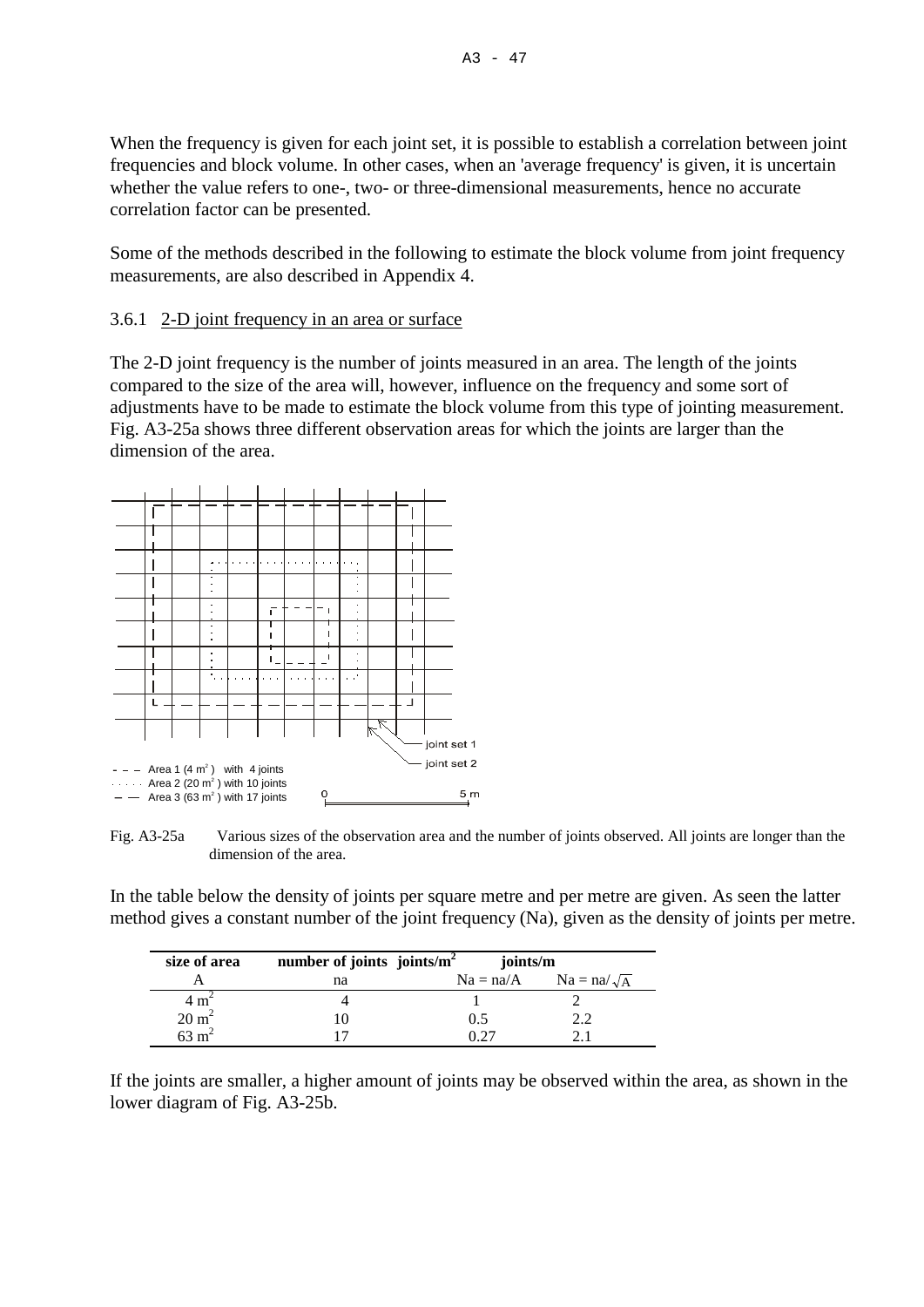

Fig. A3-25b Two 'exposures' of joints with different jointing pattern. The blocks in both have the same size. A higher amount of joints is recorded in the lower figure where the cross joints are short. Applying Na = na  $\sqrt{\mathbf{A}}$ the same value is found for both types of jointing.

The joint frequency Na should, therefore, be adjusted for the lengths of the joints if they are shorter than the length of the observation plane, expressed as

$$
Na = \Sigma(na_i \times L_i/\sqrt{A})
$$

 $eq. (A3-32a)$ 

where  $na =$  the number of joints with length L and  $A =$  the area of the observation plane.

Na varies with the orientation of the observation plane with respect to the attitude of the joints. Recording of Na in several surfaces of various orientation gives a more accurate measure of the jointing. Being an average measurement, Na should be measured in selected areas with the same type of jointing. A larger area should be divided into smaller, representative areas containing similar jointing, and the variation in jointing for the whole area calculated from these registrations.

The correlation between 2-D registrations of the joint density in a rock surface and 3-D frequency values can, as shown in Appendix 4, be done using the empirical expression

$$
v = Na \times ka
$$

 $Jv = Na \times ka$  eq. (A3-32b)

where Na = number of joints per metre measured in a surface, and  $ka = correlation factor shown in Fig. A3-25c.$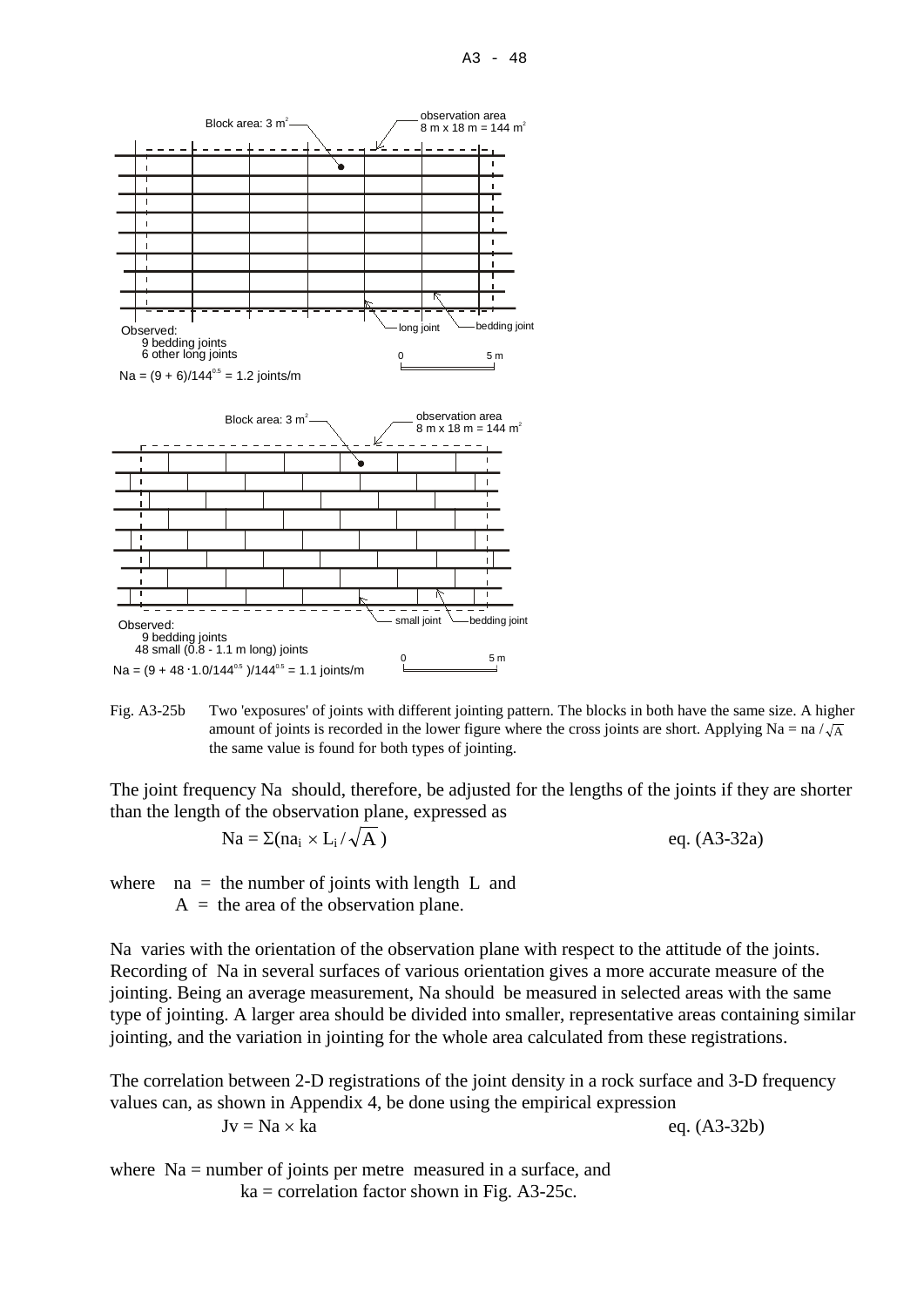

As seen in Fig. A3-25c, ka varies mainly between 1 and 2.5 with an average value  $ka = 1.5$ . It has its highest value where the observation plane is parallel to the main joint set.

Fig. A3-25c Variation of the correlation  $Jv = ka \times Na$  for various types of blocks and orientations of the observation surface.

#### 3.6.2 1-D jointing frequency measurements along a scanline or drill core

This is a record of joint frequency in a drill core or scan line given as the number of joints intersecting a certain length  $(L_1)$ .

The 1-D joint frequency is an average measure along the selected length of the core. As in other core logging methods and in surface observations it is important to select a section of the line or core length, which shows similar jointing frequency. At the start of the logging it is rational to divide the length into such sections of uniform or similar frequency.



Fig. A3-26 Variation of the correlation  $Jv = k \times NI$  for various types of blocks and orientations of the observation surface.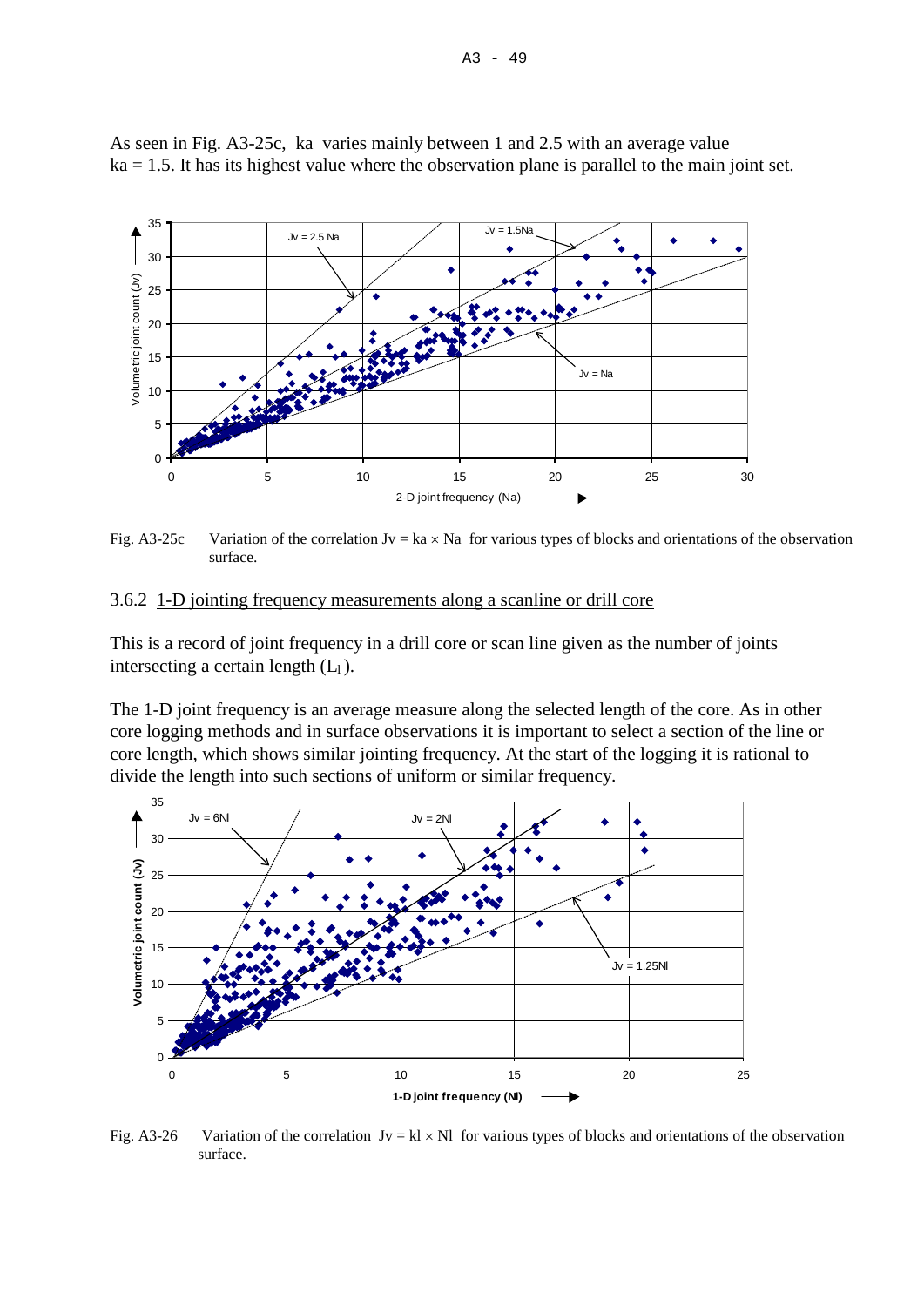The 'joint frequency' can, as mentioned, be very inaccurate if it is not strictly defined what is included in the registration, and it should, therefore, be accompanied by additional information what it covers.

The correlation between 1-D joint frequency registrations in drill cores and volumetric 3-D frequency (Jv) can be done using a similar expression as eq. (A3-32)

 $Jv = Nl \times kl$  eq. (A3-33)

where  $Nl = 1-D$  joint frequency, i.e. the number of joints per metre along a core or line, and kl = correlation factor shown in Fig. A3-26 with an average kl = 2. As expected there is a rather poor correlation between kl and Jv .

The joint spacing registrations presented in the following are similar to the joint frequency measurements.

#### **3.7 Joint spacing registrations**

The terms *joint spacing* and *average joint spacing* are often used in the description of rock masses. Joint spacing is the distance between individual joints within a joint set. Where more than one set occurs this measurement for surface observations is often the average of the spacings for these sets.

However, when the recordings are made on drill cores the spacing is often the average length of core bits.<sup>[4](#page-49-0)</sup> Thus, the spacings or frequencies are not true recordings as joints of different sets are included in the measurement. In addition, random joints, which do not necessarily belong to any joint set, influence. As the term 'joint spacing' does not indicate what it includes, it is frequently difficult to determine whether a 'joint spacing' referred to in the literature represents the true joint spacing. Thus, there is often much confusion related to the use of joint spacing recordings.

| (from ISRM (1978)       |                    |
|-------------------------|--------------------|
| <b>TERM</b>             | <b>SPACING (S)</b> |
| extremely close spacing | $<$ 20 mm          |
| very close              | $20 - 60$ mm       |
| close                   | $60 - 200$ mm      |
| moderate                | $0.2 - 0.6$ m      |
| wide                    | $0.6 - 2 m$        |
| very wide               | $2 - 6m$           |
| extremely wide          | $>6 \text{ m}$     |

TABLE A3-30 CLASSIFICATION OF JOINT SPACING

As joint spacing (S) is the inverse of joint frequency, the correlation factor between them for finding Jv is

 $ca = 1/ka$  for 2-D observations on rock surfaces (average  $ca =$  approx. 0.67), and

 $cl = 1/kl$  for 1-D observations of scanlines or drill cores (average  $cl =$  approx. 0.5).

Deere et al. (1969) have experienced that where several joint sets are present, the resulting average 'volumetric spacing' is generally 2/3 to 1/3 of the average joint spacing of any of the joint sets. For correlation purposes they consider it sufficiently accurate to use a ratio of 1/2. This is the same as

<span id="page-49-0"></span><sup>—</sup> <sup>4</sup> Joint or fracture intercept is the appropriate term for measurement of the distance between joints along a line or bore hole.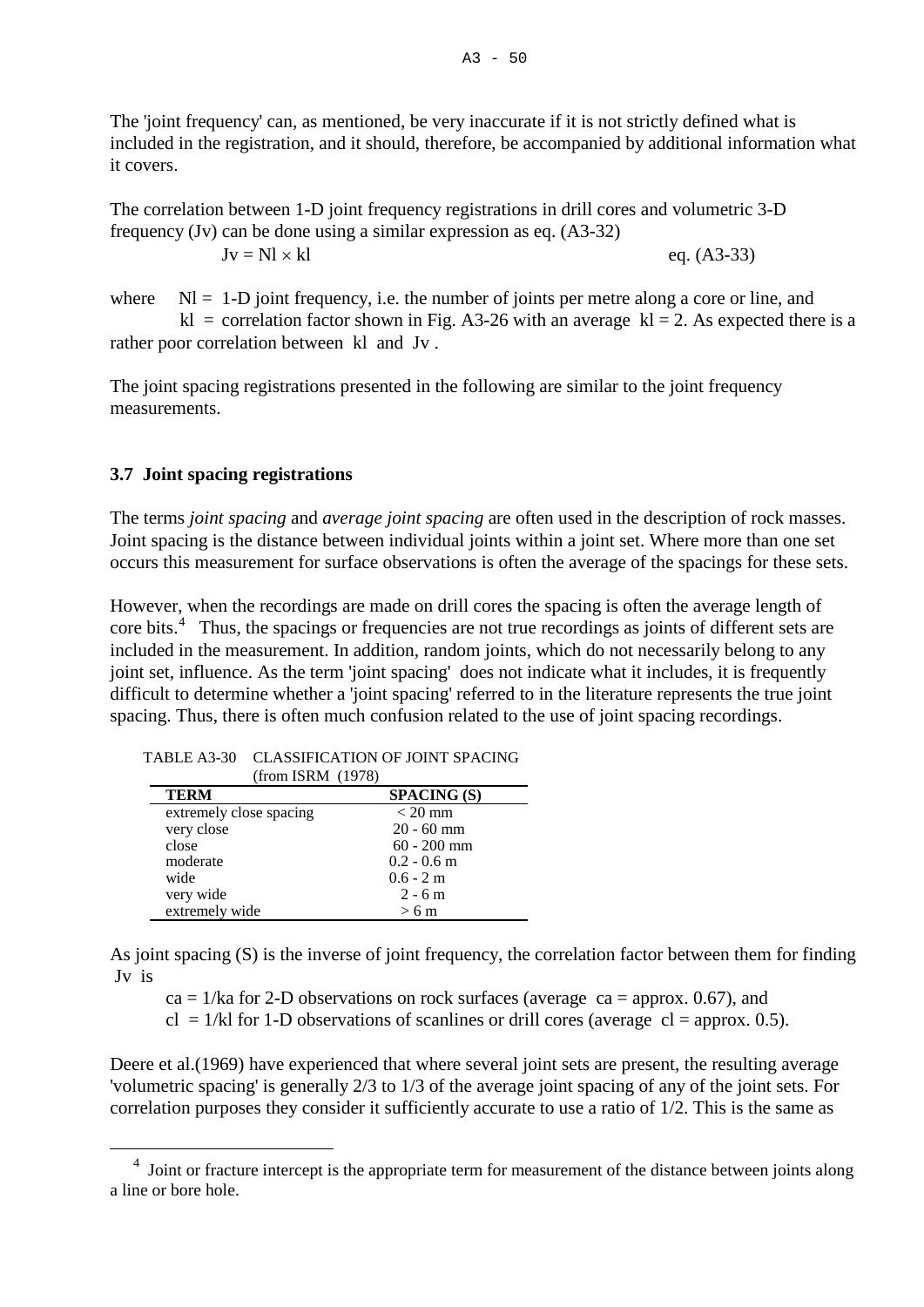has been found for average value of (cl) above. It must be realised, however, that this ratio may be erroneous. If, for example, there is only one dominant joint system, the ratio would be closer to unity. The ratio also depends on the orientation of the bore hole or observation surface relative to the direction of the joints.

Franklin et al. (1971) have suggested to record a direct measure of joint spacing by using the *fracture spacing index*  $(I_f)$ , which refers to the average size of cored material within a recognisable geological unit. When few joints are present in the core, the  $I_f$  is the unit length divided by the number of fractures within the unit. If the core is very broken, the  $I_f$  is the average diameter of a number of separate rock fragments. The latter can be compared with direct estimates of block volume made on small fragments in drill cores which has been described in Section 3.2.2. Franklin et al. (1971) and Hudson and Priest (1983) recommend two or more inclined bore holes in different directions to obtain an accurate estimation of the fracture spacing index.

The use of *weighted joint density measurements* will generally improve the characterization of block size, also where only results from a single bore hole is available. This method may positively reduce the amount of drill holes in a site where measurement of joint density or block size is a main reason in the investigation.

#### **3.8 Weighted joint density measurements (wJd)**

R. Terzaghi (1965) points out that the accuracy of jointing measurement can be increased by replacing the number of joints measured in a surface or borehole,  $N_{\alpha}$ , intersected at an angle α, by a value  $N_{90}$ .  $N_{90}$  represents the number of joints with the same orientation which would have been observed at an intersection angle of 90°. This is expressed as

$$
N_{90} = N_{\alpha}/\sin\alpha
$$
eq. (A3-34)

Terzaghi stresses the problem of correcting for small values of α, because, in these cases, the number of intersections will be significantly affected by local variations in spacing and continuity. *"Further, no correction whatsoever can be applied if*  $\alpha$  *is zero. Hence N<sub>90</sub> would fail to correctly indicate the abundance of horizontal and gently dipping joints in a horizontal observation surface."* The method for weighted joint density measurement presented in the following is based on measuring the angle between the joint and the observation surface or borehole. To solve the problem of small intersection angles and to simplify the observations, the angles have been divided into intervals as shown in Table A3-31. For 2-D measurements (surface observations) the weighted joint density is defined as

$$
wJd = \Sigma(1/\sin\delta_i) / \sqrt{A} = \Sigma(f_i) / \sqrt{A}
$$
 eq. (A3-35)

and, similarly, for 1-D registrations along a scan line or drill core

$$
wJd = \Sigma(1/\sin\delta_i) / L = \Sigma(f_i) / L \qquad \text{eq. (A3-36)}
$$

Here  $\delta_i$  is the angle between the observation plane (surface) and the individual joint.

- A is the size of the area in  $m^2$ , see Fig. A3-27
- L is the length of the measured section along core or line, see Fig. A3-27
- $f_i$  is the interval factor (1/sin $\delta_i$ ) given in Table A3-31; its ratings have been determined in Appendix 4.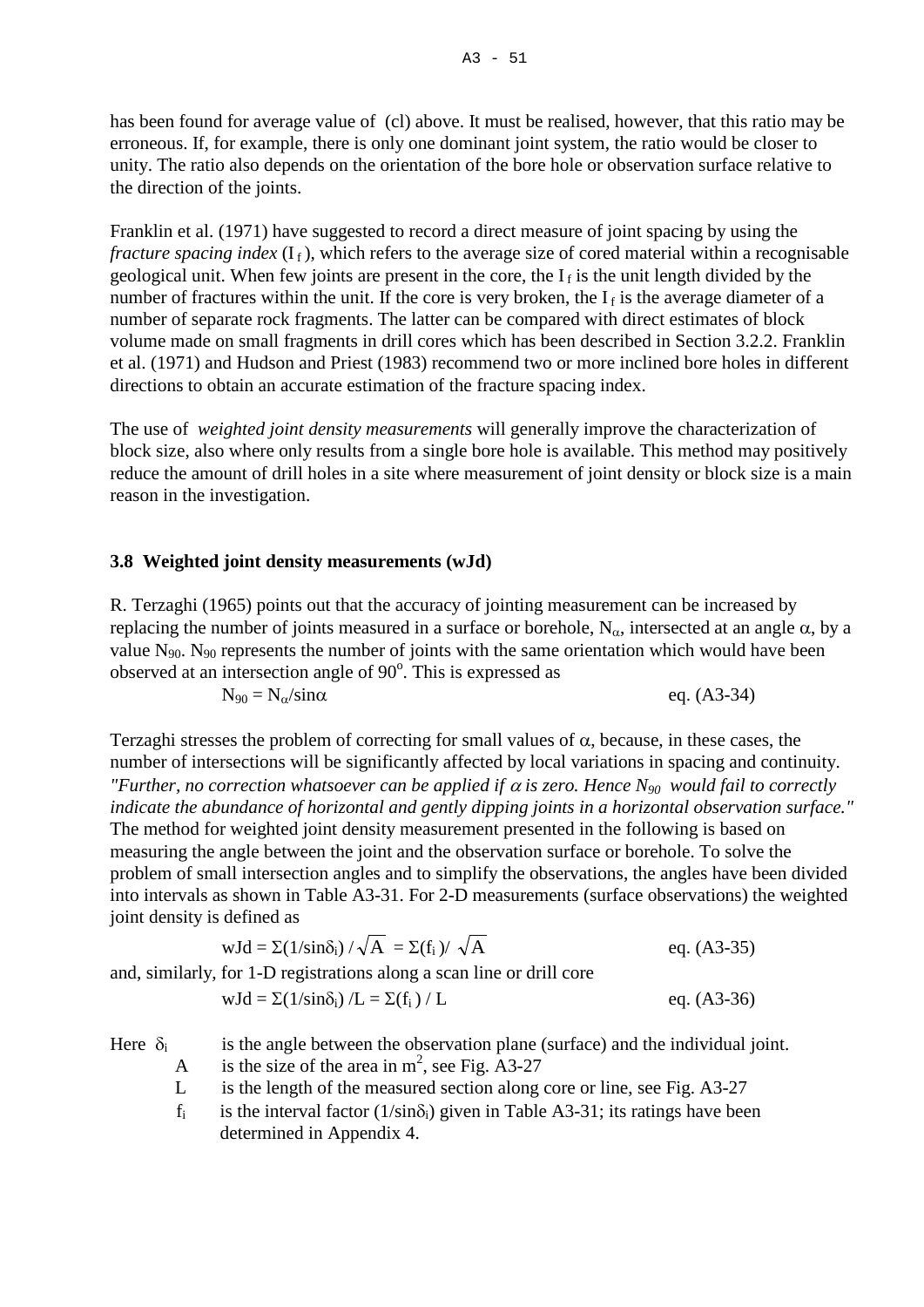#### **1 - D borehole measurement**



#### **2 - D surface measurement**



$$
wJd = \frac{1}{L}\sum \frac{1}{sin\delta_i}
$$

#### Fig. A3-27 The intersection between joints and a drill core hole (left) and a surface (right).

TABLE A3-31 SELECTED INTERVALS OF THE ANGLE  $\delta_i$  AND THE CORRESPONDING  $FACTOP$  f. (-1/sin $\delta$ .).

| $170 \text{ L} \text{ UN}$ $I_1$ $($ $=$ $1/31110$ $I_1$ $J_2$ |                       |  |
|----------------------------------------------------------------|-----------------------|--|
| angle $\delta_i$                                               | factor f <sub>i</sub> |  |
| $> 60^{\circ}$                                                 |                       |  |
| $31 - 60^{\circ}$                                              | 1.5                   |  |
| $16 - 30^{\circ}$                                              | 3.5                   |  |
| $< 16^{\circ}$                                                 |                       |  |

In practice, each joint is multiplied by the  $(f_i)$  value for its actual angle interval.

It should be possible to quickly determine the intervals in Table A3-31 for the angle  $\delta_i$  by the eye after some training. The intervals chosen discards as mentioned the strong influence of the smallest angles, i.e. angles parallel or nearly parallel to the observation plane or bore hole.

The weighted joint density method reduces the inaccuracy caused by the orientation of the observation surface or bore hole with respect to the individual joints. Hence it leads to a better characterization of the density of joints and may lead to reduced amount of bore holes.

#### 3.8.1 Correlation between wJd and Jv

The weighted joint density is approximately equal to the volumetric joint count  $(wJd = Jv)$  as is seen in Fig. A4-6 to A4-8 in Appendix 4.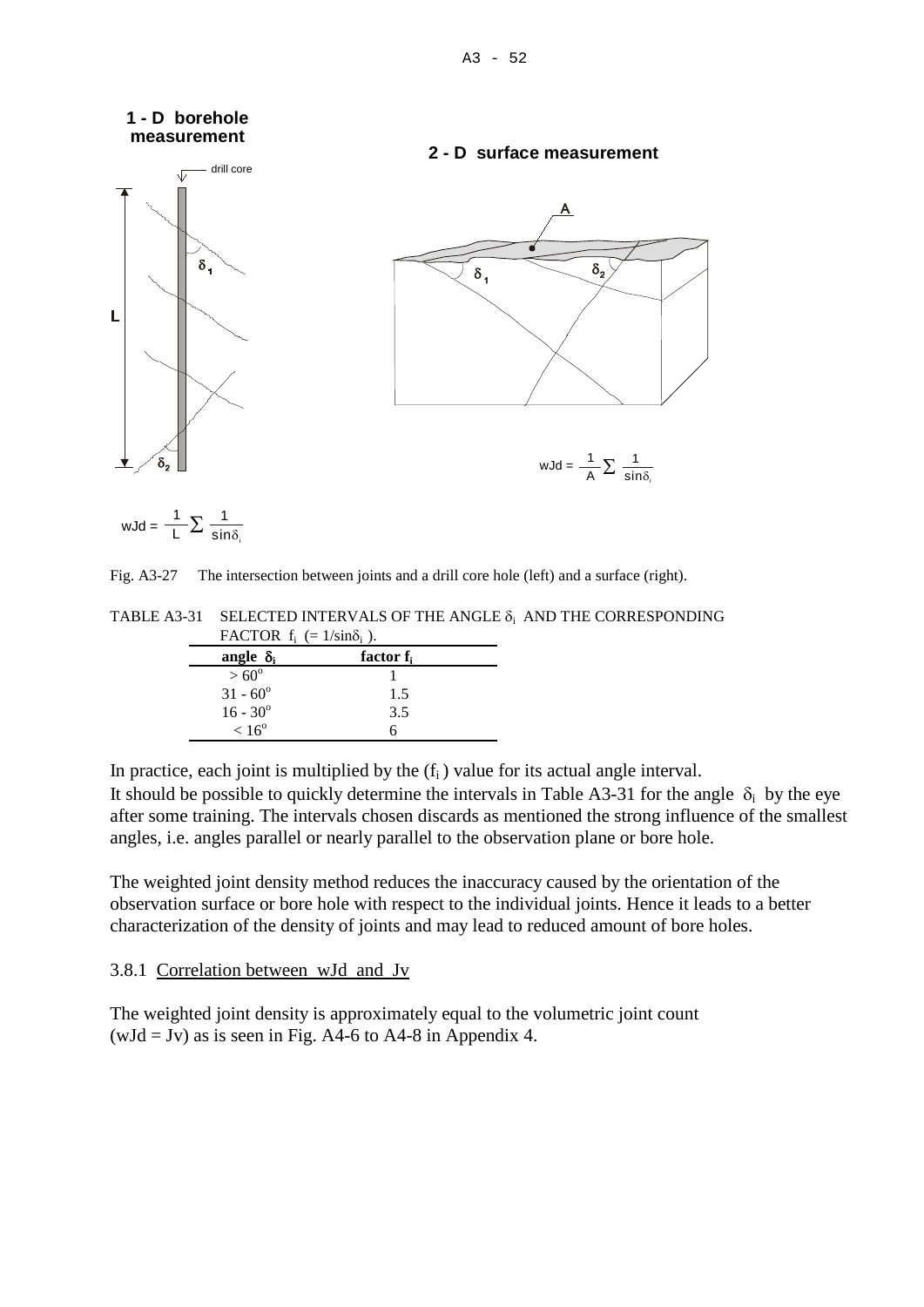#### **3.9 Use of refraction seismic measurements to assess block volume**

The use and possibilities to apply refraction seismic measurements are described in Appendix 5. Refraction seismic is probably the geophysical method most closely related to rock mass properties because the seismic velocity varies with many of the parameters in the rock mass. The results from such measurements may therefore assist in the acquisition of geo-data.

#### 3.9.1 Influence from the intact rock and the in situ conditions

Seismic refraction measurement in the field utilizes the propagation of compression or primary (P) waves as these are the easiest to detect. Velocities of longitudinal waves vary considerably with the *type of rock* materials involved, as shown in Table A3-32. The presence of pores, cracks and flaws as in less compact and unconsolidated rocks, highly reduces the velocity, contrary to moisture, which increases the velocity.

TABLE A3-32 AVERAGE VELOCITIES (km/s) OF PROPAGATION OF LONGITUDINAL WAVES FOR SOME TYPICAL ROCKS AND SOILS (partly after Lama and Vutukuri, 1978)

| <b>Compact rocks</b> |     | Less compact rocks |   |          | Unconsolidated materials |  |
|----------------------|-----|--------------------|---|----------|--------------------------|--|
| Dunite               |     | Limestone          | 4 | Alluvium |                          |  |
| Diabase              | 6.5 | Slate and shale    | 4 | Loam     |                          |  |
| Gabbro               | 6.5 | Sandstone          |   | Sand     |                          |  |
| Dolomite             | 5.5 |                    |   | Loess    | 0.5                      |  |
| Granite              |     |                    |   |          |                          |  |

In *anisotropic* rocks the seismic velocity parallel to the layers  $V_{\parallel}$  is always greater than the velocity perpendicular to the layers  $V_{\perp}$ . The coefficients of anisotropy (defined as the ratio of the velocity along and across the layers) for various rocks vary between 1.0 and more than 4, see Table A3-11. Increase of pressure on rock reduces the effect of anisotropy.

The seismic velocities of rocks generally increase with increasing *pressure.* A generally rapid increase in velocity at low pressures is due to a decrease in porosity from closing of cracks and defects, and an increase in the mechanical contact between the grains.

In addition to the influence from the inherent rock properties the in situ seismic velocities are mainly influenced by:

- the stresses acting;
- the block size (degree of jointing); and
- the opening (aperture) and possible filling of joints.

As for the rocks there is often a rapid velocity increase in *rock masses* with pressure increase at low pressures due to a closing of the joints. In and near the earth's surface with low stress level the joints are generally more or less open. Here, the jointing often has a strong impact on the seismic velocity. With an increase in seismic velocities by depth from increased stress level, a direct comparisons of seismic velocities in the surface and in a tunnel below can generally not be made.

Although there is generally a clear correlation between jointing and seismic velocities the latter also include the averaged effect of the factors mentioned above as further dealt with later in this section.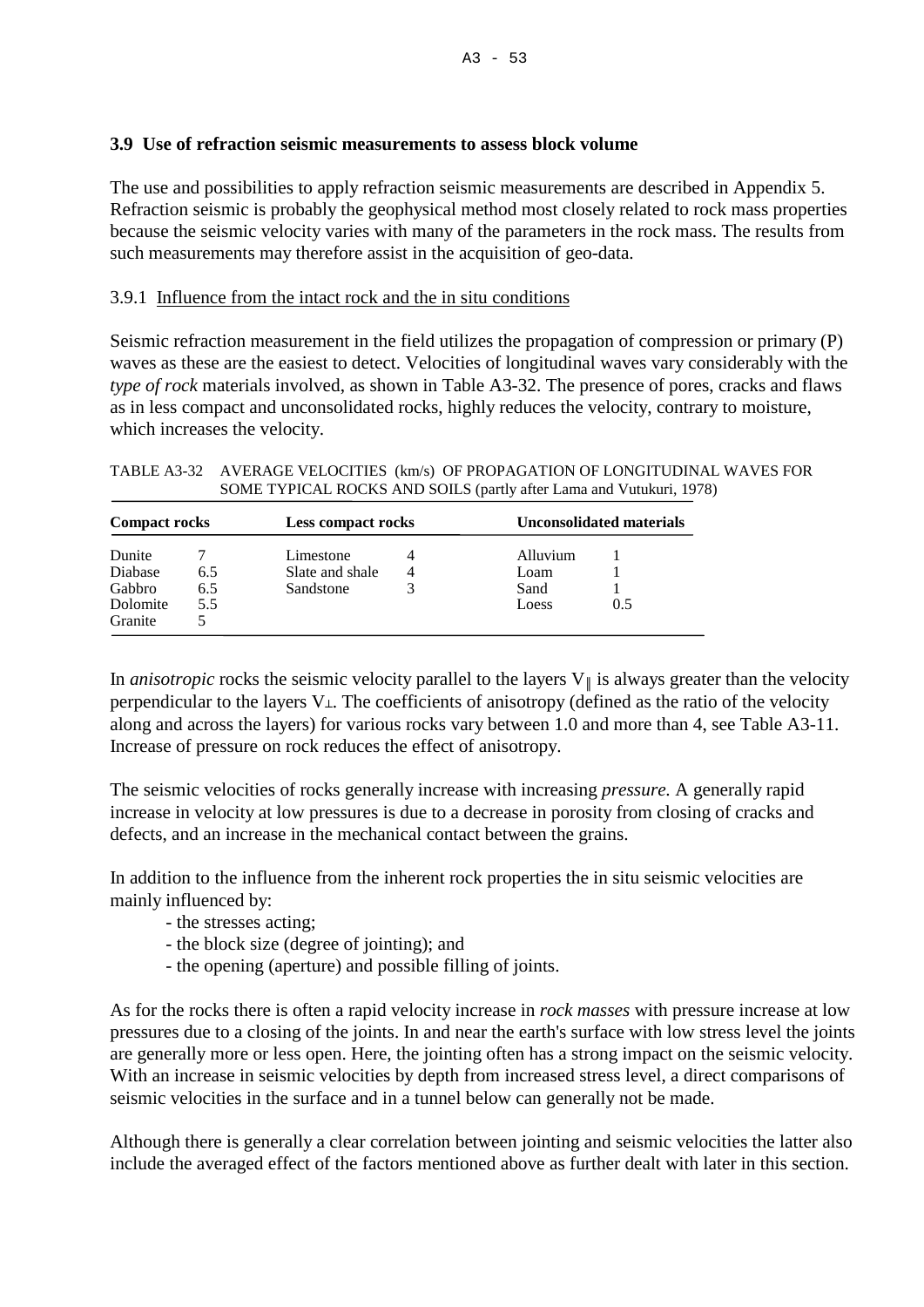# 3.9.2 Methods to asses the degree of jointing from in situ seismic velocities

Correlations between longitudinal seismic velocity and block size may be applied before or after information on jointing from core drilling or surface mapping is available. In this way it is possible to obtain information of the actual jointing at an early stage during investigations. It should be noticed, however, that in these calculations local differences such as the composition of rock types, mineral content, etc. are averaged.

Two different methods have been shown in Appendix 5 to evaluate the degree of jointing (or block size) from seismic velocities measured in the field:

A. When no information is available on jointing at the site.

 B. A minimum of two connections between jointing (jointing density and joint condition) and seismic velocities are known.

# *A. The connection between jointing and seismic velocity is not known.*

As the distribution of joints generally is exponential (see Table A1-4 in Appendix 1) the following expression has been found to cover the 1-D joint frequency using data given by Sjögren et al. (1979) and Sjögren (1984, 1993):

| __ |                          |  |               |
|----|--------------------------|--|---------------|
|    | $Nl = 3(v/V_0)^{-V_0/2}$ |  | eq. $(A3-37)$ |

- Here  $V_0$  is the basic seismic velocity (km/s) for intact rock under the same stress level as in the field, and
	- v is the measured in situ seismic velocity (km/s).

Important for the result is the magnitude and accuracy of  $V_0$ . Where  $V_0$  is not known, it is recommended to use the velocity for intact rock under the same conditions as in the field (wet/dry, same direction relative to the stresses, possible anisotropy, etc.).

From eq. (A3-37) the volumetric joint count (Jv) and the block volume may be calculated applying eq. (A3-33) and the block volume from  $Vb_0 \approx \beta \times Jv^{-3}$ . If the block shape factor is not known,  $\beta =$ approx. 40 may be applied. Joint openness and possible fillings may, however, highly disturb the accuracy of this using input of  $V_0$  estimated from laboratory measurements or from standard tables. Therefore, the method described in the following gives more accurate results as it includes the site-dependent conditions.

# *B. Two or more correlations exist between jointing and seismic velocities*

Sjögren et al. (1979) have presented a method to calculate the degree of jointing from longitudinal sonic velocities. The method is based on known data on jointing and seismic velocity for two different locations on a seismic profile. The degree of jointing given as joints/m is found from the following expression:

$$
Nl = (V_n - v)/(V_n \times v \times ks)
$$
 eq. (A3-38)

where  $V_n$  is the maximum or 'natural' velocity in crack- and joint-free rock under the same stress level as in the field. The velocities for some fresh rocks measured in the laboratory are shown in Table A3-33.<sup>[5](#page-53-0)</sup>

- v is the in situ seismic velocity recorded, and
- ks is a constant representing the actual in situ conditions.

—

<span id="page-53-0"></span><sup>&</sup>lt;sup>5</sup> The difference between  $V_n$  and  $V_o$  is shown in Fig. A5-7 in Appendix 5.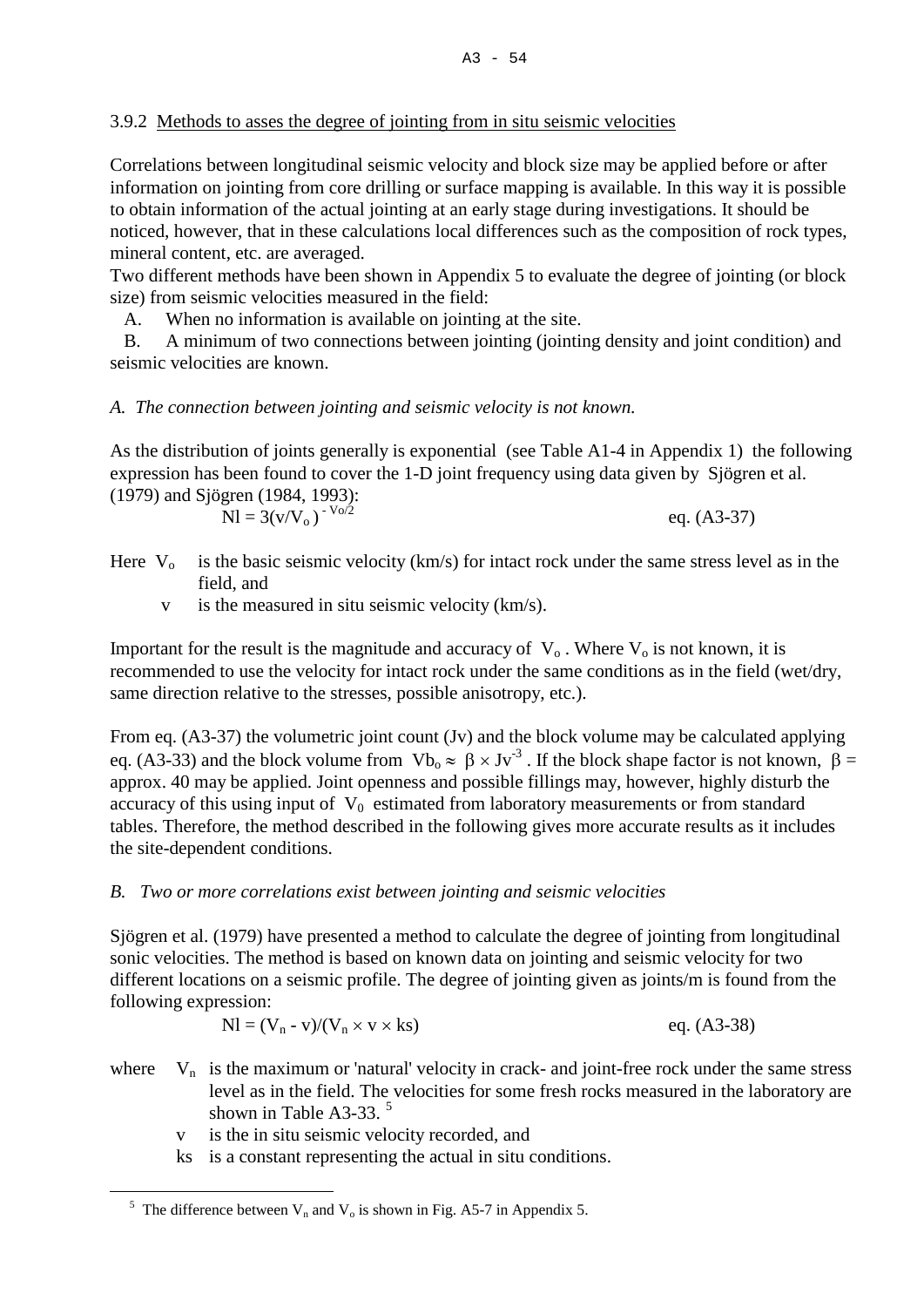| Rock                    | $V_n$ (km/s) | Rock           | $V_n$ (km/s) |
|-------------------------|--------------|----------------|--------------|
| Gabbro                  |              | <b>Basalt</b>  | $6.5 - 7$    |
| Limestone               | $6 - 6.5$    | Dolomite       | $6.5 - 7$    |
| Sandstone and quartzite | h            | Granitic rocks | $5.5 - 6$    |

TABLE A3-33 TYPICAL SEISMIC VELOCITY VALUES OF FRESH ROCKS, FREE FROM CRACKS AND PORES (after Goodman, 1989).

It is, however, generally seldom possible to measure  $V_n$  at the surface as the (often weathered) rocks in the surface seldom are free from joints, cracks and pores. Therefore,  $V_n$  is better found indirectly using two data sets of measured values of jointing (Nl) and the corresponding seismic velocity (v). From these data, it is possible to calculate the natural or maximum velocity

$$
V_n = \frac{v_1 \times v_2 (Nl_2 - Nl_1)}{Nl_2 \times v_2 - Nl_1 \times v_1}
$$
 eq. (A3-39)

and the factor representing in situ conditions

$$
ks = \frac{1}{Nl_1}(\frac{1}{v_1} - \frac{1}{V_n})
$$
eq. (A3-40)

Here  $\text{N}_1$ ,  $\text{v}_1$  and  $\text{N}_2$ ,  $\text{v}_2$  are corresponding values of joints/m and in situ seismic velocity respectively for the two pairs of measurements.

After  $V_n$  and ks are determined they are applied in eq. (A3-38) which can be used to work out a curve representing the actual connection between the measured jointing density and the sonic velocities can be established to quicker 'translate' velocities into block size (or jointing density).

From eq. (A3-38) the volumetric joint count (Jv) may roughly be calculated as described for alt. A. Thus at the stage, when the joint frequency has been measured in drill cores or from observations in rock exposures, the accuracy of the seismic velocity versus jointing can be significantly improved. This can be used to improve the interpretation of jointing as the information collected in the very limited volume of the rock mass covered by the borehole, can be extended to cover the whole seismic profile.

## 3.9.3 Possible errors and limitations applying seismic velocities for jointing assessments

There are several limitations when using of seismic refraction velocities in rock mass quality assessments. These mainly stem from the fact that there are several factors in a rock mass that influence the seismic velocity. It is impossible to avoid errors and uncertainties when the velocity is used to assess only one or a few of these.

Seismic velocities cannot be used to assess the joint condition (roughness and alteration of the joint surface; filling and size of the joint). The probable effect of these features should be assessed in the geological interpretation. A good knowledge of the geological conditions linked with practical experience may possibly reduce these limitations.

The increased pressure by depth reduces the possibilities of the refraction seismic measurements to effectively express variations in the degree of jointing. Therefore, refraction seismic measurements give the best results near the surface where the stress level is low.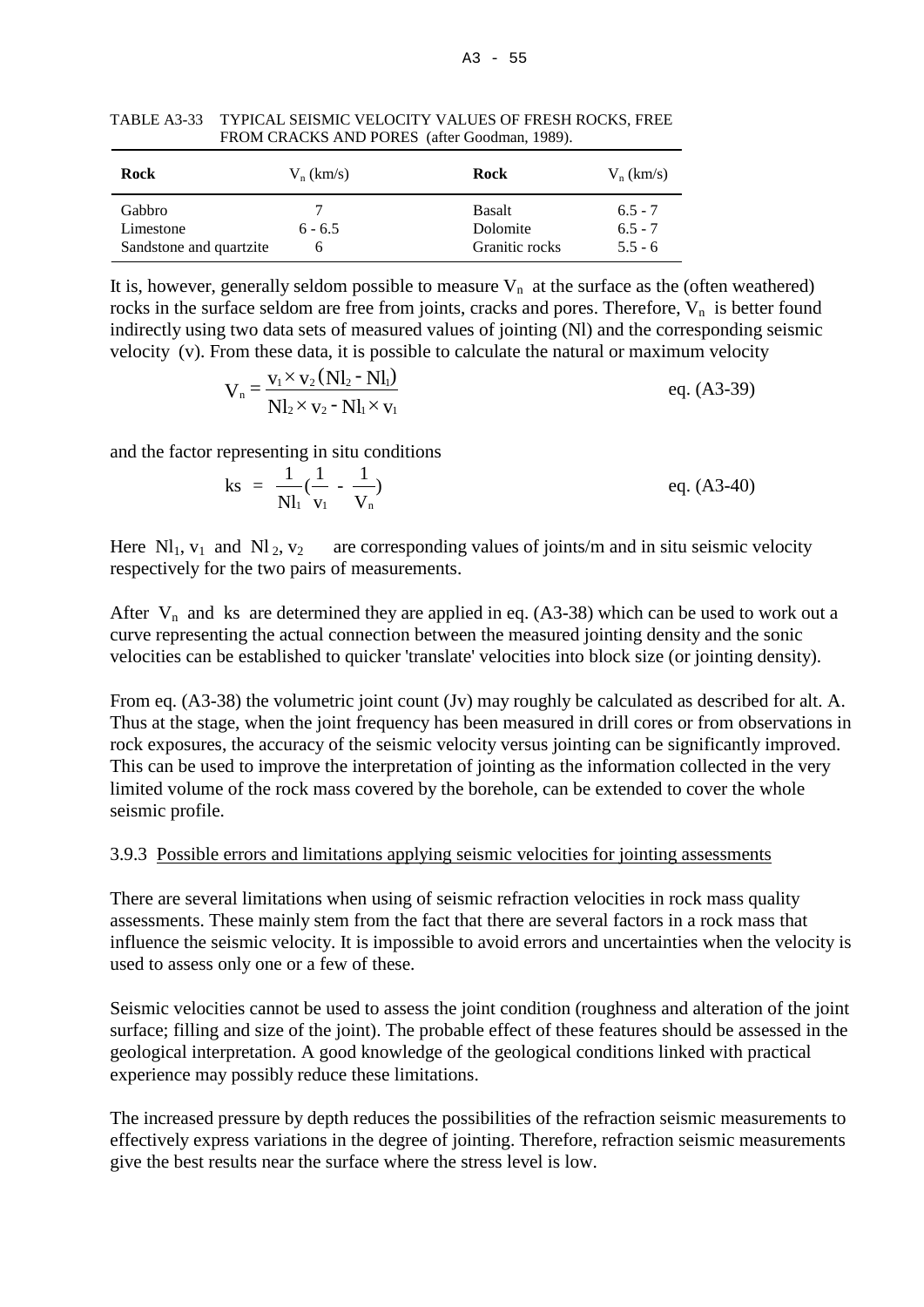#### **3.10 Summary of the correlations to determine the block size**

The vast variations in jointing densities and block sizes as well as in jointing patterns cause that it is very difficult to outline one or two methods for characterization which cover the whole range of variations. Sometimes the type of characterization chosen must be accompanied by a second one to fully include the conditions in the actual rock mass.

The variation range for three different methods for jointing density characterization is shown in Fig. A3-28. RQD covers only a limited area compared to the volumetric joint count (Jv) and block volume (Vb). As mentioned in Chapter 9 RQD is not a single measure for jointing density or block size, but is also including core loss and possible weathering (Bieniawski, 1984, 1988). The often poor quality of this method to characterize the degree of jointing is outlined in Appendix 4.





Fig. A3-28 A rough correlation between three methods for joint density measurements

Fig. A3-29 Correlations between various jointing density characterizations. The numbers refer to the equations shown in Table A3-34.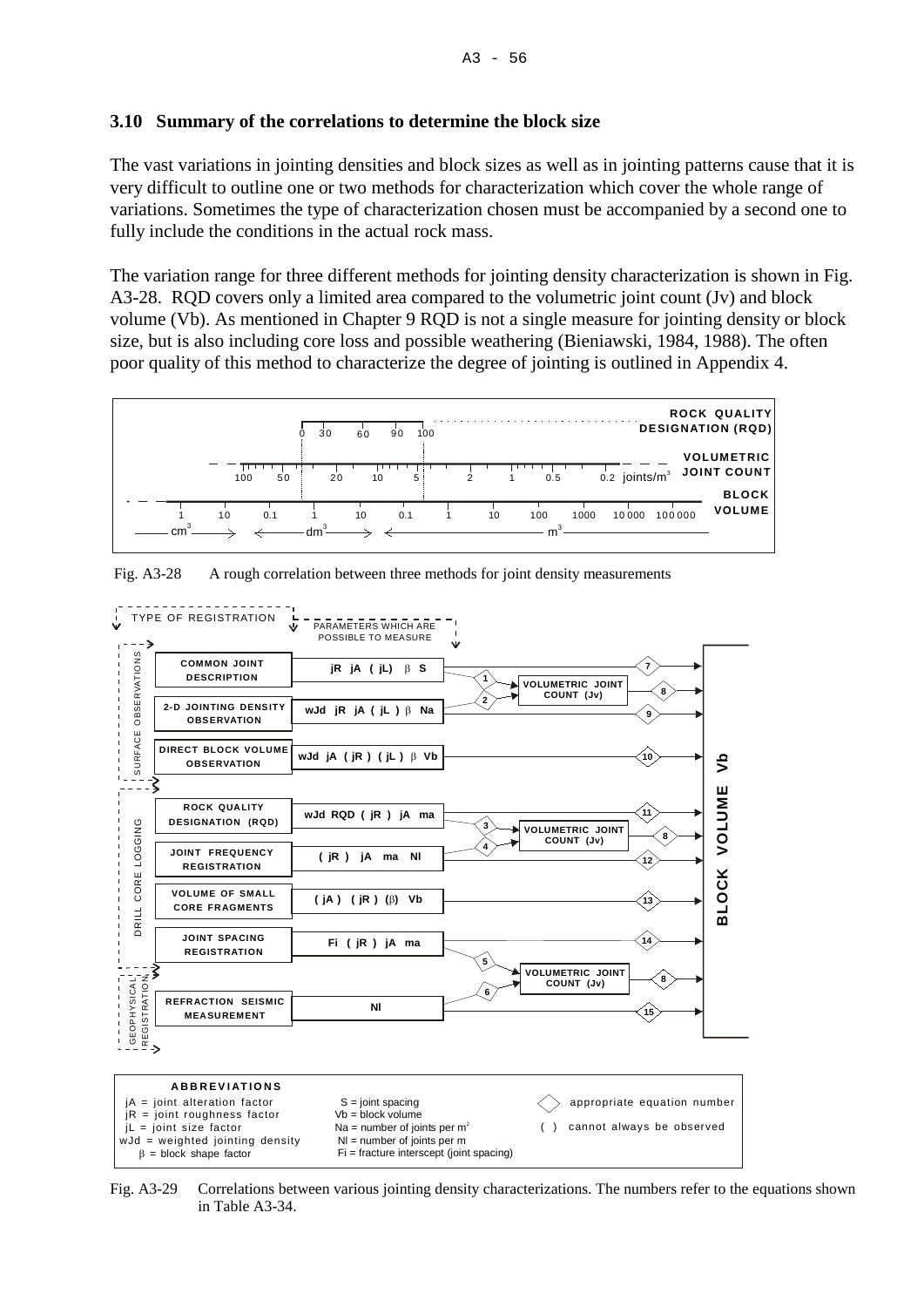Joint spacing and joint frequency or fracture frequency should not be applied as a single measures for jointing density characterization unless it is clearly defined what they cover and how they have been applied.

The connections between the main types of jointing density, degree of jointing and block volume measurements are indicated in Fig. A3-29.

| MEASUREMENTS or OBSERVATIONS MADE ON<br><b>SURFACES</b>                                                                                                                                                                                                                                                                                                     | <b>REGISTRATIONS MADE ON</b><br><b>DRILL CORES or SCANLINES</b>                                                                  |                                                                                                                                                                                   |  |  |
|-------------------------------------------------------------------------------------------------------------------------------------------------------------------------------------------------------------------------------------------------------------------------------------------------------------------------------------------------------------|----------------------------------------------------------------------------------------------------------------------------------|-----------------------------------------------------------------------------------------------------------------------------------------------------------------------------------|--|--|
| 3-Dimensional                                                                                                                                                                                                                                                                                                                                               | 2-Dimensional                                                                                                                    | 1-Dimensional                                                                                                                                                                     |  |  |
| From measured spacings for<br>each joint set (S):<br>$Jv = \Sigma (1/S_i)$<br>[1]<br><sub>or</sub>                                                                                                                                                                                                                                                          | $Jv = S_m / ka$                                                                                                                  | From the average joint spacing $(S_m)$ :   From the average length of core pieces<br>$[2]$ (fracture intercept, Fi):<br>$Jv = Fi / kl$<br>$[5]$                                   |  |  |
| where also random joints (Nr)<br>occur:<br>$Jv = \Sigma (1(S_i) + \Sigma (Nr/5))$<br>$\lceil 1 \rceil$                                                                                                                                                                                                                                                      | From the average joint frequency<br>$(Na)$ :<br>$Jv = Na \times ka$<br>$\lceil 2 \rceil$                                         | From the average joint frequency<br>registration (NI):<br>$Jv = Nl \times kl$<br>$[4]$                                                                                            |  |  |
|                                                                                                                                                                                                                                                                                                                                                             | From weighted 2-D joint density<br>measurement (wJd):<br>$Jv = wJd$<br>$[2]$                                                     | From weighted 1-D joint density<br>measurement (wJd):<br>$Jv = wJd$<br>$[4]$                                                                                                      |  |  |
|                                                                                                                                                                                                                                                                                                                                                             | From refraction seismic velocity (v):<br>$Jv = 3$ kl $(v/V_0)^{-0.5 V_0}$<br>[6]                                                 | From rock quality designation (RQD):<br>$Jv = 35 - RQD/3.3$<br>$[3]$                                                                                                              |  |  |
| From the volumetric joint<br>count $(Jv)$ :<br>$Vb_0 = \beta \times Jv^{-3}$<br>[8]                                                                                                                                                                                                                                                                         | From weighted 2-D joint density<br>measurement (wJd):<br>$Vb_0 = \beta \times wJd^{-3}$<br>[9]                                   | From weighted 1-D joint density<br>measurement (wJd):<br>$Vb_0 = \beta \times wJd^{-3}$<br>$[12]$                                                                                 |  |  |
| From joint spacings (S1, S2,<br>S3) in 3 joint sets:<br>$Vb_0 = S1 \times S2 \times S3$<br>$[7]$                                                                                                                                                                                                                                                            | From average joint frequency (Na):<br>$Vb \approx \beta (Na \times ka)^{-3}$                                                     | From average joint frequency (Nl) or<br>[9] spacing (N1 = $1/S$ ) registration:<br>$\mathbf{\hat{V}}$ b $\approx \mathbf{\hat{B}} (\mathbf{N} \times \mathbf{kl})^3$<br>[12] [14] |  |  |
| From registration on site:<br>$Vb = volume of block$<br>measured in situ<br>$[10]$                                                                                                                                                                                                                                                                          | From registration on site:<br>$Vb = volume of block estimated$<br>from jointing pattern<br>[9]                                   | From registration in drill cores (only<br>pieces of core diam. or less size):<br>$Vb = volume of small$<br>core fragments<br>$[13]$                                               |  |  |
|                                                                                                                                                                                                                                                                                                                                                             | From refraction seismic velocity (v):<br>$\mathbf{Vb_0} \approx 0.04\beta \times kl^{-3} (v/V_0)^{1.5 \text{ V0}}$ [15<br>$[15]$ | From rock quality designation (RQD):<br>Vb <sub>0</sub> $\approx$ β (35 - RQD/3.3) <sup>-3</sup><br>$[11]$                                                                        |  |  |
| <b>Comments:</b><br>block volume where joints or block faces intersect at right angles. For intersections at other angles the<br>$Vb_0 =$<br>volume can be found from: $Vb = Vb_0 / (\sin \gamma 1 \times \sin \gamma 2 \times \sin \gamma 3)$<br>$(\gamma 1, \gamma 2, \text{ and } \gamma 3)$ = angles between the joint sets or between the block faces) |                                                                                                                                  |                                                                                                                                                                                   |  |  |
| $\mathbf{N}\mathbf{r} = \sum(\mathbf{n}\mathbf{r}_i \cdot \mathbf{L}\mathbf{r}_i)/\sqrt{\mathbf{A}}$                                                                                                                                                                                                                                                        | where $nr =$ the number of joints with length Lr, and<br>$A =$ the area of the observation surface                               |                                                                                                                                                                                   |  |  |
| $\beta$ = block shape factor; it may be estimated from $\beta$ = 20 + 7 S3/S1<br>(S3 and S1 are longest and shortest block dimension)                                                                                                                                                                                                                       |                                                                                                                                  |                                                                                                                                                                                   |  |  |

|  |  | TABLE A3-34 TRANSITIONS BETWEEN VARIOUS TYPES OF JOINTING DENSITY REGISTRATIONS |  |
|--|--|---------------------------------------------------------------------------------|--|
|  |  |                                                                                 |  |

 $\tilde{\beta}$  = 35 - 50 for slightly long or slightly flat blocks,  $β = 27 - 35$  for equidimensional (compact) blocks,  $β = 35 - 50$  for slightly long or slightly flat blocks,  $\beta = 50 - 150$  for most long and flat blocks,  $\beta = 150 - 500$  for very long or very flat blocks. Values of the correlation coefficients in the joint frequency equations:<br>  $ka = 1 - 2.5$  (average  $ka = 1.5$ )  $kl = 1 - 7$  (average  $kl = 2$ )  $ka = 1 - 2.5$  (average ka = 1.5) Approximate basic velocity (km/s) of intact rock:  $V_0 = 7$  for gabbo,  $V_0 = 6 - 6.5$  for limestone,  $V_0 = 5.5 - 6$  for granite,  $V_0 = 6$  for basalt and dolomite,  $V_0 = 6$  for sandstone and quartzite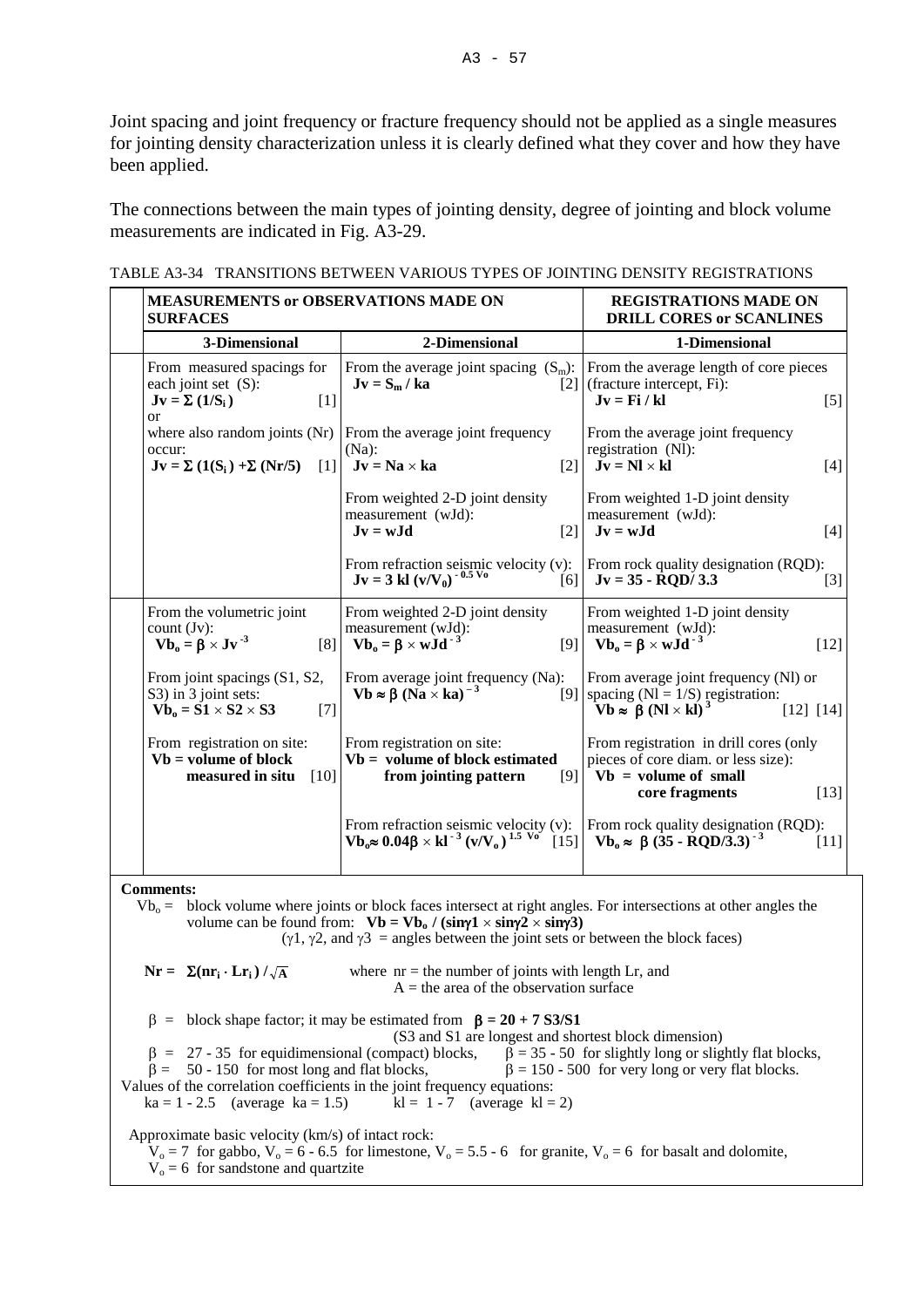#### **4 METHODS TO CHARACTERIZE THE TYPE AND SHAPE OF ROCK BLOCKS**

*"Incomplete geological information on time is worth far more than complete information after decisions have been made and carried out."*  Burwell and Roberts (1950)

The pattern of joints in the volumes of rocks in the earth's crust occurs as lines in a surface plane where number of joint sets, the size (lengths), the relative differences in spacings, and the angles between them present the main characteristics, refer to Appendix 1. In this work, the jointing pattern in a rock volume is expressed as the type and shape of the rock block delineated by the joint planes shown in Fig. A3-30.



Fig. A3-30 Rock blocks delimited by joint sets (from Palmström, 1982).

As described in Appendix 1, Section 2.3 and 2.4 the block *type and shape* is determined by

- the number of joint sets;
- the difference in joint spacings; and
- the angles between the joints or joint sets;
- while the block *volume* depends mainly on:
	- the spacings;
	- the number of joint sets; and
	- the angles between joints or joint sets.

The block volume Vb can be found from the joints spacings or, as shown in Section 3.5.1, from the volumetric joint count and the block shape factor β. Methods to determine the block shape factor are described in this section.

It is mentioned in Appendix 1, Sections 2.3 and 2.4 that the types of blocks delineated by joints have been characterized in different ways and by different terms. Where relatively regular jointing exists and extensive joint surveys have been carried out, it may be possible to give adequate characterization of the jointing pattern according to the system presented by Dearman (1991), see Section 2.3 and 2.4 in Appendix 1. In most cases, however, there is not a regular jointing pattern, therefore a rougher type of block shape characterization is generally more practical, similar to that presented by Sen and Eissa (1991), who divided the types of blocks into the three main groups shown in Table A3-36 in which also the terms applied in this work are indicated.

The expression for the block shape factor given in eq. (A3-28) is in Section 3.5 is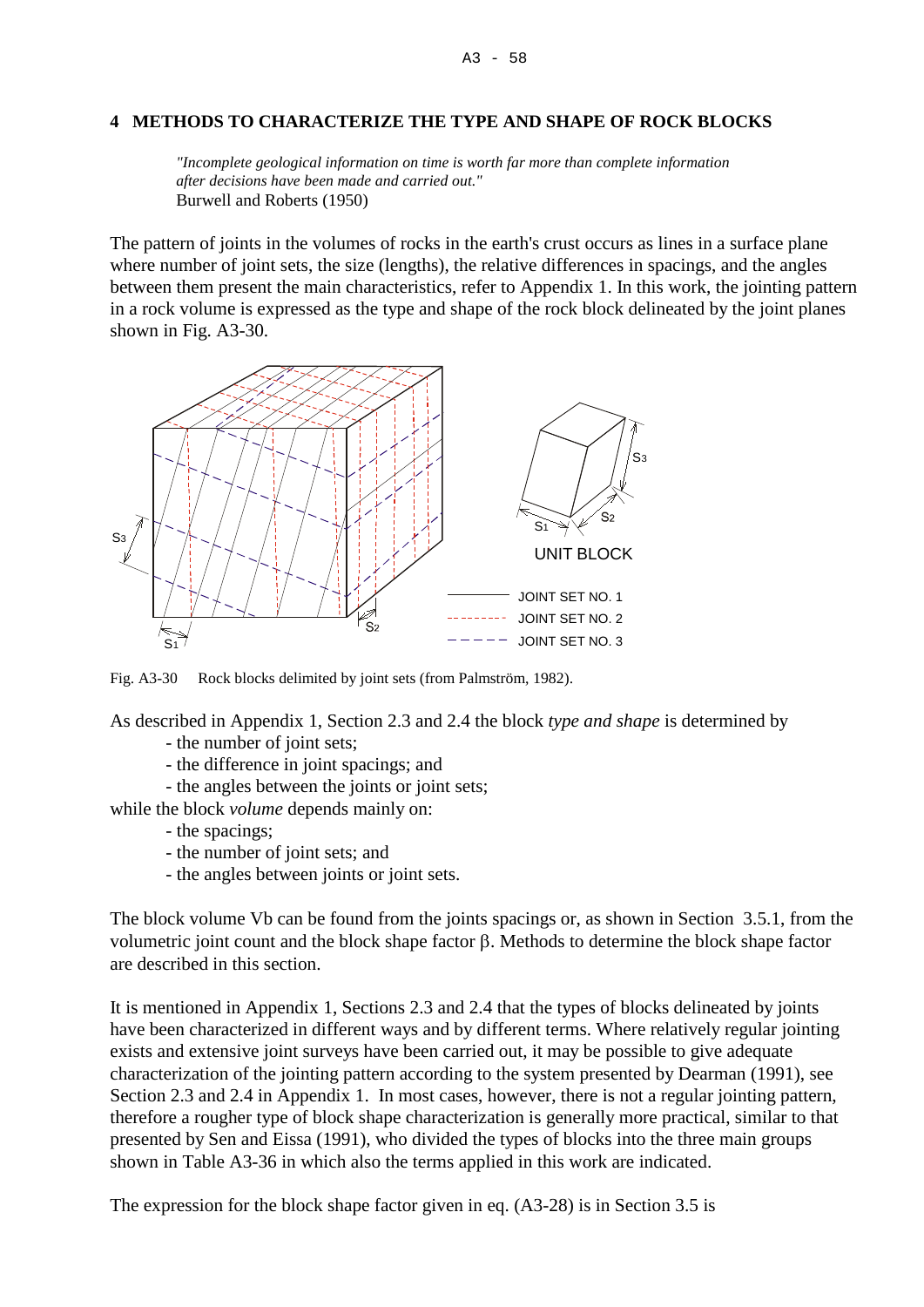$$
\beta = \frac{\left(\alpha 2 + \alpha 2 \times \alpha 3 + \alpha 3\right)^3}{\left(\alpha 2 \times \alpha 3\right)^2}
$$

where  $\alpha$ 2 = S2/S1 and  $\alpha$ 3 = S3/S1 are the ratios between the two longest sides and the shortest block face (S3 and S2 > S1, being the length of the faces). The connection between  $\alpha$ 2,  $\alpha$ 3 and β is shown in Fig. A3-31 where also the division into various block types is shown.

TABLE A3-36 TERMS USED TO CHARACTERIZE THE MAIN TYPES OF BLOCKS

| Common terms used for block type          | Terms used in this work                                      |
|-------------------------------------------|--------------------------------------------------------------|
| Equidimensional, cubical or blocky blocks | Compact blocks                                               |
| Elongated, long, columnar or bar blocks   | Long blocks                                                  |
| Tabular, platy or flat blocks             | Flat blocks                                                  |
|                                           | Long & flat' blocks (a combination of platy and long blocks) |



Fig. A3-31 Block types characterized by the block shape factor, β, found from the ratio between the longest and shortest side or joint spacing. The data are based on block shapes at right angles. Refer to Section 2 in Appendix 4.

TABLE A3-37 DEFINITION OF BLOCK TYPES, REFER TO FIG. A3-31

| <b>RATIO OR DIFFERENCE</b>                                   | <b>TYPE OF BLOCK</b>    |
|--------------------------------------------------------------|-------------------------|
| IN BLOCK LENGTHS                                             |                         |
| $\alpha$ 2 $\leq$ 2 and $\alpha$ 3 $<$ 2                     | Compact or blocky block |
| $\alpha$ 2 $\le$ 2 and $\alpha$ 3 $>$ 2                      | Long block              |
| $\alpha$ 2 > { $(\alpha$ 3 - 1) <sup>1/2</sup> + 1}          | Flat block              |
| $2 < \alpha$ 2 $\leq$ { $(\alpha$ 3 - 1) <sup>1/2</sup> + 1} | Long $&$ flat block     |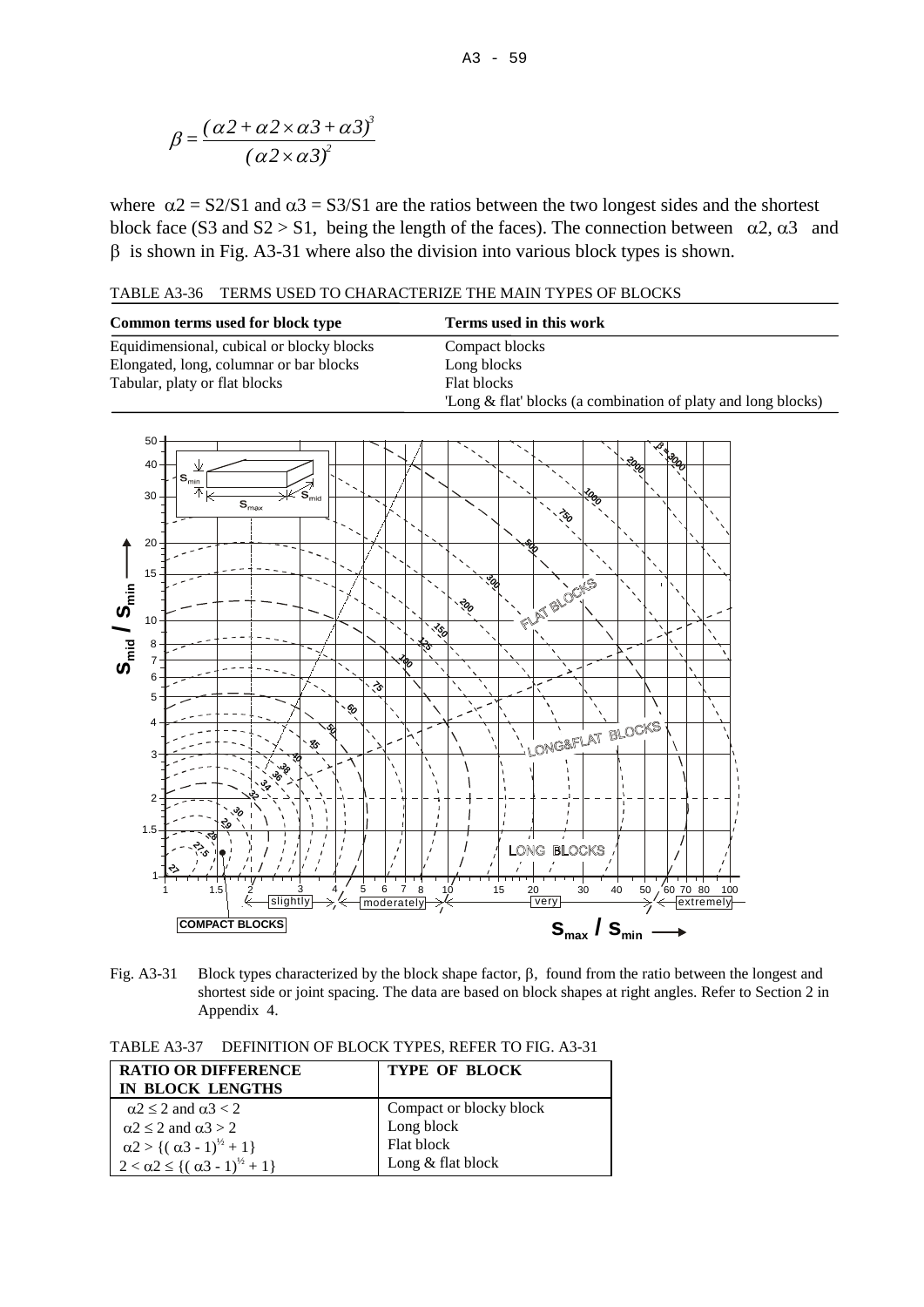The type of block is mainly determined by the difference in dimensions between the block faces. For  $\beta = 27 - 32$  the block term 'compact' is introduced; this term has been chosen to include cubical, equidimensional, blocky and other existing terms for blocks not being elongated or flat. The division chosen for block types is presented in Table A3-37.

The block shape factor β, described in Section 3.5 is used to further characterize the shape of the different block types according to Table A3-38.

| VALUE OF $\beta$                                | TERM (AND BLOCK TYPE)                                                                                                           |
|-------------------------------------------------|---------------------------------------------------------------------------------------------------------------------------------|
| $32 - 50$<br>$50 - 100$<br>$100 - 500$<br>> 500 | slightly (long or flat block)<br>moderately (long or flat block)<br>very (long or flat block)<br>extremely (long or flat block) |

TABLE A3-38 CLASSIFICATION OF THE BLOCK SHAPE FACTOR, β.

The division into the block types above does not, however, include the impact of the angles between joints or joint sets. As shown in Section 3.5 they also influence on the block volume, refer to eq. (A3-26). As shown in Fig. A3-32 the angles between the block faces (or joint sets) delineate:

- right-angled or prismatic blocks;
- rhombohedral blocks; or
- obtuse-angled blocks (where more than 3 joint sets occur).

The value of  $\beta$  can be found using eq. (A3-28) or from Fig. A3-31 provided that the block is limited by 3 parallel pairs of planes for example 3 joint sets. This requires that all the (three) spacings or the dimensions of the (six) block faces are known. As blocks often have more than six faces, it can be difficult to find β from eq. (A3-28). Therefore, a more practical method to estimate β has been developed, as earlier mentioned in eq. (A3-29), from measurement of the longest (S3) and shortest (S1) dimension of the block

 $\beta = 20 + 7$  S3/S1 = 20 + 7  $\alpha$ 3 This is also shown in Appendix 4.

Figs. A4-7 and A4-8 in Appendix 4 show that the shape factor of most types of blocks with  $\beta$  < approx. 1000 can be found from this expression within reasonable accuracy  $(\pm 25\%)$ . For very extremely flat blocks eq. (A3-42) should be limited to  $\beta$  < approx. 100. See also Section 3.2.3.

| Number of joint sets                                                 | <b>Block shape</b>                              | <b>Type of blocks</b>                      | <b>Assumed common</b><br>range of $\beta$ |
|----------------------------------------------------------------------|-------------------------------------------------|--------------------------------------------|-------------------------------------------|
| One joint set only<br>One set plus random                            | very - extremely<br>moderately - very           | flat blocks<br>flat blocks                 | $100 - 5000$<br>$75 - 300$                |
| Two joint sets<br>Two sets plus random                               | very - extremely<br>moderately - very           | long or flat blocks<br>long or flat blocks | 75 - 500<br>$50 - 200$                    |
| Three joint sets <sup>*</sup><br>Three sets plus random <sup>*</sup> | compact blocks to moderately long / flat blocks |                                            | $27 - 75$                                 |
| Four or more sets <sup>*)</sup>                                      |                                                 |                                            |                                           |

TABLE A3-39 COMMON CONNECTIONS BETWEEN JOINT SETS, TYPES OF BLOCKS AND VALUES OF β

\*) Where there is a significant difference in spacing between the joint sets, very flat and very long blocks can occur also for three or more sets. In these cases the values can be  $\beta = 100 - 1000$ .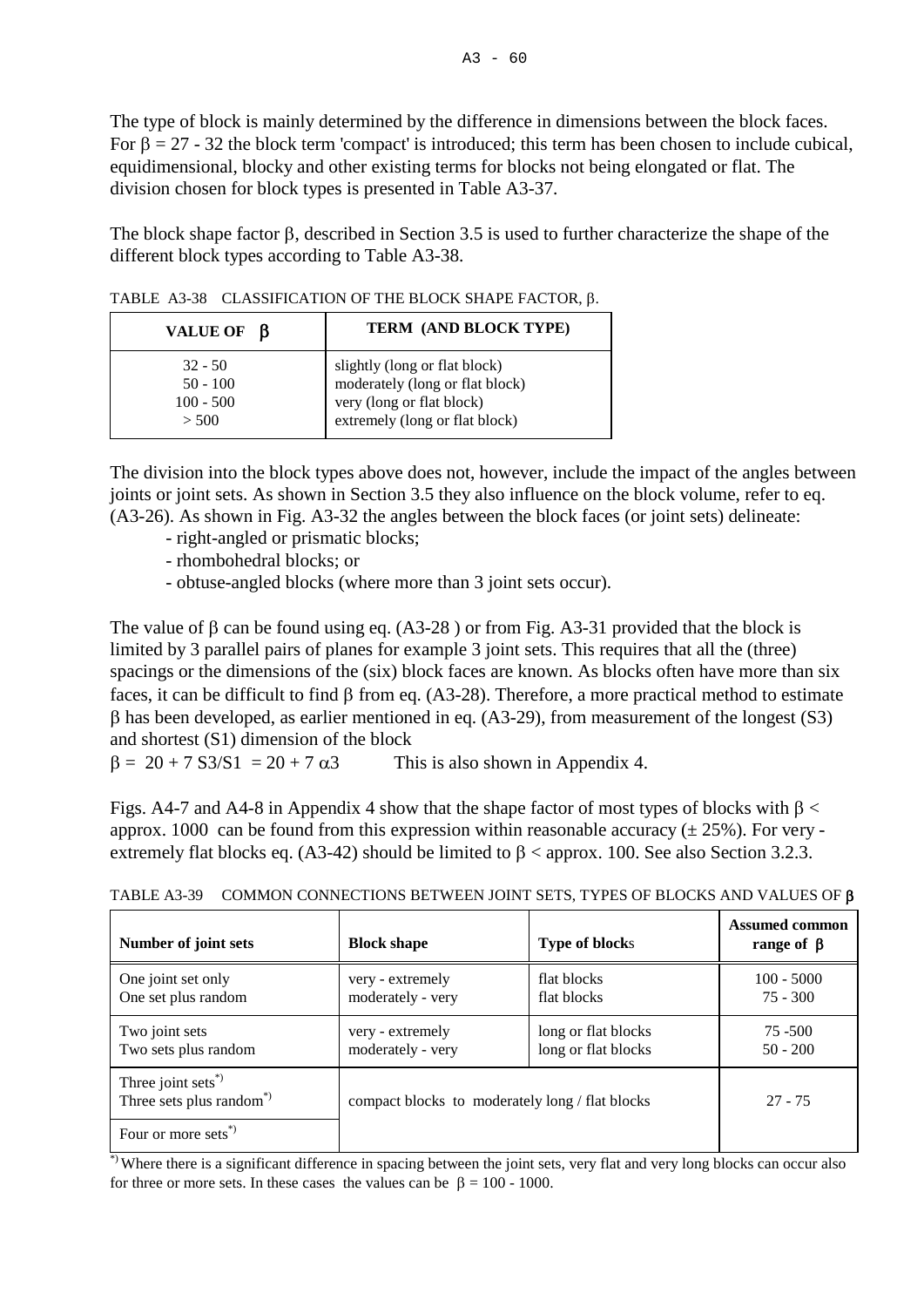Input of a factor for the number of joint sets (Jn) is applied in the Q-system to partly represent block size. In Table A3-39 approximate values of  $\beta$  is correlated to the number of joint sets.

The influence on block volume from the angles between three joint sets can be roughly indicated as:

| all angles $90^\circ$ ,                | volume $= 100 %$ |
|----------------------------------------|------------------|
| two angles $90^\circ$ , one $60^\circ$ | 116 %            |
| one angle $90^\circ$ , two $60^\circ$  | 130 %            |
| all angles $60^\circ$                  | 150 %            |
| all angles $45^\circ$                  | 280 %            |

Thus, the effect of joint intersection is relatively limited compared with the variations in spacings.



Fig. A3-32 Examples of prismatic, rhombohedral and obtuse-angled blocks (Selmer-Olsen, 1964)

# **5 "TRANSLATION" OF QUALITATIVE DESCRIPTIONS INTO NUMERICAL VALUES**

The previous sections have shown various methods to find numerical values which can be applied to find the rock mass index, RMi. In addition to improved communication a verbal description of a rock mass is generally useful in rock engineering and construction when it contains information on the material and its possible defects. Sometimes, the description of rock masses is qualitative without numerical values. In such cases it is important that numerical values can be estimated. This section briefly outlines some possibilities and problems connected to such 'translations'.

The more detailed and complete the description is, the better quality of the numerical values may be found, especially when defined terms are used. To find the parameters in RMi the description should contain information on:

- the rock material;
- the block volume, degree of jointing, or joint density; and
- the joint characteristics (roughness, alteration, length).

Weakness zones and faults, should as earlier mentioned, be described and characterized individually as they often form separate structural regions. Also singularities, i.e. seams and filled joints may often be described and evaluated individually as separate features when their characteristics are recorded (ISRM, 1978).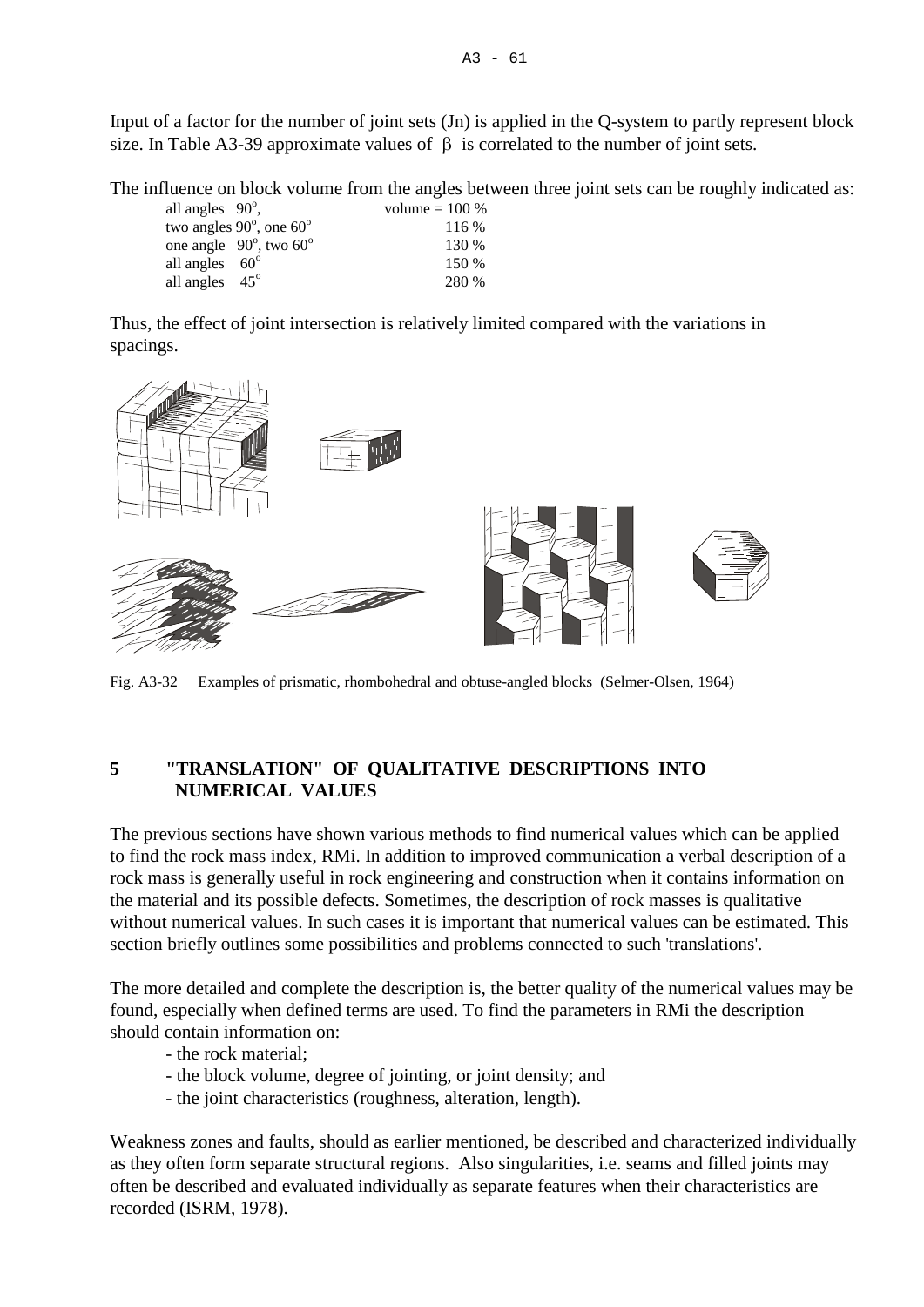Tables and figures covering most parameters in a complete rock mass description are presented in this work. They give definitions, terms and numerical values useful in the 'translations'.

# **5.1 Rock material characteristics**

The geological name generally ought to be fairly simple, such as could be obtained by examination of a hand specimen (Burton, 1965). The strength of the material can be described according to the classification given in Section 1 using terms as 'strong', 'weak', 'hard' etc. Any anisotropic structure of the rock material such as degree of foliation or schistosity can be characterized using the classification in Table A3-9.

As weathering and alteration of rocks are likely to have great influence on their properties and behaviour the description should pay particular attention when such features occur. Terms like 'fresh', 'slightly weathered', etc. defined by to the ISRM (1978) indicate the effect of this feature as described in Section 1.6.

Rock description terms such as outlook of the intact rock, its colour, possible folding details, layering, minerals size etc., can not be directly used in the assessment of numerical values. Such additional information can, however, be of value for better understanding the geological setting and to improve communication. A complete rock description may contain the following features:

| Rock<br>material: | $\rightarrow$ Geological name, (type of rock)<br>* Orientation of foliation/bedding/layering<br>-> Anisotropy, (schistosity, foliation, bedding)<br>-> Weathering or alteration<br>$\rightarrow$ Strength<br>additional information of interest:<br>Folding, colour, appearance, mineral size and texture<br>Porosity, density |  |
|-------------------|--------------------------------------------------------------------------------------------------------------------------------------------------------------------------------------------------------------------------------------------------------------------------------------------------------------------------------|--|
|                   | $\rightarrow$ used as input in RMi<br>* included in stability and boring index                                                                                                                                                                                                                                                 |  |

# **5.2 Joint characteristics**

According to Price (1966) joints may be classified and described with reference to one or more of a number of their characteristics, such as shape, size, the way they occur (bedding joints, foliation joints, etc.), or how they have been formed (cooling joints, tectonic joints, etc.) This tells the reader a lot of the nature of the joints and the jointing.

The type of joint is often indicated by the size and outlook of the joint (termed parting, joint or seam), how it occurs (foliation joint, bedding joint, sheet joint etc.) or how it is made/formed (tension joint, shear joint etc). The type of joint may often indicate several of the other characteristics, such as size, thickness, partly roughness. Therefore, describing this feature may improve the understanding of the site conditions.

The various terms for joint condition described in Section 2.1, such as joint roughness, size and alteration can easily be linked in a description, for example: smooth & planar, clay-coated foliation joint.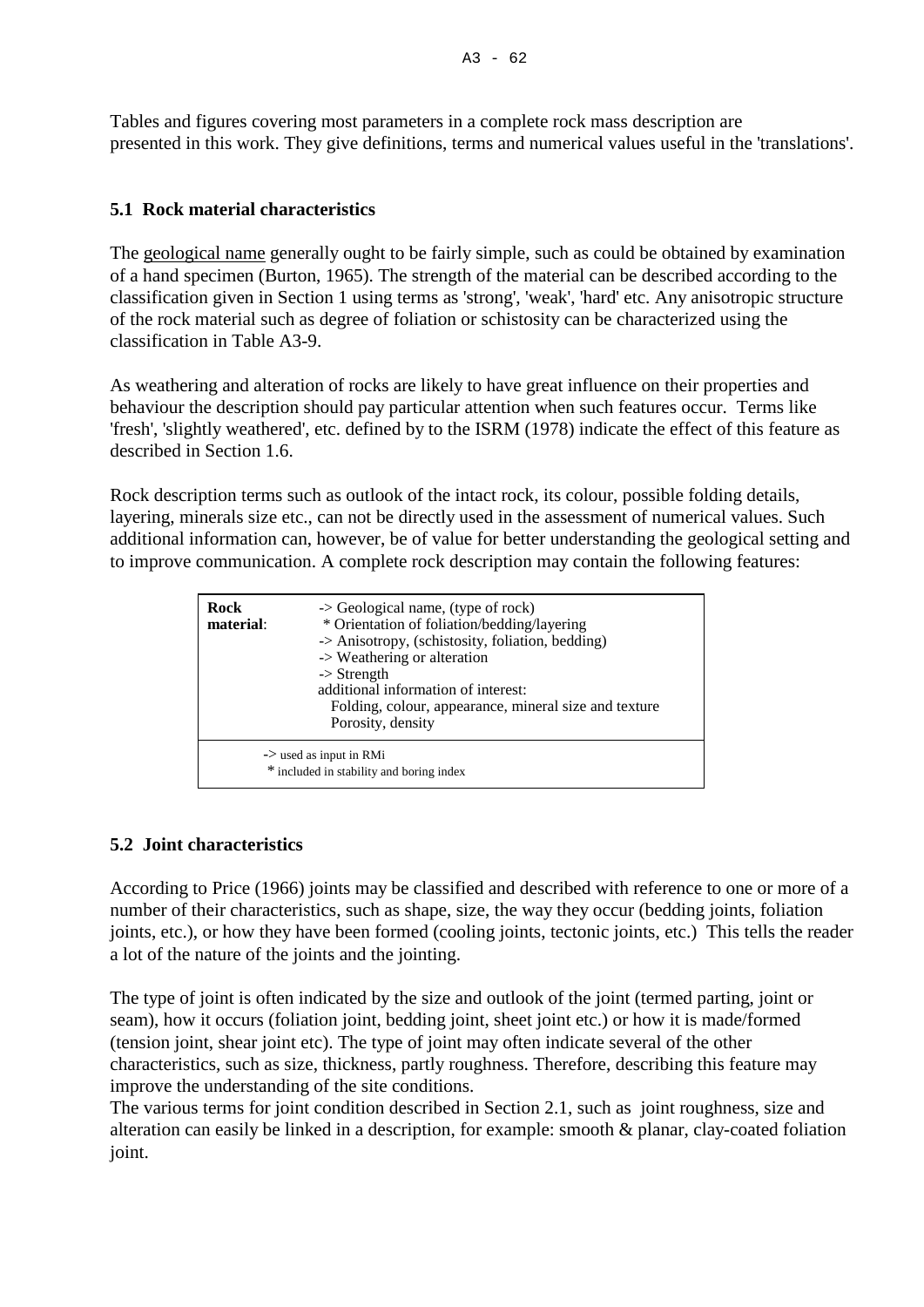Sometimes, when the character or condition of the joints is not given, it can be assumed from the rock material in which the joints occur, because the development of the joint often is determined by the properties of the material, refer to Appendix 1. The main elements to be included in a description are:

| <b>Joint</b><br>condition: | $>$ Type of joint (foliation parting, bedding joint, etc.),<br>-> Roughness (combination of smoothness and waviness)<br>$\rightarrow$ Joint size and continuity<br>-> Joint alteration, included coating and filling<br>> Aperture, thickness<br>* Orientation |
|----------------------------|----------------------------------------------------------------------------------------------------------------------------------------------------------------------------------------------------------------------------------------------------------------|
|                            | $\rightarrow$ used as input in RMi<br>$>$ partly used as input in RMi<br>* included in stability and boring index                                                                                                                                              |

# **5.3 Block size or density of joints**

The blocks formed by the detailed jointing described in terms of blocks/fragments is meant to express the density of joints and the jointing pattern. It is very important that this description is carried out in a form that can be 'quantified' into block volume and block shape because this feature cannot be estimated from other information in a description. By applying defined terms like small, moderate, large etc. for the block volume or joint density the description can be readily translated into numerical assessments.

Block type and shape, is a result mainly of the spacings or difference in spacings between the joint sets, but often also influenced by the angle between the joints or joint sets. These features are not directly used in RMi, but block shape is an important feature when the block volume is calculated from joint density measurements.

Much work is required to measure angles between block faces, especially for irregular jointing. This is the reason why this parameter is seldom used in descriptions, except where more detailed characterizations are required. Rough terms like prismatic, rhombohedral and obtuse (see Section 4) requires, however, an understanding of the distribution of joints in three-dimensions. In consequence, they cannot be found from drill cores alone.

The main elements to be included in describing the jointing density (block size) and pattern are:

| Joint density<br>and pattern: | $\rightarrow$ Block size (volume or any measure for density of joints)<br>$>$ Block shape<br>* Block diameter<br>additional information of interest:<br>Angles between joints or block faces |
|-------------------------------|----------------------------------------------------------------------------------------------------------------------------------------------------------------------------------------------|
|                               | $\rightarrow$ used as input in RMi<br>$>$ partly used as input in RMi<br>* included in stability analysis                                                                                    |

Example: Small prismatic blocks  $\Rightarrow$  The volume of the blocks are in the range

Vb = 0.2 - 10 dm<sup>3.</sup> and the block shape factor is probably  $\beta = 30 - 40$ .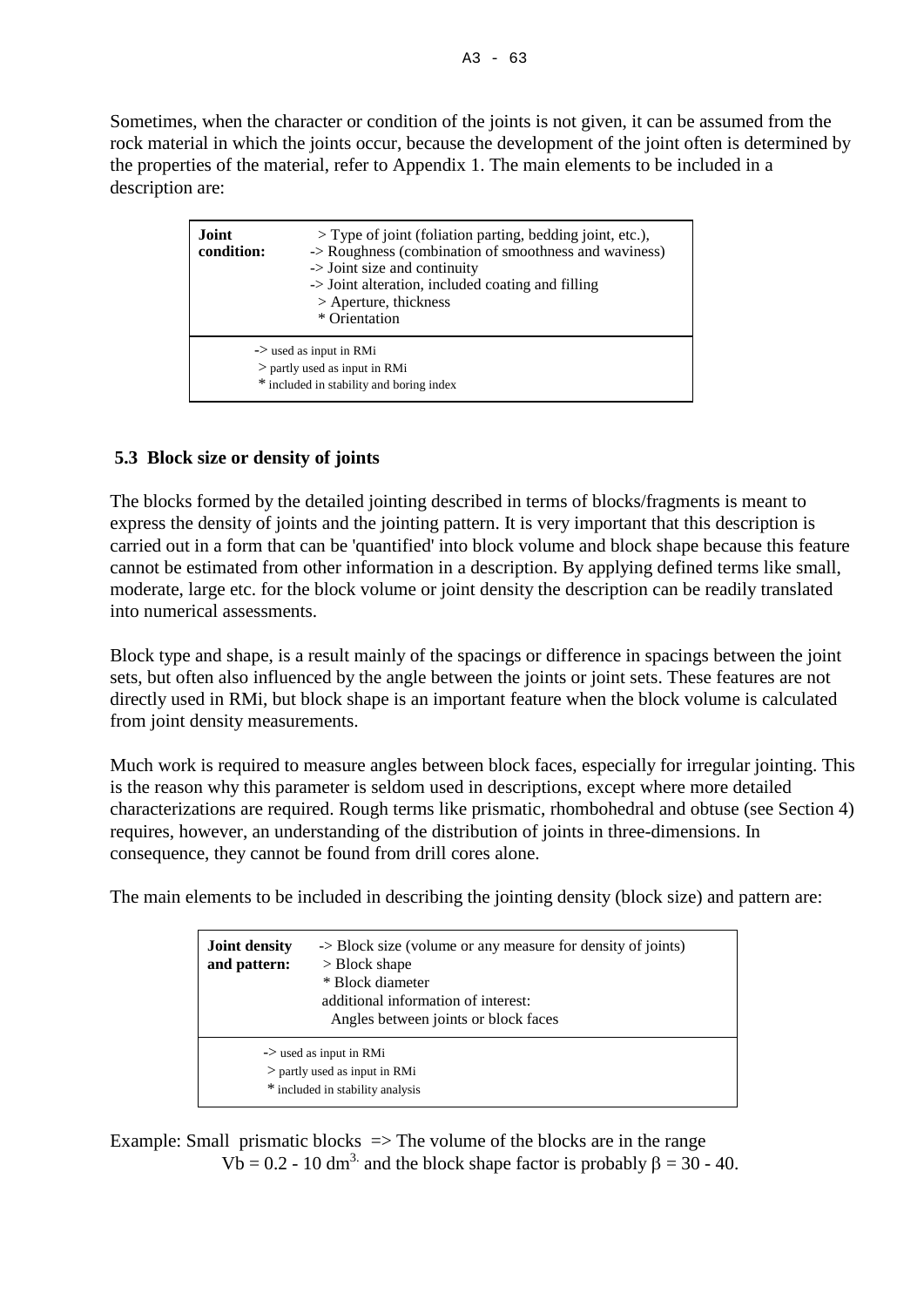# **5.4 Faults and weakness zones**

Moderate and large weakness zones should, as suggested by Bieniawski (1984), be described individually. A complete description useful in assessment of numerical values should, in addition to location and orientation, contain such features as:

| <b>Weakness zone</b><br>or fault, and<br>singularity (seam):                                                                                     | $\rightarrow$ Type of zone/seam and structure/composition<br>$>$ Size (thickness)<br>$>$ Block size / fragment size<br>$\geq$ Condition of joints<br>$>$ Type of gouge or filling material<br>* Orientation |  |
|--------------------------------------------------------------------------------------------------------------------------------------------------|-------------------------------------------------------------------------------------------------------------------------------------------------------------------------------------------------------------|--|
| * Condition of adjacent rock masses<br>$\rightarrow$ used as input in RMi<br>$>$ partly used as input in RMi<br>* included in stability analysis |                                                                                                                                                                                                             |  |

Description of weakness zones is also outlined in Appendix 2, Section 4.

# **5.5 Examples of numerical values found from qualitative descriptions**

Complete descriptions may easily be comprehensive if all parameters and features of importance are included. In many cases only some of the features applied in RMi are described; in such cases rough estimates have to be made for those parameters missing. No assessments of the numerical values of a rock mass can, however, be made unless the description contains

- the block volume, jointing density, or degree of jointing, and
- the type or the strength of the rock.

The joint condition can, however, be roughly estimated based on an assumption of 'normal' characteristics, i.e. the joint condition factor varies between  $iC = 1 - 2$ .

# 5.5.1 Example 1 (from Gjövik Olympic (underground) Stadium)

Precambrian red and grey gneiss with a composition varying from granitic to quartzdioritic. The jointing is sometimes irregular, but often two to three joint sets are found, resulting in moderate degree of jointing. The main joint set occurs along the foliation of the gneiss, with mainly 2 - 5 m long joints spaced  $0.2 - 0.5$  m. The joints are smooth to rough and undulating with no filling, but in a few joints filling of clay, chlorite, silt/sand occurs; also calcite, epidote and quartz is found. Tectonism has resulted in an additional network of micro-joints sometimes with clay coatings.

# *'Translation' of the description*:

- In Table A3-8 the average uniaxial compressive strength of fresh gneiss is given as  $\sigma_c = 130 \text{ MPa}.$
- The joint condition factor  $jC = jL \times jR/jA = 3$  (mainly slightly rough and undulation joints (in Table A3-17) gives  $iR = 3.0$ ; fresh joint character, i.e.  $iA = 1$  (Table A3-20); 2 - 5 m long joints gives  $iL = 1$  (Table A3-24)).
- Average block volume calculated from spacing  $S1 = 0.2 0.5$  m of the main joint set and assumed spacing 0.5 m and 1 m for the two other sets give Vb = 0. 1 - 0.25 m<sup>3</sup>. (Moderate degree of jointing indicates a block volume in the range Vb =  $0.01 - 0.2$  m<sup>3</sup>)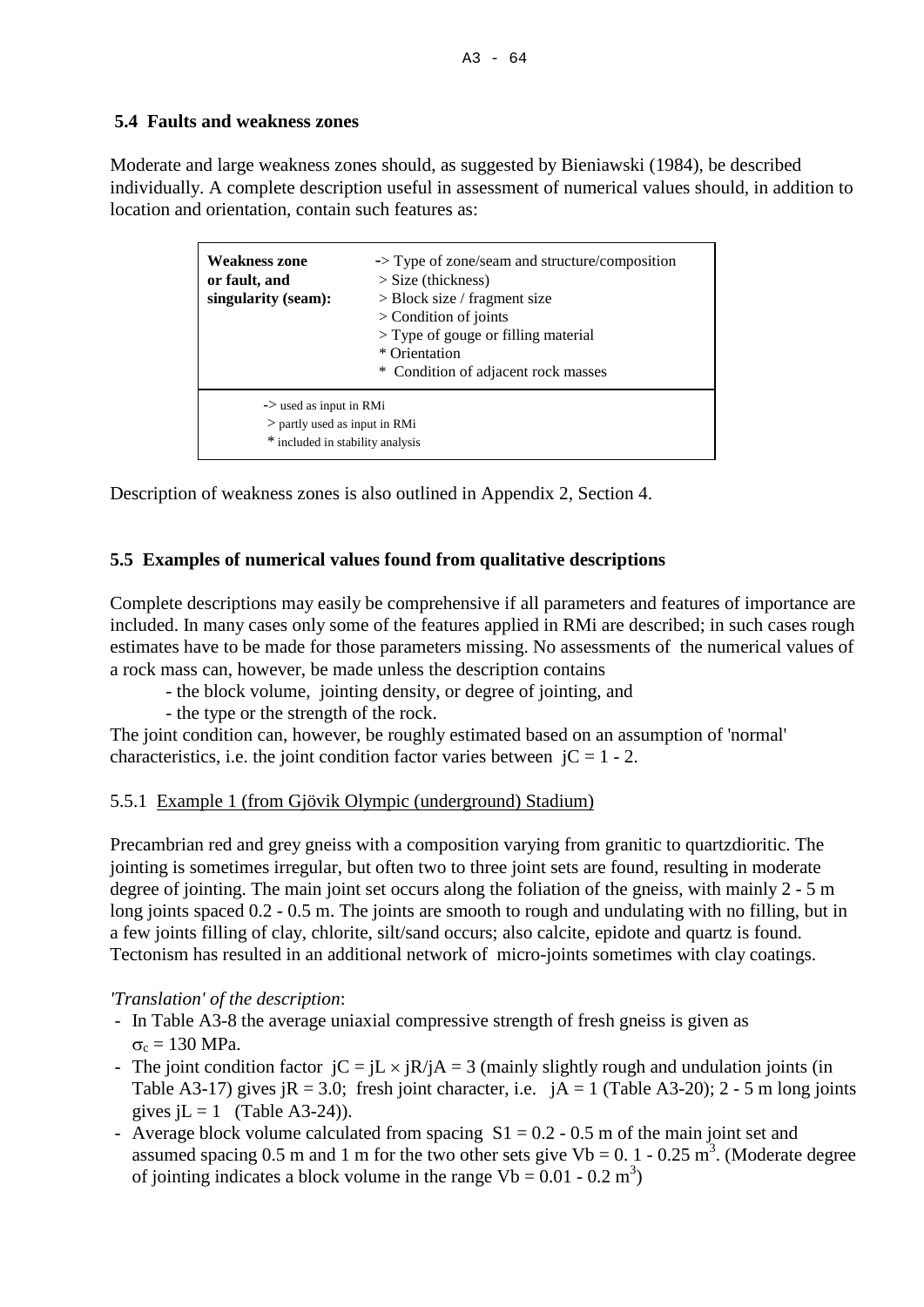By applying eq. (4-4) and the values above the jointing parameter is - JP =  $0.2\sqrt{jC} \times Vb^D$  = 0.345 Vb<sup>0.297</sup> = 0.175 - 0.23

(here  $D = 0.297$  for  $jC = 3$ ) (JP can also be found from Fig. 4-4.) Thus  $RMi = \sigma_c \times JP = 22.75 - 30$ .

# 5.5.2 Example 2

Fresh, amphibolitic gneiss. The main joint set which occurs along the foliation, has a joint spacing of 0.3 - 1 m with 5 - 20 m long undulating, smooth - rough joint surfaces, often with staining. Frequently, small joints with strongly undulating and rough, fresh surfaces occur across foliation. They are generally spaced 0.5 -1 m. The blocks formed are long&flat blocks. They have often calcite coatings.

## *'Translation' into numerical values:*

- Assumed compressive strength of amphibolitic gneiss is:
- $\sigma_c = \sigma_c$  max /fA = 160/1.5 = 106 MPa ( $\sigma_c$  and fA have been found Table A3-8 and A3-9) The resulting joint condition factor:  $iC = 2$  found from:

| The resulting joint condition ractor. $C = 2$ round from. |                                                                   |  |
|-----------------------------------------------------------|-------------------------------------------------------------------|--|
| Main joint set:                                           | $iR = 1.5 - 3$ (smooth - rough & undulating, see Table A3-17)     |  |
|                                                           | $iA = 1$ (staining only (Table A3-20))                            |  |
|                                                           | $iL = 0.8$ (5 - 20 m long, probably continuous, see Table A3-24)  |  |
|                                                           | $iC = 1.2 - 2.4$                                                  |  |
| Other joints:                                             | $iR = 4$ (rough & strongly undulating)                            |  |
|                                                           | $iA = 3$ (joint wall contact, calcite coating)                    |  |
|                                                           | $iL = 2$ (small joints)                                           |  |
|                                                           | $iC = 2.7$                                                        |  |
| - Block volume $Vb = 0.1 - 3$ m <sup>3</sup>              | (found from spacing $S1 = 0.3 - 1$ for the main joint set; $S2 =$ |  |
| $S3 = 0.5 - 2$ m for other joints)                        |                                                                   |  |

 $JP = 0.15 - 0.4$  is found from Fig. 4-4 and  $RMi = \sigma_c \times JP = 30 - 80$ 

## 5.5.3 Example 3

Palaeozoic mica schist with the main joint set along foliation spaced  $S = 0.2 - 0.5$  m. The 1 - 5 m long foliation joints are smooth, strongly undulating with thin clay coatings. Random, irregular, short joints occur with 'random spacing' roughly 3 - 5 m. The jointing result in large, generally flat blocks.

*'Translation':*

- Rocks: mica schist, assumed compressive strength  $\sigma_{\rm cmax} = 100$  MPa (assuming that this is the maximum value). Applying an anisotropy reduction factor of  $fA = 2$  (from Table A3-9) the compressive strength is  $\sigma_c = 50 \text{ MPa}$ .
- The resulting joint condition factor:  $iC = 1$  has been estimated from the following:
	- main joint set:  $jC = 0.75$  (smooth & strongly undulating:  $jR = 2$ ; wall contact, clay coating:  $jA = 4$ ; 1 - 5 m length:  $jL = 1.5$ )
		- random joints:  $iC = 5$  (irregular joints:  $iR = 5$ ,  $iA = 1$ ; assume  $iL = 1$ )
- (The main joint set is considered to have the strongest influence on  $i$ C)
- Average block volume Vb = 1 10 m<sup>3</sup> (estimated from joint spacings).
- With  $JP = 0.2 0.5$  (from Fig. 4-4), **RMi = 10 25**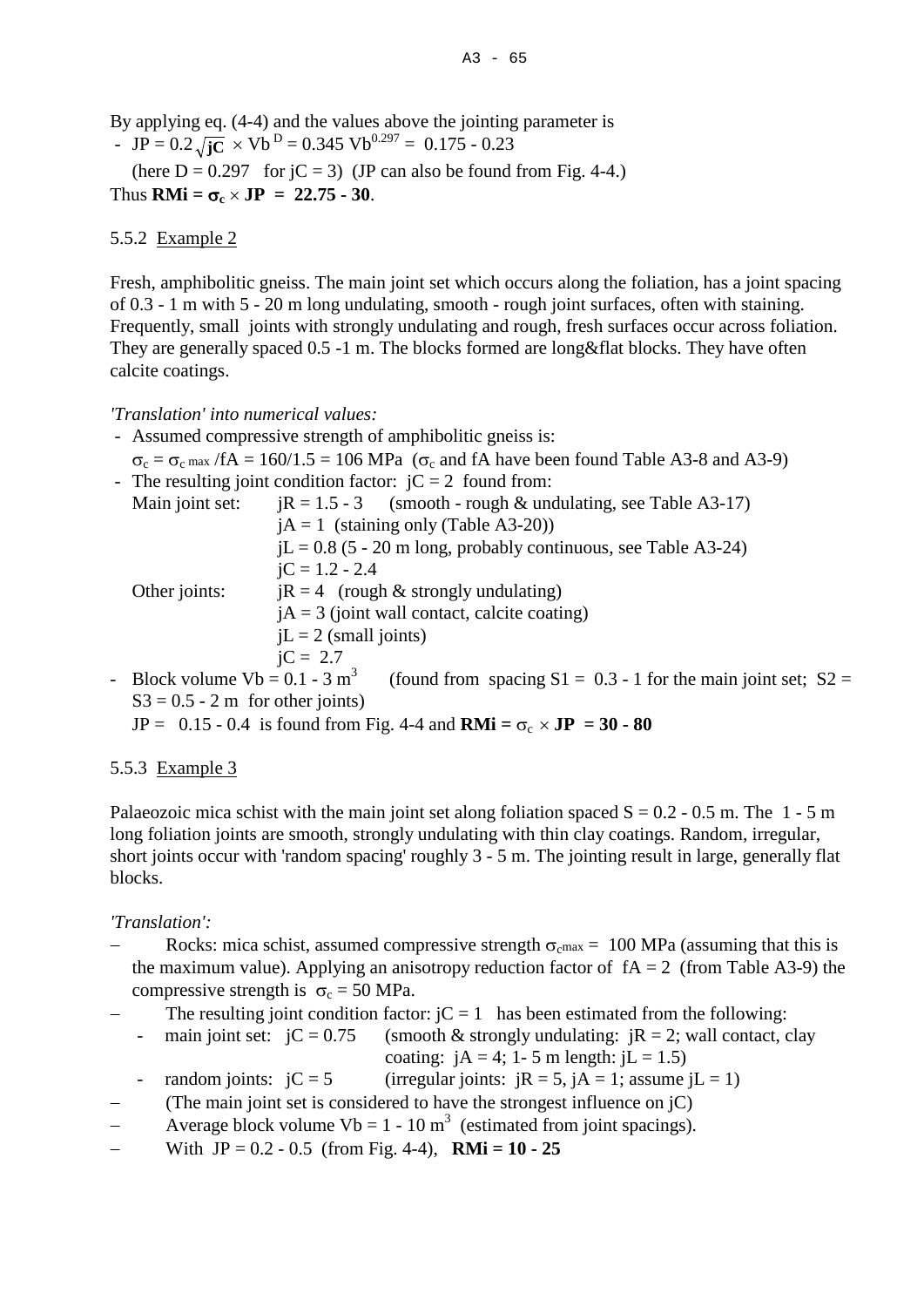# 5.5.4 Example 4

Medium sized, long blocks of unweathered basalt with mainly rough and slightly undulating faces.

# *'Translation':*

- Basalt may have a compressive strength  $\sigma_c$  average = 165 MPa.
- Joint condition factor,  $iC = 3$  (rough & slightly undulating surface:  $iR = 3$ ; assumed fresh joint walls:  $iA = 1$ ; assumed medium joint size:  $iL = 1$ )

Medium sized blocks:  $Vb = 10 - 200$  dm<sup>3</sup>

From this the jointing parameter  $JP = 0.09 - 0.2$  and  $RMi = 15 - 33$ 

5.5.5 Example 5

Strongly jointed, fresh granite.

*'Translation':*

- For fresh granite (from Table A3-8) average  $\sigma_c = 160 \text{ MPa}$ .
- Strongly jointed means block volume Vb =  $0.2 10$  dm<sup>3</sup>
- As no information is given on joint condition, an it is assumed rough, planar joints with medium length as is common in igneous rocks (see Appendix 1). The joint condition factor is then 1.5 - 2 and eq. (4-5) may be applied:

 $JP = 0.25 \sqrt[3]{Vb} = 0.015 - 0.054$ , and **RMi =**  $\sigma_c \times JP = 2.4 - 8.6$ 

# 5.5.6 Example 6, description of a weakness zone

The weakness zone (with strike/dip =  $70^{\circ}/20^{\circ}$  in upstream direction) is approximately 20 m thick with tectonized, folded, moderately weathered phyllite. It splits along very smooth and planar, 1 - 5 mm thick clay-coated foliation partings (length approx. 0.2 - 2 m) spaced 1 - 5 cm. Several short, smooth joints cut across the foliation. Some few thin clay seams at an acute angle to schistosity occur occasionally in the 10 m thick central part of the zone. The volume of the loosened fragments are in general 50 cm<sup>3</sup>. There is  $3 - 5$  m of transition to the surrounding rock masses consisting of fresh phyllite containing foliation joints spaced 1 - 3 m and some random joints. In the transition zone the blocks are roughly  $1 - 100$  dm<sup>3</sup>. Most joints in the transition part and in the surrounding rocks are fresh having smooth - slightly rough surfaces with large undulations. The zone may be termed 'clay containing crushed zone'.

# *'Translation':*

a. The central part:

The moderately weathered phyllite has an estimated uniaxial compressive strength:

 $\sigma_c = \sigma_c$  fresh /fA/fW = 50/2/2.5 = 10 MPa (from Table A3-8, A3-9, A3-13)

- The joint condition factor:  $\dot{C} = 0.15$  (very smooth & planar, i.e.  $\dot{R} = 0.75$ ;

partly wall contact + clay coatings, i.e.  $iA = 10$ ; joint length  $0.2 - 2$  m gives  $iL = 2$ )

Using an average block volume  $Vb = 50 \text{ cm}^3$  the average jointing parameter is:

# $JP = 0.0003$  and  $RMi = 0.003$

(The presence of occasional clay seams may cause an even lower RMi than found above.)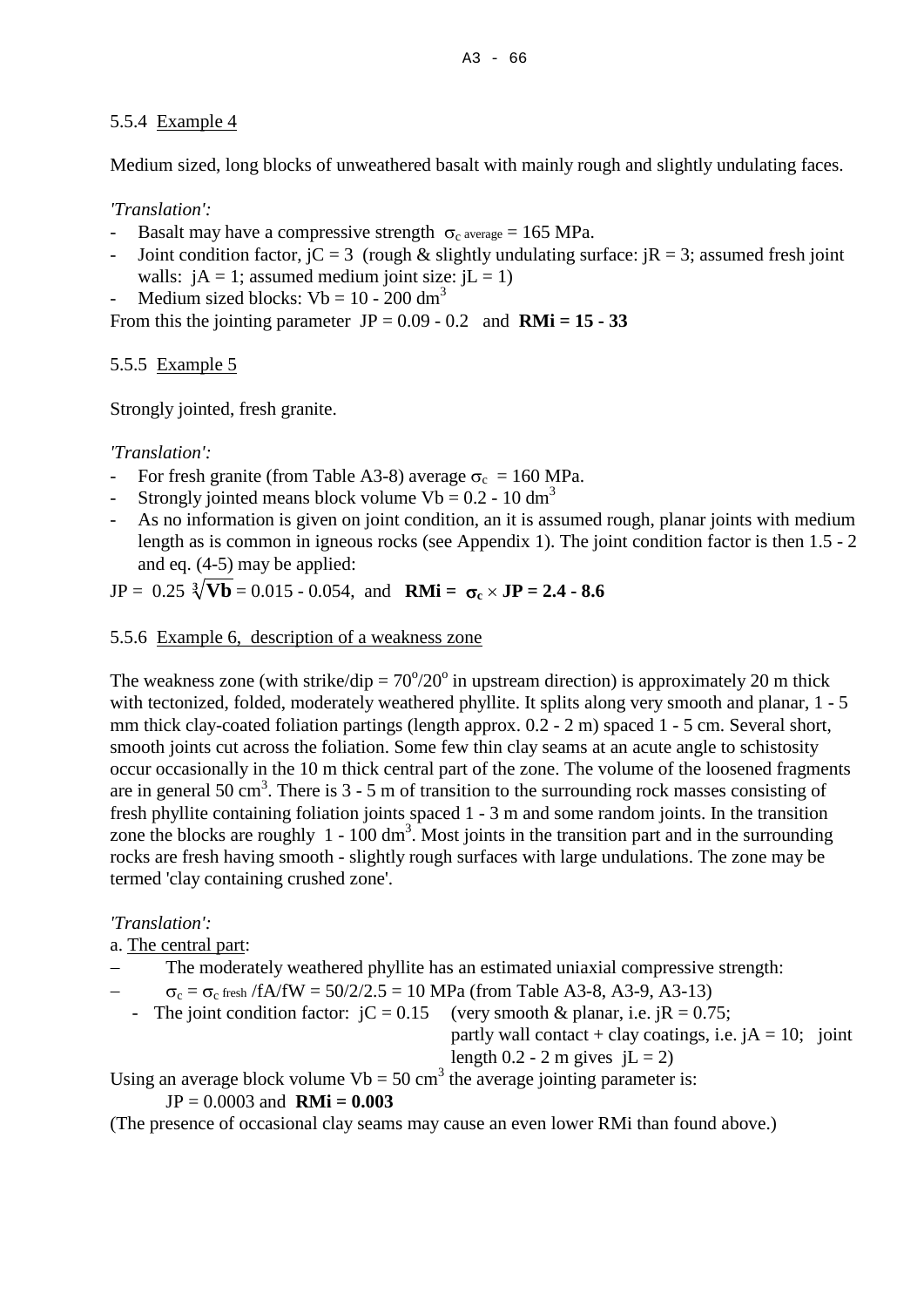- b. The transition part:
	- − Here, the phyllite is fresh, therefore  $\sigma_c = \sigma_c$  fresh /fA = 50/2 = 25 MPa.<br>
	 The joint condition factor: jC = 2.5 (smooth slightly rough & stron
	-

 $(smooth - slightly rough & strongly undulating)$ surfaces, i.e.  $iR = 2.5$ ; fresh joint walls, i.e.  $iA = 1$ ; joint length factor assumed 'normal', i.e.  $jL = 1$ )

With block volume Vb = 1 - 100 dm<sup>3</sup> the jointing parameter is JP = 0.04 - 0.15 and **RMi = 1 - 3.75.**

## **5.6 Summary**

Г

A complete rock mass description consists of information on the rock material and the jointing expressed in defined terms. From such a description numerical values of rocks strength, joint condition and block volume may be assessed.

|                                                                                                     | <b>ROCK MATERIAL</b>                                                                                                                     |                                                                                                   |                                                                                             |                                                                                                      |                                                                                 |  |
|-----------------------------------------------------------------------------------------------------|------------------------------------------------------------------------------------------------------------------------------------------|---------------------------------------------------------------------------------------------------|---------------------------------------------------------------------------------------------|------------------------------------------------------------------------------------------------------|---------------------------------------------------------------------------------|--|
| Rock type                                                                                           | <b>Outlook</b>                                                                                                                           | <b>Strength</b>                                                                                   | Weathering<br>or alteration                                                                 | Anisotropy or<br>structure                                                                           | <b>Orientation</b>                                                              |  |
| Geological name                                                                                     | (Colour)<br>(Lustre)<br>(Texture)                                                                                                        | Extremely weak<br>Very weak<br>Weak<br>Medium strong<br>Strong<br>Very strong<br>Extremely strong | Fresh<br>Slightly<br>Moderately<br>Strongly<br>Completely                                   | (Bedded)<br>-Schistose<br>-Foliated<br>Homogeneous<br>(Striped)<br>(Banded)<br>(Layered)<br>(Folded) | (Strike/Dip)                                                                    |  |
|                                                                                                     | <b>JOINT CONDITIONS</b>                                                                                                                  |                                                                                                   |                                                                                             |                                                                                                      |                                                                                 |  |
| <b>Smoothness</b>                                                                                   | <b>Waviness</b>                                                                                                                          | <b>Alteration</b>                                                                                 | <b>Separation</b>                                                                           | Joint size*)                                                                                         | <b>Joint type</b>                                                               |  |
| Slickensided<br>Polished<br>Smooth<br>Slightly rough<br>Rough<br>Very rough<br>Interlocked          | Planar<br>Slightly undulating<br>Strongly undulating<br>Stepped<br>Interlocked                                                           | Welded or<br>Healed<br>Fresh<br>Weathering grade<br>Type of coating<br>Type of filling            | Closed<br>Small<br>separation<br>Moderate<br>No wall contact                                | Very small<br>Small medium<br>Large<br>Very large                                                    | Crack<br>Parting<br>Joint<br>Seam $*$<br>Filled joint*<br>*Fracture<br>*Fissure |  |
|                                                                                                     | *) In addition continuity of the joint (i.e. continuous or discontinuous)<br>**) In addition information of the type of filling material |                                                                                                   |                                                                                             |                                                                                                      |                                                                                 |  |
|                                                                                                     | BLOCK SIZE, JOINTING DENSITY OR DEGREE OF JOINTING                                                                                       |                                                                                                   |                                                                                             |                                                                                                      |                                                                                 |  |
| <b>Block volume</b>                                                                                 | <b>Term</b>                                                                                                                              | <b>Block type</b>                                                                                 | Alternative description instead of block volume:<br>Joint spacing or frequency described as |                                                                                                      |                                                                                 |  |
| Extremely small<br>Very small<br>Small<br>Moderate<br>Large<br>Very large<br><b>Extremely large</b> | Slightly<br>Moderately<br>Very<br>Extremely                                                                                              | Compact or<br><b>Blocky</b><br>Long<br>Flat<br>Long♭                                              | Very small<br>Small<br>Moderate<br>Large<br>Very large                                      |                                                                                                      |                                                                                 |  |

TABLE A3-40 TERMS AND FEATURES WHICH MAY BE USEFUL IN A ROCK MASS DESCRIPTION

( ) not included in the definitions and numerical values given in this work

\* must be defined

- additional characteristic term (small, moderate, large, etc.) should preferably be given